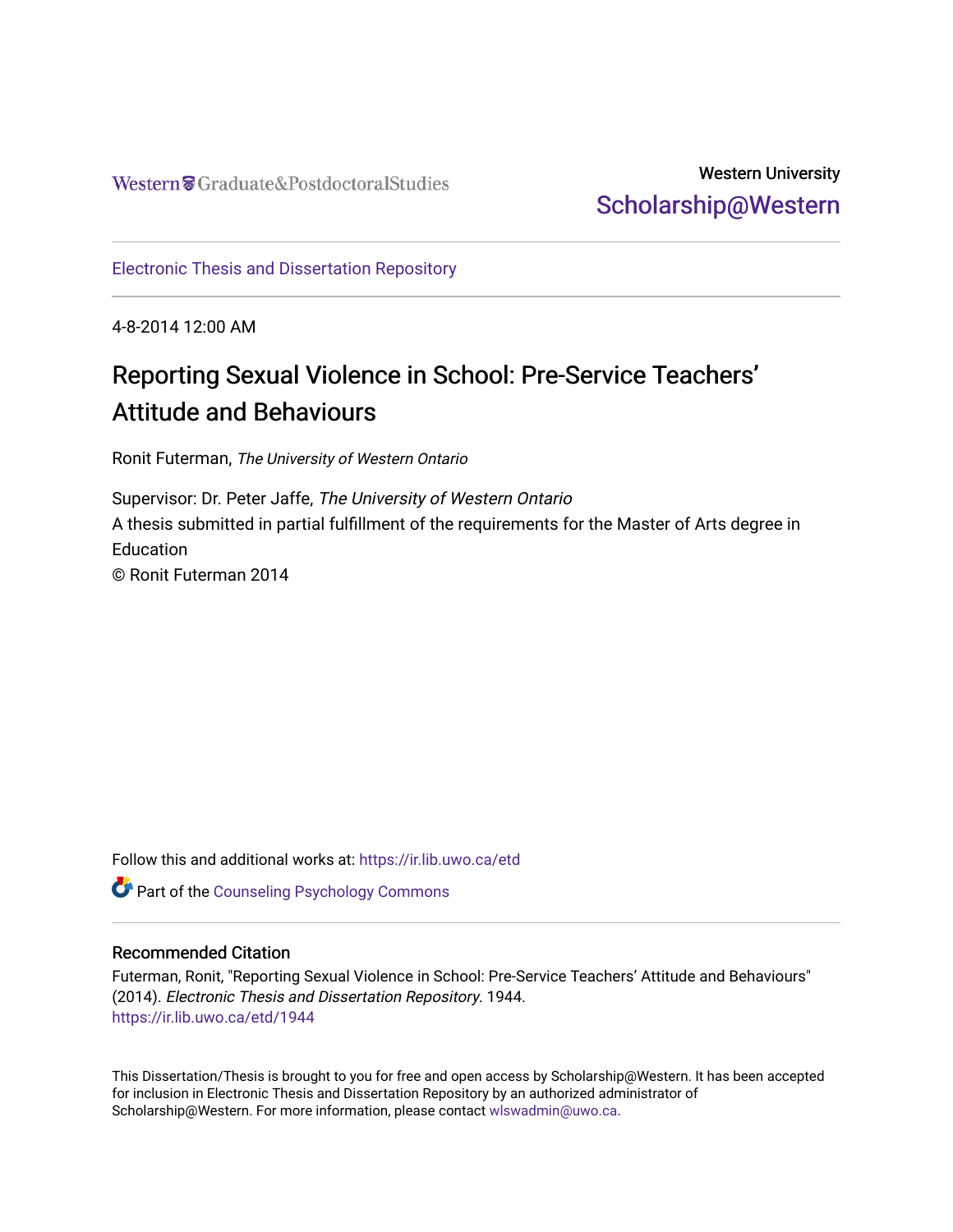Reporting Sexual Violence in School: Pre-Service Teachers' Attitude and Behaviours (Thesis format: Monograph)

by

Ronit Futerman

Graduate Program in Education

A thesis submitted in partial fulfillment of the requirements for the degree of Master of Arts

The School of Graduate and Postdoctoral Studies The University of Western Ontario London, Ontario, Canada

© Ronit Futerman 2014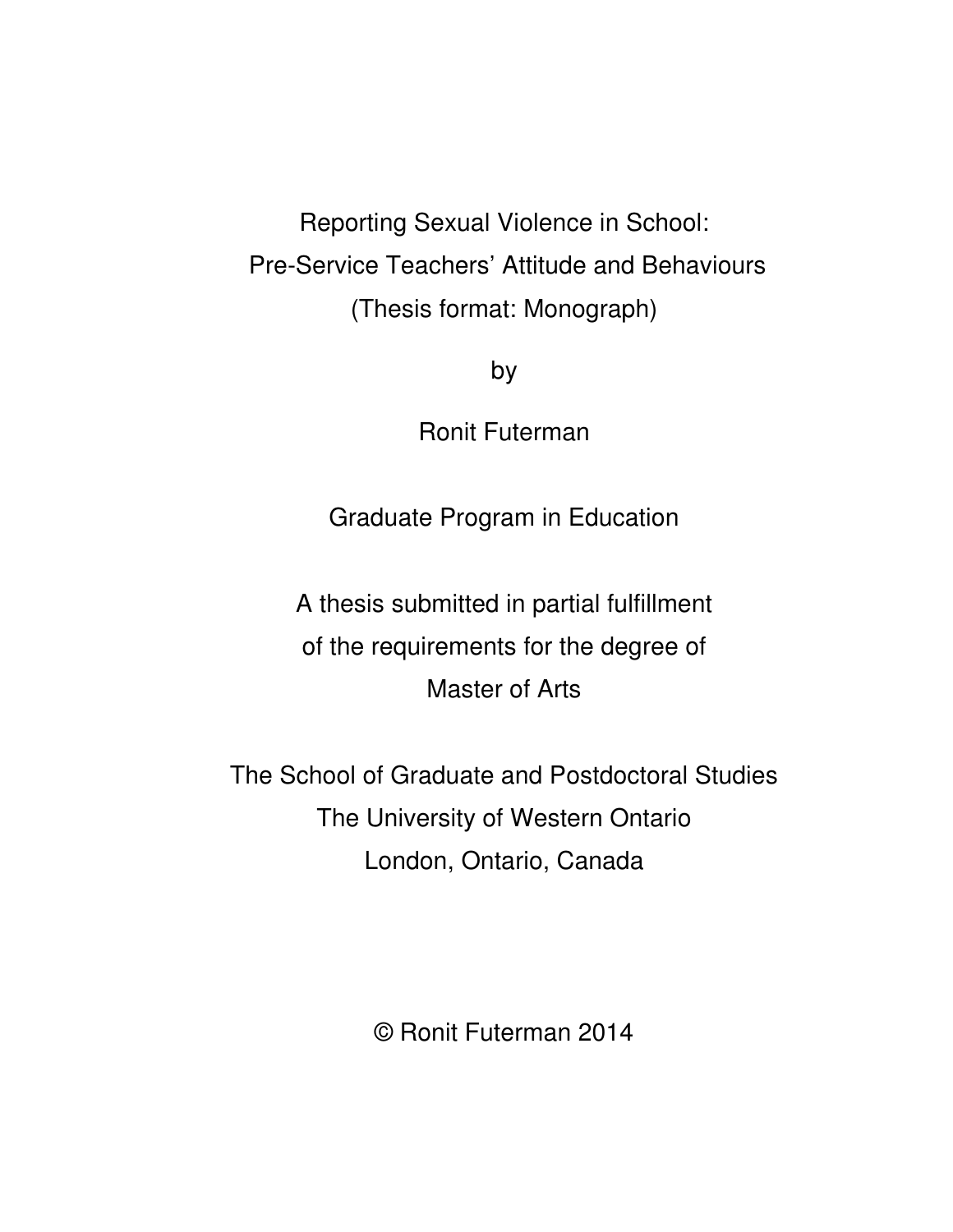#### **Abstract**

The present study examined pre-service teachers' attitudes and behaviours toward reporting students' disclosure of sexual violence. Sexual violence is a broad term that describes any violent, physical or psychological act, carried out through sexual means or by targeting sexuality (Baker, Campbell & Straatman, 2012). Teachers play a significant role in recognizing and reporting acts of victimization, as they are among those who are trained to detect and label signs of victimization (Anagnostopoulos, Buchanan, Pereira  $\&$ Lichty, 2009). For the purpose of this study, a sample of 190 University of Western Ontario Bachelor of Education students completed a questionnaire measuring attitudes toward sexual violence, as well as intervention responses in cases of students' disclosure of sexual victimization. The study evaluated four main components: (1) gender difference in regards to attitudes towards sexual violence, (2) the influence of pre-service teachers' past experience with violence on their perceived attitudes, (3) the impact of pre-service teachers' attitudes about sexual violence on their likelihood to report cases of students' disclosure of sexual victimization, and (4) the impact of pre-service teachers' past experience with violence on their likelihood to report cases of students' disclosure of sexual victimization. The research findings point to the importance of providing preservice teachers with continuous training and implementation of educational programs.

*Keywords:* sexual violence, attitudes, reporting behavior, pre-service teachers, past experience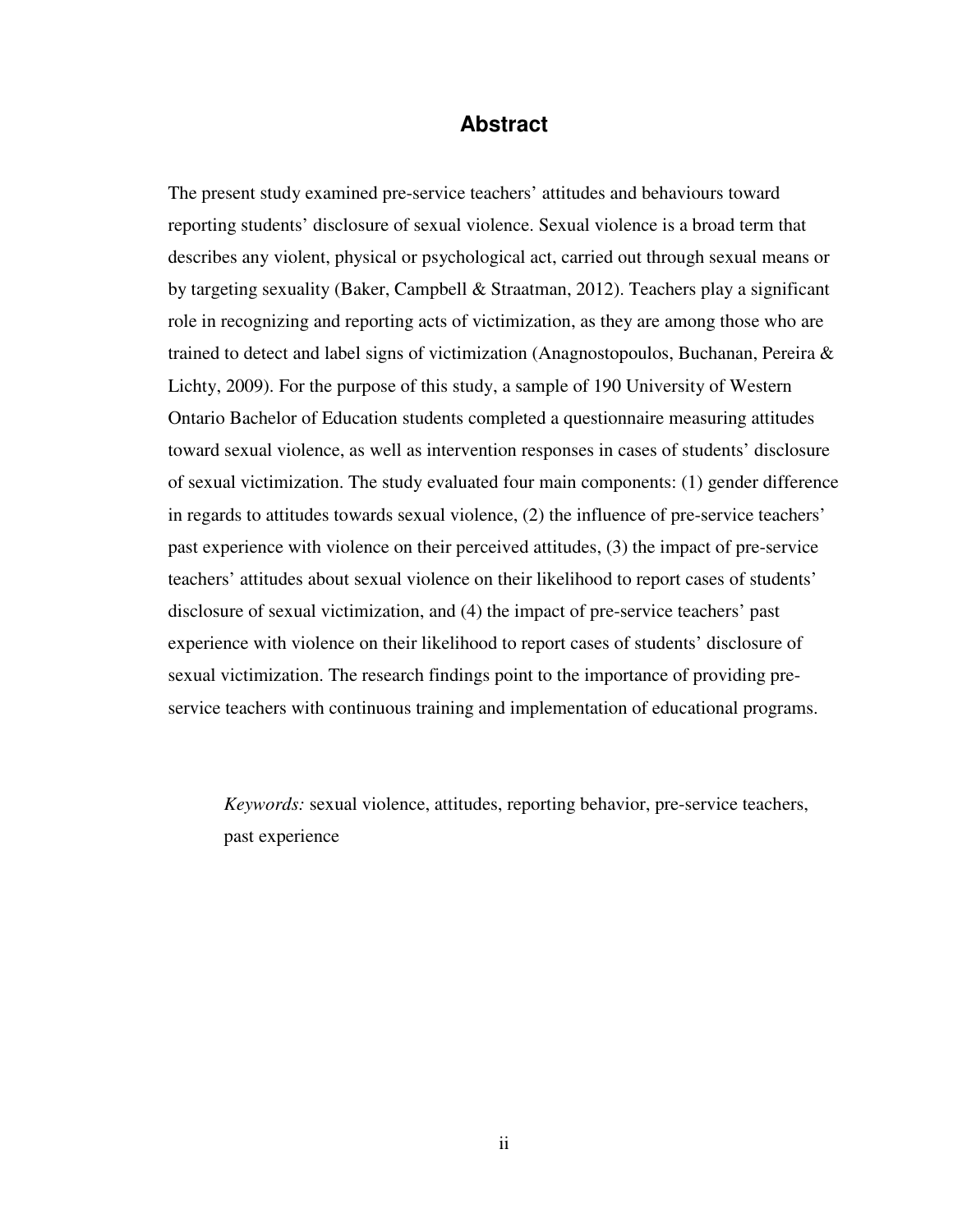## **Acknowledgment**

I would like to express profound gratitude to my supervisor, Dr. Peter Jaffe for his invaluable support, supervision, guidance, patience, and useful suggestions through this project.

I would also like to express my gratitude Dr. Peter Jaffe, Anne-Lee Straatman and the Centre for Research and Education on Violence Against Women and Children for providing me valuable learning opportunities.

I would like to thank Dr. Alan Leschied for his ongoing support, and Dr. Susan Rodger for her undeniable insight and feedback. Thank you to my friends and colleagues who helped me directly or indirectly to complete this thesis. Special thank you to my colleague, Kathrine Vink, for her support in constructing our questionnaire, continues encouragement, guidance, and super editing skills.

Lastly, I would like thank my parents, Irina and Yuri, for their unconditional love and support. I would not be able to complete this thesis without your continuous care and attention!!!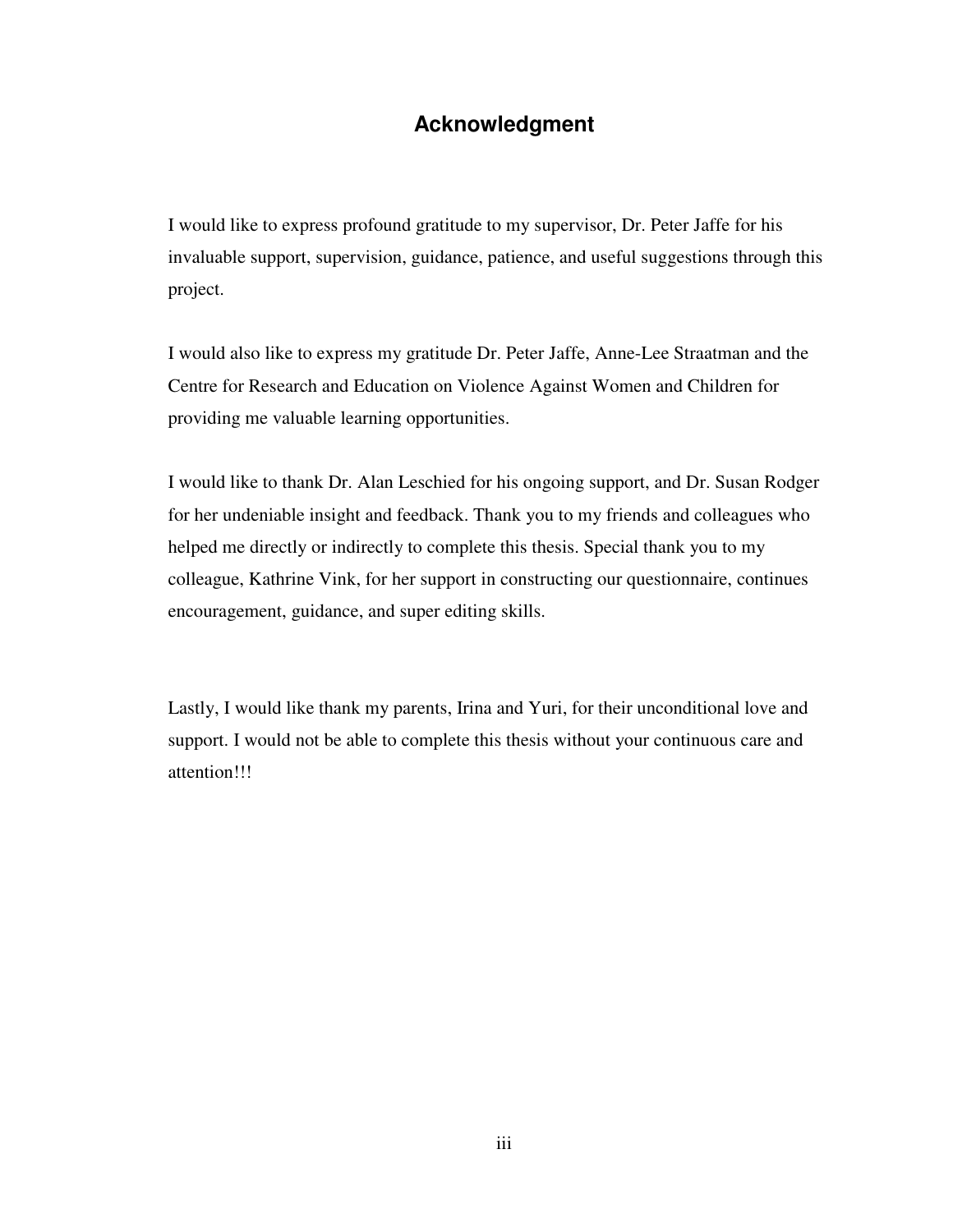# **Table of contents**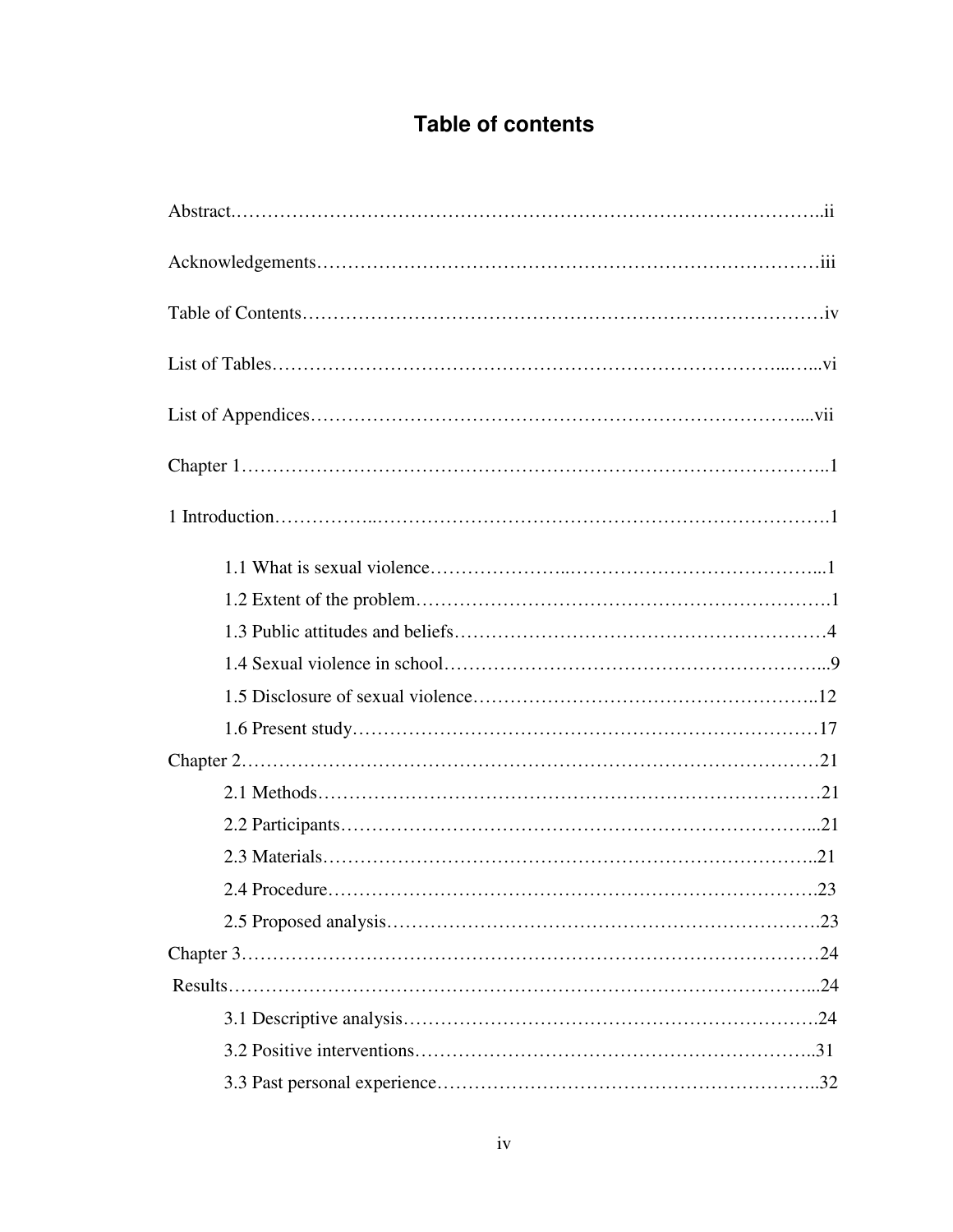| 4.1 Differences between gender of pre-service teachers and their attitudes towards |
|------------------------------------------------------------------------------------|
|                                                                                    |
| 4.2 Experience with Violence and attitudes towards sexual victimization38          |
|                                                                                    |
|                                                                                    |
|                                                                                    |
|                                                                                    |
|                                                                                    |
|                                                                                    |
|                                                                                    |
|                                                                                    |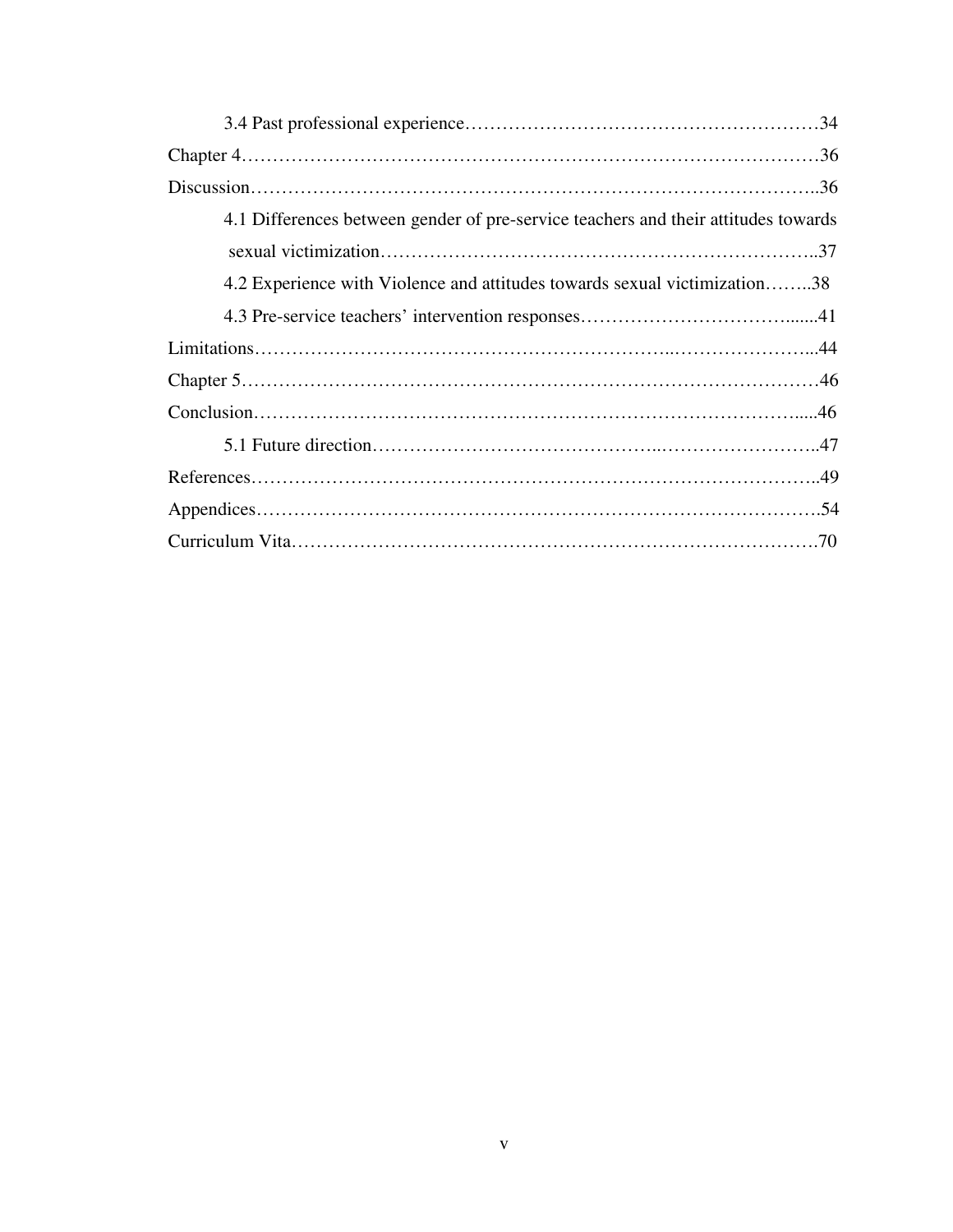## **List of Tables**

Table 1: Descriptive characteristics of the sample

Table2: Frequencies and percentages of attitudes towards sexual violence

Table 3: Frequencies and percentages of underlying responses to case scenario three

Table 4: Frequencies and percentages of underlying responses to case scenario four

Table 5: Attitudes\*Positive intervention responses to case scenarios

Table 6: Gender\*Past personal experience

Table 7: Gender\*Past professional experience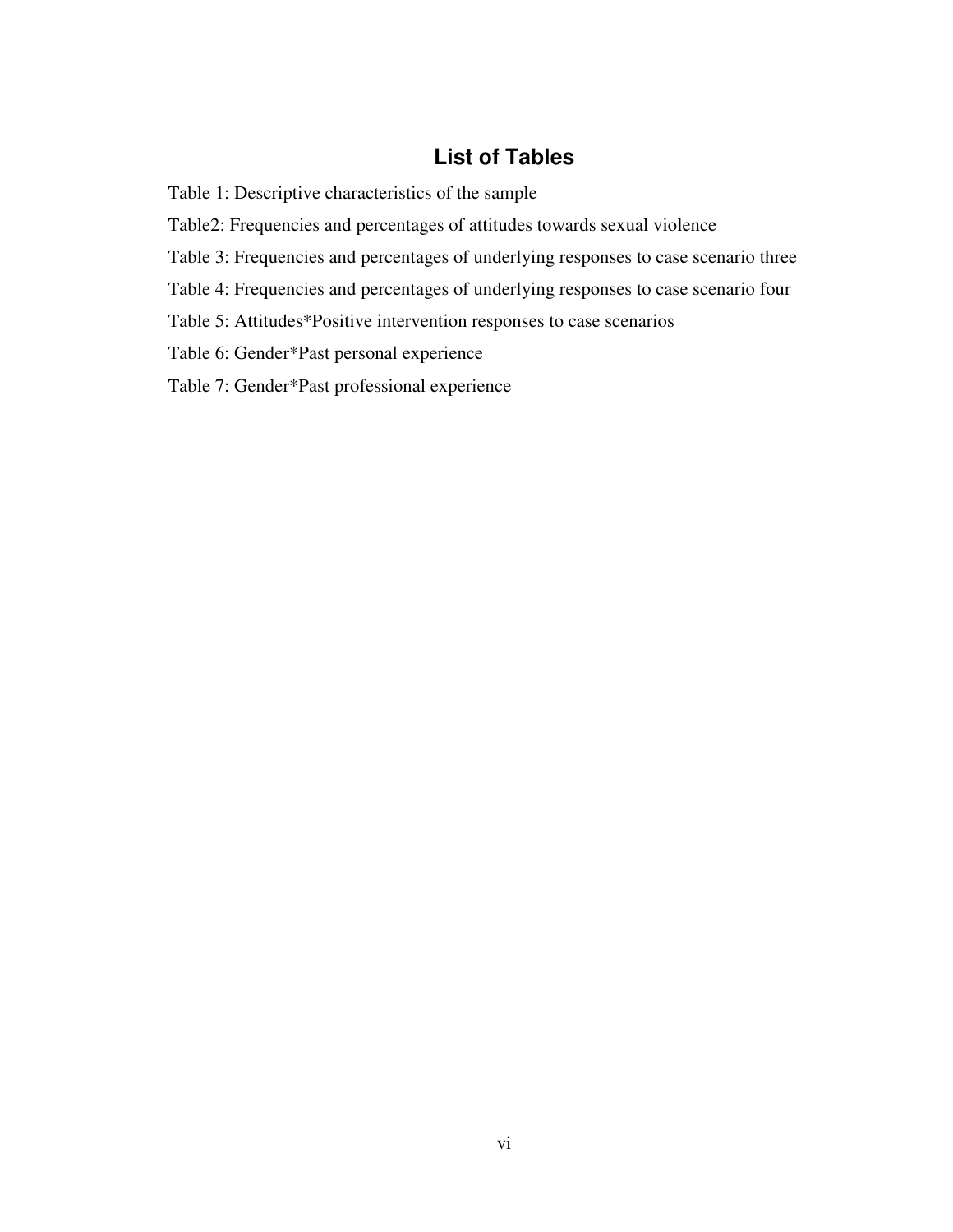## **List of Appendices**

Appendix A: Course description for Safe Schools EDU 5434S

Appendix B: Violence Survey

Appendix C: Letter of Information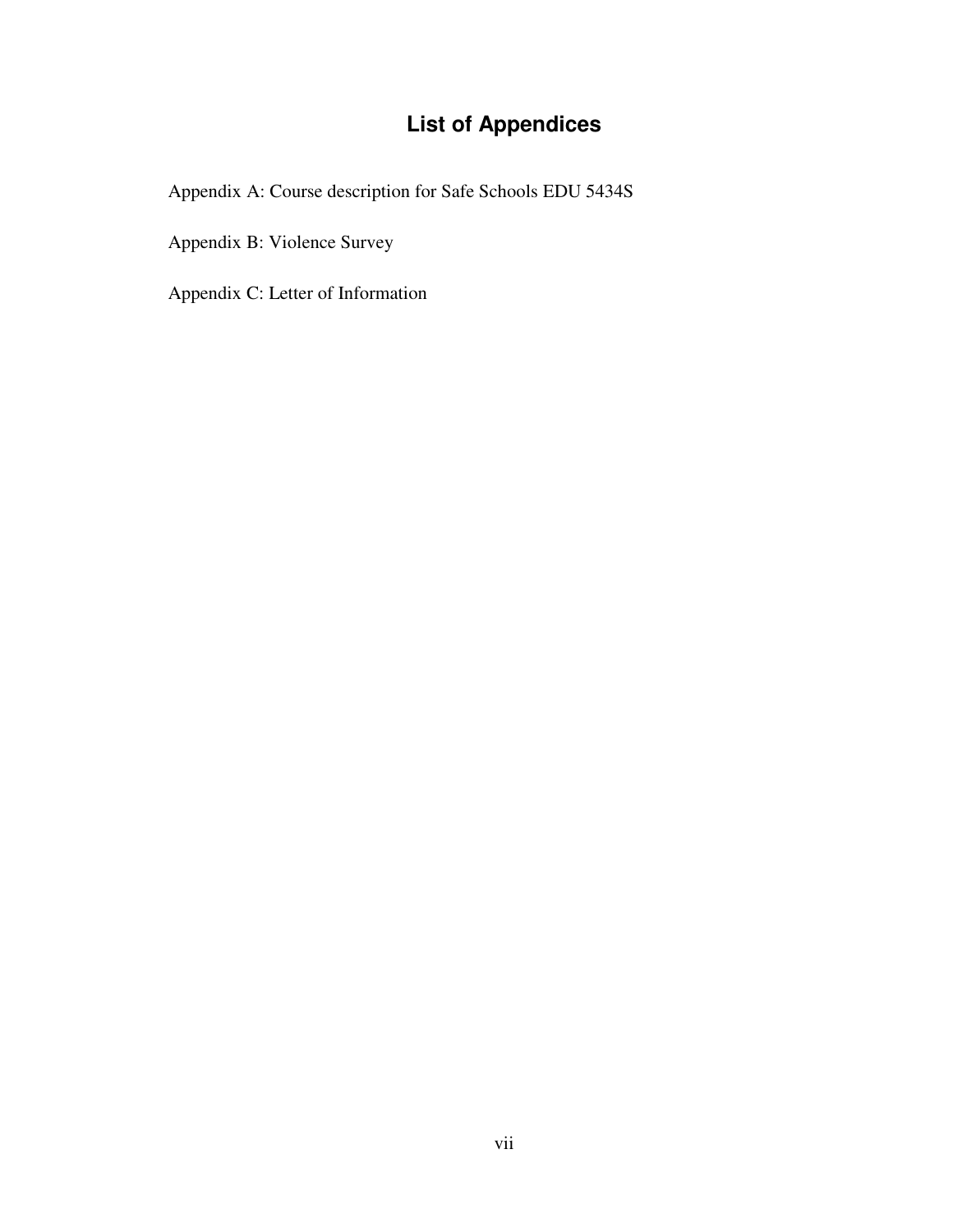## **Chapter 1**

#### **1 Introduction**

#### **1.1 What is sexual violence?**

Sexual violence is a serious problem that can have devastating consequences in the lives of women and girls. It is defined as "any violence, physical or psychological act, carried out through sexual means or by targeting sexuality" (Baker, Campbell & Straatman, 2012). It encompasses a broad range of acts such as forced penetration, coercion, intimidation and physical force (Macdowall, Gibson, Tanton, Mercer, Lewis, Clifton, & Wellings, 2013). The United Nations defines sexual violence as an extreme form of gender-based violence which results in emotional, physical and psychological harm to women (Tavara, 2006).

Sexual violence is mostly about power and control, and often involves using dominance over another individual (Tavara, 2006). It can be experienced by individuals of all ages, and can occur as a single incident or as a continuous form of abuse (Macdowall et al., 2013). While both men and women can experience sexual violence, it has been noted that majority of victims are often women and aggressors are usually men (Tavara, 2006). It is not uncommon that the perpetrators are familiar to the victims; in many cases they can be spouses, partners, neighbours, and men in a position of authority (Baker et al., 2012; Tavara, 2006).

#### **1.2 Extent of the problem**

**Prevalence.** Establishing the prevalence of sexual violence can be challenging, mainly because only a small portion of all victims actually file a police report or seek medical assistance. Specifically, it is estimated that less than 10 percent of sexual assaults are reported to the police (Baker et al., 2012). In order to evaluate the prevalence of sexual violence, most data is collected through population-based surveys (Baslie Chen, Black  $\&$ Saltzman, 2007; Tavara, 2006). For instance, according to the General Social Survey on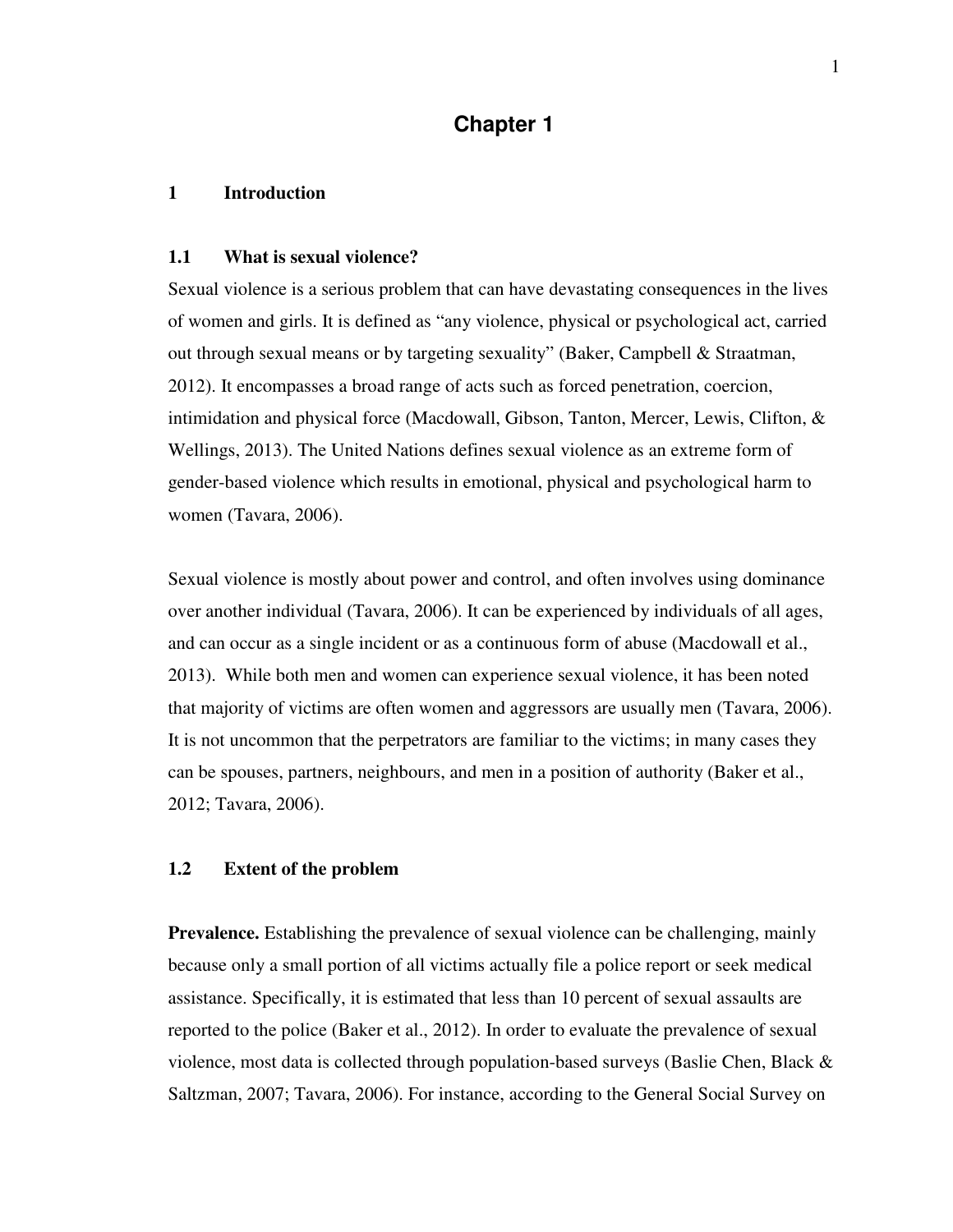Victimization (GSS), which collected information on sexual violence in Canada, more than one third of Canadian women reported to have had at least one experience of sexual victimization since the age of 16 (Baker et al., 2012). The National Intimate Partner and Sexual Violence Survey (NISVS) showed that 13% of women and 6% of men identified experiencing sexual coercion at some point throughout their lives (Basil et al., 2007; Black et al., 2011). Moreover, reports by Statistics Canada suggest that a woman's likelihood to be victimized by sexual violence follows only slightly behind their likelihood to be a victim of physical assault (Basil et al., 2007).

Establishing the prevalence of sexual violence is not only challenging due to underreporting, but also due to the variations found between populations. Specifically, the prevalence of sexual violence is found to vary based on socio-economic status, as well as how the particular population defines violence (Tavara, 2006). For instance, women might avoid reporting marital rape as sexual assault due to social norms which encourage them to meet the sexual needs of their spouses (Basile et al., 2007). The National College Women's Sexual Victimization study showed that at least one out of every five college women were sexually assaulted during their college years (Baslie et al., 2007). A study completed by Krebs and colleagues (2009) estimated that 19% of female undergraduate students experienced various forms of sexual assault since entering the post-secondary institution (Baslie et al, 2007). Other studies suggest that at least one out of every three women around the world has been assaulted or been a victim of some type of sexual abuse (Baker et al., 2012; Baslie et al, 2007).

**Risk factors.** Sexual violence is a significant public health problem, with age being one of the primary risk factors (Tavara, 2006). Several studies indicated that women and adolescents were more likely to become victims of sexual violence than any other group age (Statistics Canada, 2009; Women Against Violence Against Women, n.d.; Baslie et al., 2007). For instance, the National Violence Against Women Survey (NVAWS) found that 54 percent of females were raped before age 18 and 22 percent before the age of 12 (Tjaden & Thoennes, 2000). Familiarity with the perpetrator is another risk factor for experiencing sexual violence: for both men and women, the perpetrator and victim are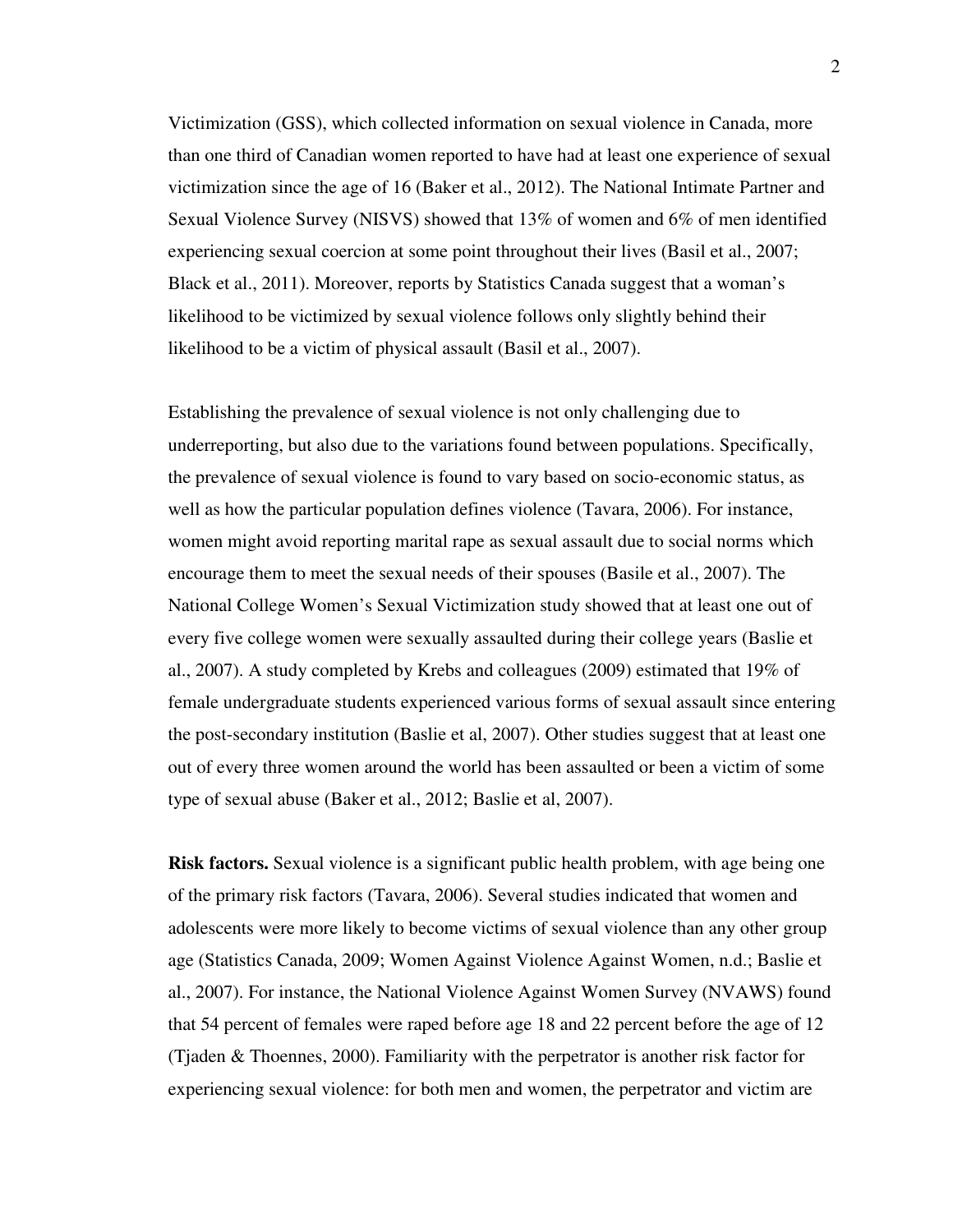often known to each other. Specifically, the perpetrators are often the victims' significant other, a member of their family, or another individual to whom they are close (e.g., caretaker, teacher) (Tavara, 2006). According to Statistic Canada (2009), 41 percent of the violent assaults against women were committed by current or former partner, while other family members and acquaintances were responsible for another 42 percent of the victimization (Statistics Canada, 2009).

Women's history of sexual violence and socio-economic status were also associated with increased incidence of violent episodes (Tavara, 2006). Women who were molested, abused or raped during childhood were found to have a greater likelihood of rape during their adolescence or adulthood. Moreover, poverty is considered to be a risk factor as these women are less likely to have access to the necessary resources needed to sustain safe living conditions (Tavara, 2006).

Exposure to sexually violent content in the media may also contribute to viewers' attitude and behavior in regards to violence against women. However, there is no clear consensus among scholars in terms of the true extent of the effects of media. That is, while some studies found that exposure to sexually violent content on television might be related to increased acceptance of rape myths and victim blaming (Dexter, Penrod, Linz  $\&$ Saundres, 1997), other research has found little support for its negative effects (Lee, Hurst & Zhang, 2011).

In another study, Malamuth and Briere (1986) found that exposure to sexually violent content in the media can indirectly contribute to the development of violence towards women by reinforcing specific thought patterns and attitudes related to sexual violence. With regards to pornography use and its effects on sexual violence, Bonini, Ciairano, Rabaglietti & Cattelino (2006) found an association between exposure to various pornography materials (i.e., magazines, videos) and aggressive behavior among adolescents. The findings indicated that in terms of gender differences, boys were often identified as the perpetrators while the girls are positioned as the victims.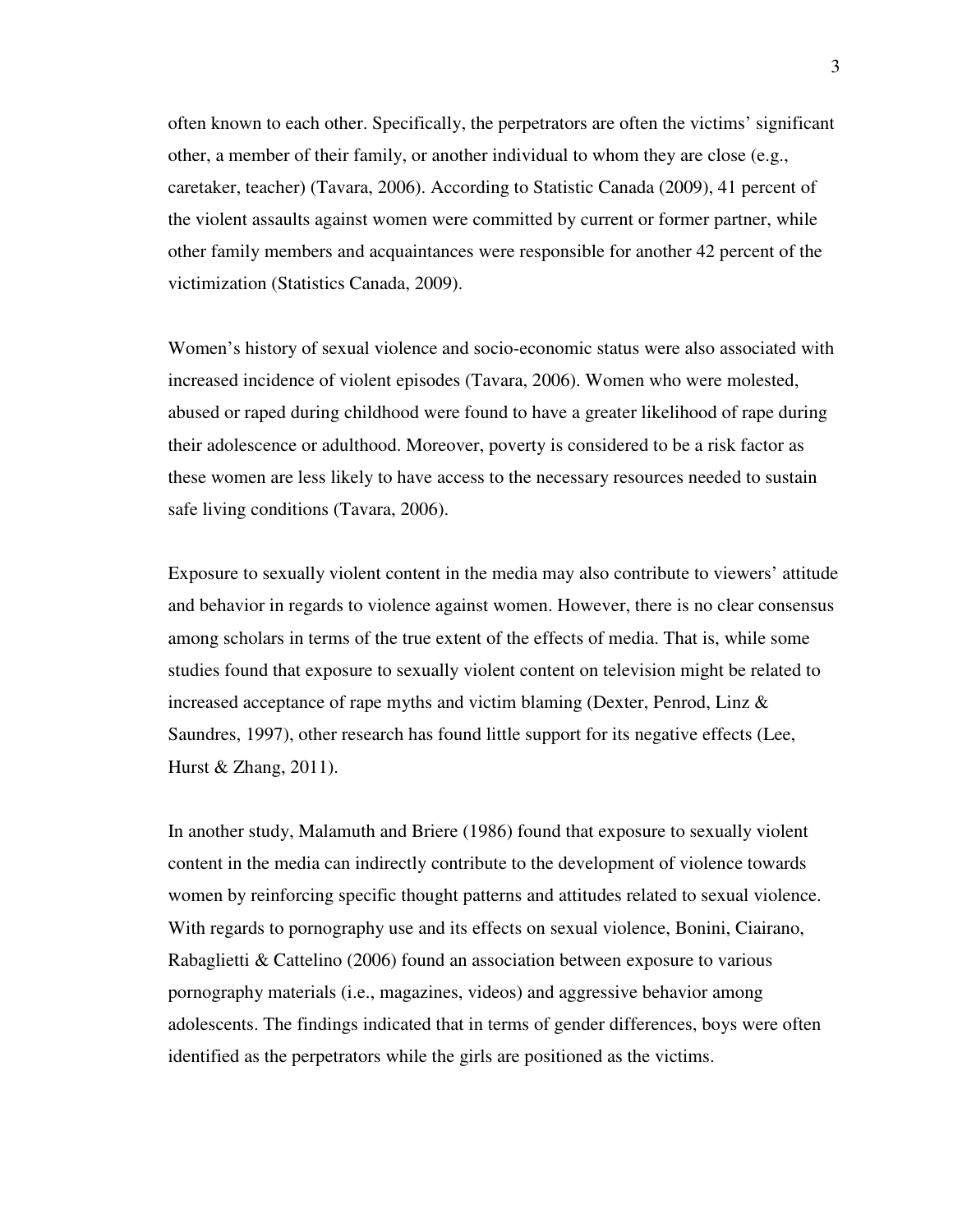**Consequences.** Sexual violence has severe consequences on victims' psychological, emotional and physical health. These consequences may vary in its intensity, duration and victims' experiences following the assault (Tavara, 2006).The psychological consequences of sexual violence may depend on women's personal experience with sexual victimization. The most common and serious psychological effects expressed by the majority of women are depression, social phobias, anxiety, use of substances, posttraumatic stress disorder and rape trauma symptoms (Tavara, 2006). Rape trauma symptoms include acute and long-term phases. The acute phase is characterized by extreme emotional distress, as well as crying, anger, fear and shock. Long term effects may include feelings of sexual dysfunction or difficulties returning to their daily routines (Tavara, 2006). Victims of sexual violence may experience physical injuries such as broken bones, genital-anal lacerations, and reproductive health problems such as sexually transmitted infections (e.g., HIV), unwanted pregnancy, and continues health conditions related to stress and/or injury. Emotional effects often depend on the responses of others following the report of the violent incident. Negative responses can intensify feelings of personal loss, control, and isolation (Tavara, 2006; Baker et al., 2012).

#### **1.3 Public attitudes and beliefs**

The majority of public attitudes and beliefs regarding sexual violence are influenced by false beliefs and misconceptions (rape myths), gender differences, traditional gender roles, and ambiguity regarding characteristic of the situation.

**Rape myth.** Myths regarding sexual violence often exist in, and contribute to, a social context in which various forms of sexual violence are maintained. In addition, in this context, the consent and its meaning remains unclear, the seriousness of sexual violence is diminished, and victims feel reluctant to report (Baker et al, 2012). Lonsway and Fitzgerald (1994) defined rape myths as "attitudes and beliefs that are generally false but are widely and persistently held, and that serve to deny and justify male sexual aggression against women" (p.134). That is, rape myths are the beliefs people have about rape as a sexually violent acts for which the victim should accept responsibility (Burt,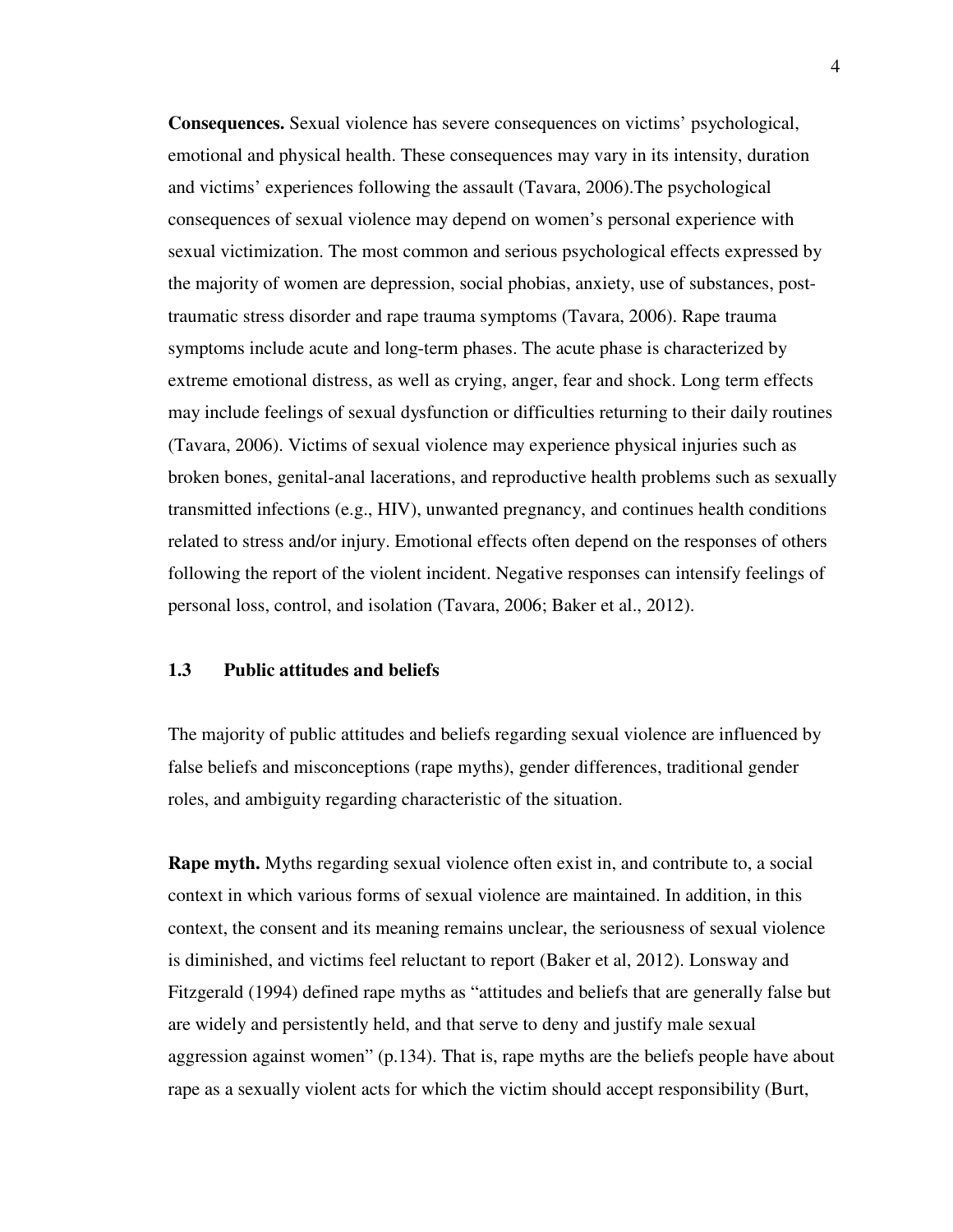1980). Most of these myths were identified in relation to "stereotypical rape" situations in which the offender is often a stranger and the victim was inviting sexual victimization by wearing provocative clothing or acting in a way that contradicts predominant social norms (Talbot, Neill & Rankin, 2010). Rape accepting attitudes exemplify stereotypical ideas individuals have about rape, such as rape is not harmful, women falsely accuse men for the assault, women often enjoy it, and women deserve it due to inappropriate behaviour (Burt, 1980; Frese, Moya & Megias, 2004). According to Burt (1980), individuals who have high levels of rape myth acceptance are less likely to view sexually aggressive behavior as intrusive and violent. Additionally, individuals who demonstrate more accepting rape attitudes and obtain more traditional gender role, are more likely to blame the victim and excuse the perpetrator from the assault.

In their research, Frese and colleagues (2004) demonstrated the relationship between responsibility of attribution, rape myth acceptance and social perception on rape. One hundred and eighty two undergraduate psychology students were asked to evaluate victim and perpetrator responsibility, intensity for trauma, and likelihood to report the crime in three different rape situations (marital rape, acquaintance rape, and stranger rape). The findings revealed that people with high rape myth acceptance attributed more responsibility to the victim, estimated the victim's trauma as less severe, and would be less likely to recommend the victim to report the rape to the police in less stereotypical rape scenarios (i.e., marital and acquaintance situations). The results of this study demonstrate that rape myth acceptance is an important predictor of individuals' reactions towards victims and perpetrators of rape.

Similarly, Ben-David and Schneider (2005) found that when situations are less stereotypical, individuals tend to perceive the situations as less harming and psychologically damaging. The results showed that participants' perceptions of the perpetrator, the situation and the appropriate punishment were perceived as less severe as the ambiguity regarding specific rape situations increased. That is, participants minimized the severity of the situation, the appropriate punishment, and excuse the perpetrator when the rape was committed by a neighbor, an ex-boyfriend, and a current life partner. In a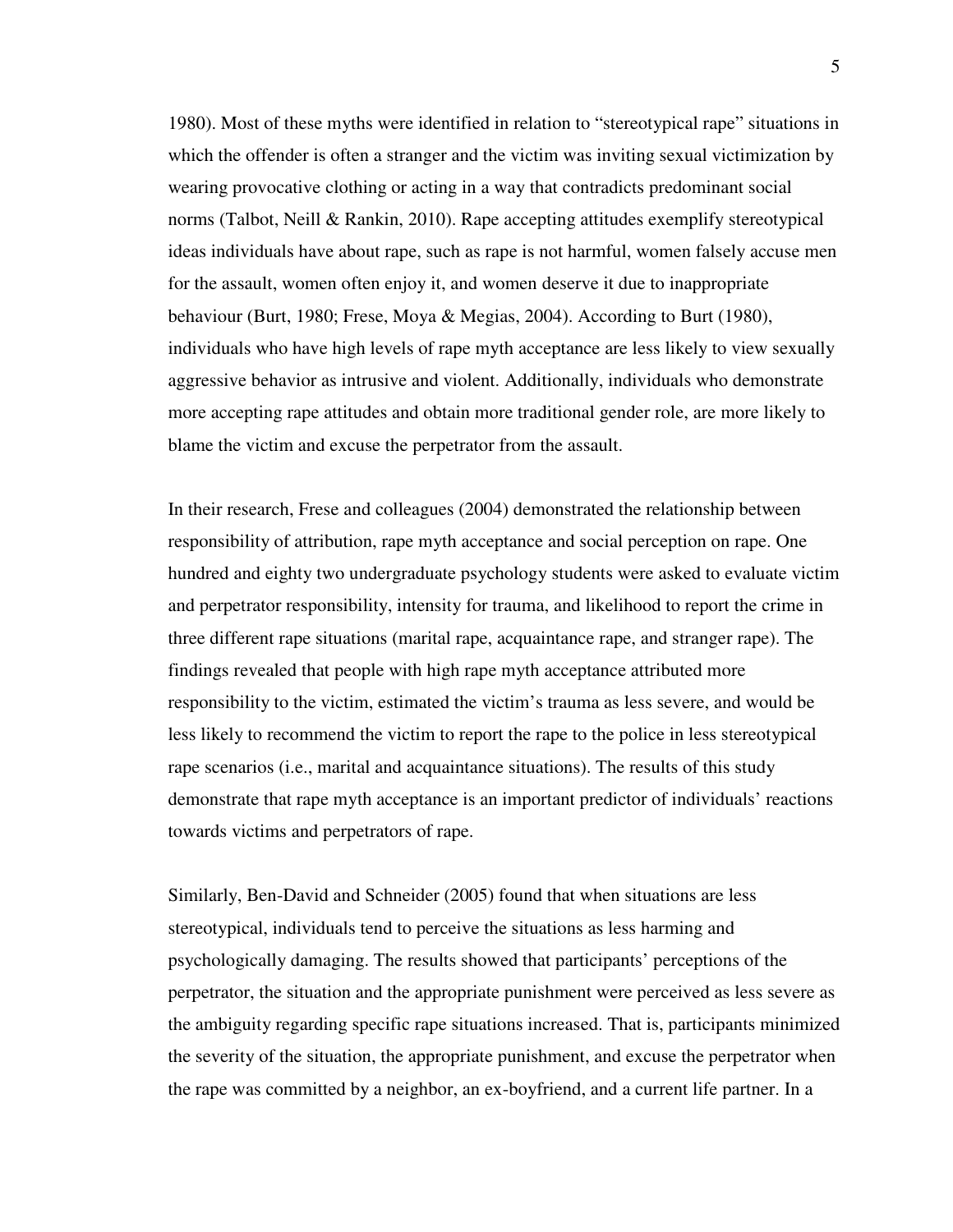stranger rape situation which was identified by more stereotypical ideas, participants estimated trauma for the victim as more significant, attributed more responsibility to the perpetrator and identified more severe forms of appropriate punishment (Ben-David & Schneider, 2005). This pattern of results strengthens the interaction between rape myth accepting attitudes and context of the rape situations, and its influence on individuals' perception of sexual violence.

Clarke and Stermac (2011) explored association between women's physical appearance and attitude towards sexual assault. Their results concluded that participants who held more stereotypical beliefs about women's body weight had more accepting attitude of sexual victimization and less empathetic responses towards the victim. In particular, the findings revealed that participants found the victim responsible, excused the perpetrator, minimized the severity of the situation, and responded more negatively toward the victim when the victim was described as thin (stereotypically viewed as more attractive and sexually experienced) versus overweight (Clarke & Stermac, 2011). The results of this study were consistent with the findings of Clarke and Lawson (2009), which showed that participants who had more stereotypical ideas regarding victims' body weight were more likely to attribute personal responsibility to a thin woman than an overweight woman (stereotypically viewed as less sexually desirable and experienced).

The White Ribbon Campaign, a worldwide organization devoted to end violence against women, investigated men's attitudes and reporting behaviours regarding violence against women (Carolo, 2012). In his study, a fifteen minute phone interview was administered to 1,064 men who rated their responses about attitudes and behaviours that constitute violence against women, seriousness of situations, acceptability of certain behaviours, and reporting behaviours. The results indicated that men were divided in their beliefs regarding what behaviours constitute rape and sexual assaults. For instance, 27% of men believed that a woman cannot say she was raped if she did not try to stop it, and 59% believed that women who "change their mind" after sex are not rape victims. A concerning number of 49% believed that men can get sexually carried away and only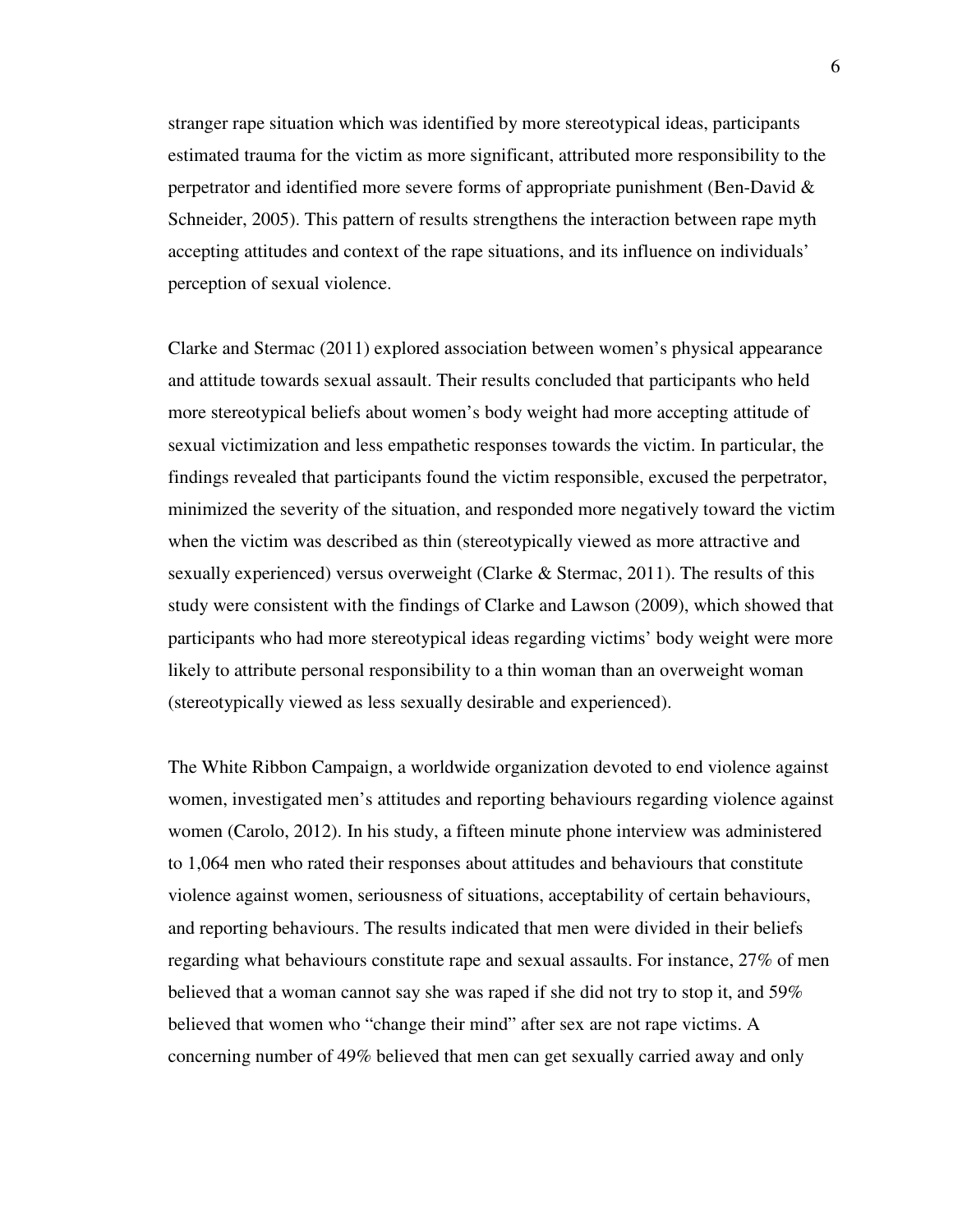51% agreed that a woman can identify sexual act as a rape when was pressured to have sex with a man while both were drunk (Carolo, 2012).

Men had less accepting attitudes towards behaviours that described acceptable gender roles. Eighty-nine percent disagreed that a woman's appearance puts her at risk for sexual assault and 86% of men thought that a woman could not be sexually assaulted if she acts and talk sexy. These findings were not consistent with previous studies regarding gender roles and rape accepting attitudes (Flood & Pease, 2009; Civilletto, 2004), which showed that men who had more accepting rape myth attitudes were more likely to hold traditional gender role beliefs. The data revealed alarming findings indicating that majority of men (12%) believed that a woman gives her consensus for sexual interaction even though she is saying "no" and 11% did not perceive sexual assault as a traumatic event for women who are sexually active (Carolo, 2012). Attitudes towards sexual assault in a relationship were less accepting and showed that men were more intolerant towards behaviours that constituted victimization. Thus, even though a significant portion of men in Ontario demonstrated attitudes that reject sexual victimization against women, some remain unclear in regards to what behaviours constitute sexual victimization.

Furthermore, the survey also included questions that addressed witnessing violence and reasons for not reporting it. The results indicated that of the 21% who witnessed violence against women in public, 92% believed that what the male did was wrong, and 77% acted on those beliefs either by checking with the victim to verify her safety (69%), saying something to challenge the male's behaviour (54%), or reporting the incident to the authorities (14%). According to these results, most men in Ontario are aware that violence against women is unacceptable; however, these men continue to be reluctant in reporting known incidents to the designated authorities (Carolo, 2012). This further contributes to the negative consequences experienced by the victim and prevents them from receiving much needed assistance.

**Gender differences and gender roles.** Several studies documented gender as an important predictor of attitudes that support the use of violence against women. Men and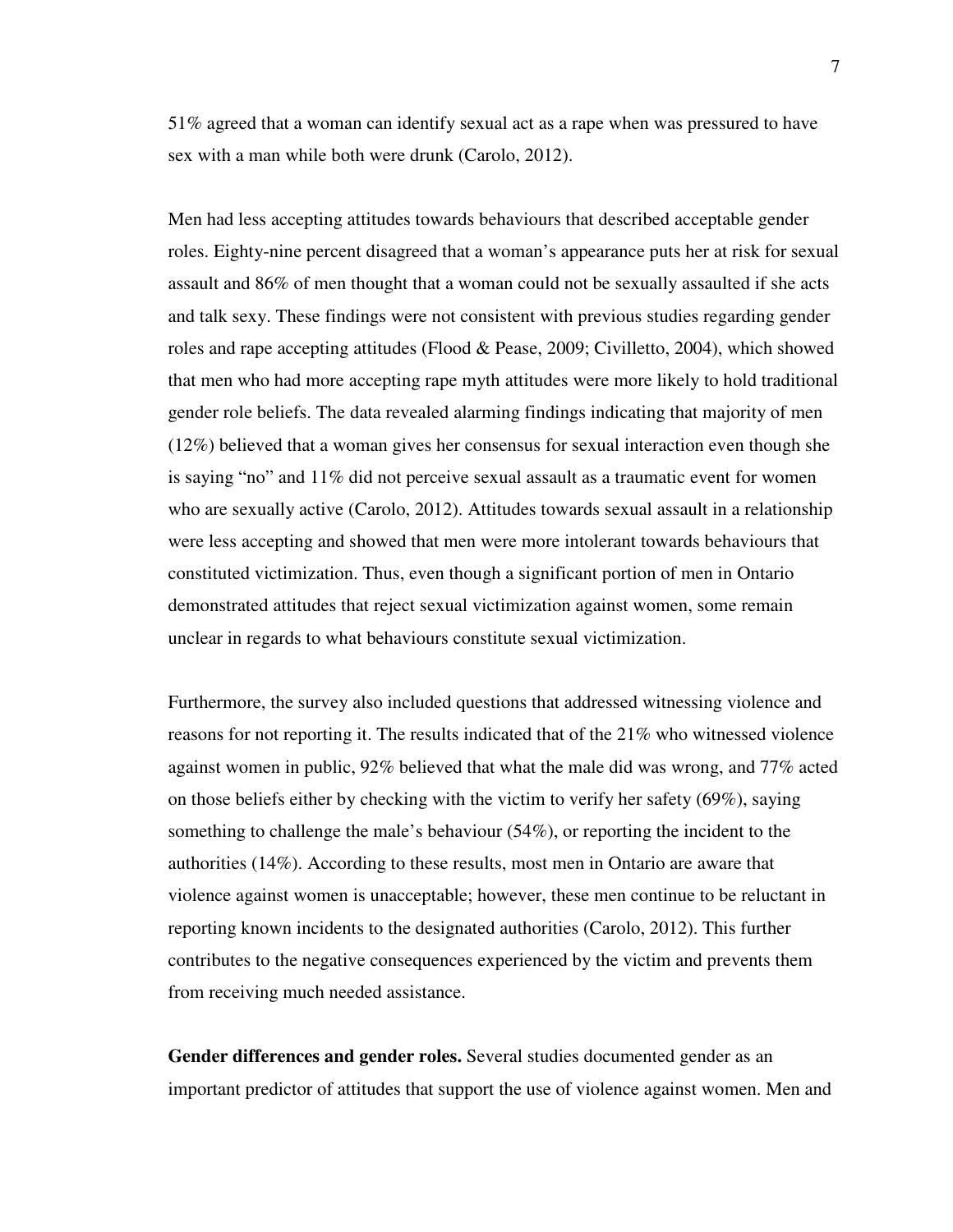women have been found to differ in their perceptions of sexual violence (Flood & Pease, 2009). Men were found to have more rape myth acceptance, minimize the severity of the victimization, excuse the perpetrator and attribute more responsibility for the victim. On the other hand, women were found to have less tolerance toward sexual victimization, have a wider definition for acts that constitute violence against women, reject victim blaming, and often hold the perpetrator responsible (Flood & Pease, 2009).

Civilletto (2004) examined gender differences in attitudes and attributions of responsibility in acquaintance rape situations and found that men were more likely than women to hold rape myth and blame the victim for sexual assault. Ekore (2012) found similar gender differences in perception of sexual harassment among 420 Nigerian university students. The study showed that women were more likely to label various behaviours as sexual harassment than men. For instance, women were more likely to consider sexual teasing, jokes, looks, and gestures, and remarks as sexual harassment. Men, on the other hand, indicated that sexual harassment is overestimated and that women incorrectly interpret expressions of sexual interest. The findings of this study contribute to understanding cultural perception of sexual victimization by male and female university students (Ekore, 2012).

According to Burt's (1980) socialization analysis of rape, individuals learn genderappropriate behavior in sexual interactions through a developmental process (Flood  $\&$ Pease, 2009). That is, an individual's interpretation of sexually violent acts and responsibility attribution is often guided by the beliefs other people have regarding the appropriate roles for men and women (Ben-David & Schneider, 2005; Flood & Pease, 2009). Men are often perceived as dominant and sexually aggressive, while women are viewed as more gentile, submissive and responsible for controlling their sexual activities (Flood & Pease, 2009).

Ben-David and Schneider's (2005) study identified the relationship between gender roles and rape accepting attitudes. The findings indicated that actions on the part of the victim may be used to justify attributions of blame when victims violated traditional norms, such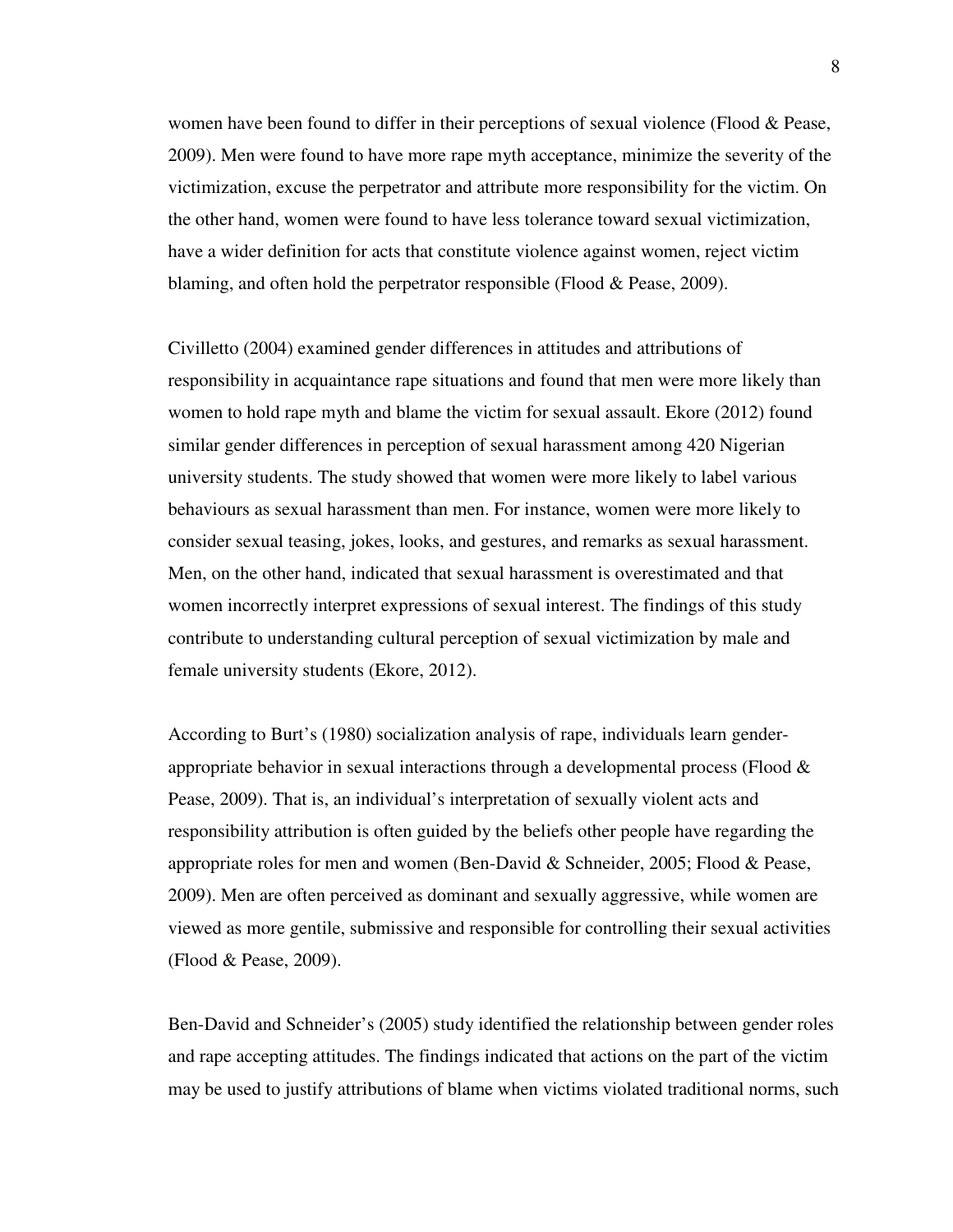as not taking care of the family. In these cases, the participants blamed the victim more and the offender less when victim's behaviour was inconsistent with traditional gender roles. Similar results were found in the study by Talbot et al., (2010) where people who believed in rape myth or who exhibit rape accepting attitudes, and lean toward more traditional gender roles, were more likely to blame the victim than people who had more liberal view of gender roles. The findings also revealed that women who had more traditional gender roles were more likely to blame the victim for the rape, felt that the victim let the perpetrator on, and attributed the responsibility to the victim (Talbot et al., 2010).

A study completed by Viki and Abrams (2002) provided additional support in regards to gender roles and attitudes that individuals use to support sexually violent acts. In their research, attribution of blame was identified by measuring participants' levels of Benevolent Sexism (BS), which was defined as "set of attitudes that are sexist but subjectively positive and affectionate toward women" (p.289). That is, according to the BS theory, women who were categorized as holding traditional gender roles are more likely to be perceived as "good" while women who violate such expectations are more likely to be viewed as having "bad reputation" (Viki & Abrams, 2002, p.290). Thus, it was suggested that individuals who score high on BS will blame the victim who violated traditional gender roles. As predicted, the findings indicated that participants who score high in BS were more likely to blame the victim who was victimized during an act of infidelity (perceived as violation of traditional gender role), than victims whose marital status was not identified (Viki & Abrams, 2002).

#### **1.4 Sexual violence in school**

**Extent of the problem.** The prevalence of sexually related acts in school settings remains high in spite of the well-established interventions and educational programs. Alarming results reported by the U.S Department of Education (2004), showed that 1 out of 10 students reported being sexually victimized at school (Skakeshaft, 2002; Ashbaugh & Cornell, 2008). The National Incident-Based Reporting System (NIBRS), which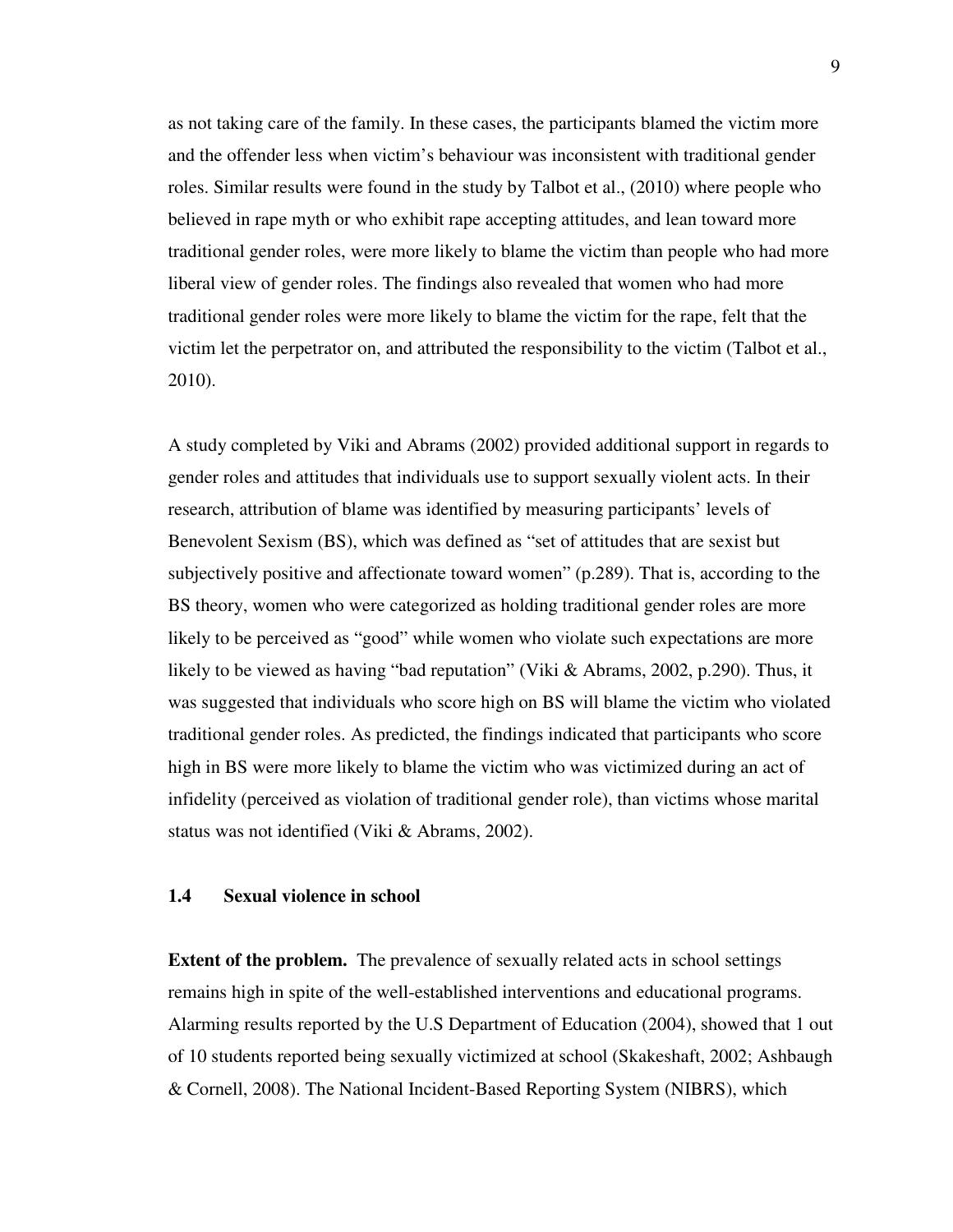provides information regarding the number of sexual assault incidents reported to law enforcement agencies, showed that sexual assault among adolescents represent the most common sex crime in comparison to any other age group (Young, Grey & Boyd, 2008). Young and colleagues (2008) noted that in spite of such records, the prevalence rate of reported incidents among adolescents do not provide an accurate estimate of the problem. That is, the high rates of adolescents' sexual assault recorded by NIBRS were likely to show an underestimation of the problem (Young et al., 2008). The scholars indicated that the prevalence of youth sexual victimizations depends upon the measures of sexual assault used in the studies. According to community based studies, which used more in depth measures to identify adolescents' sexual victimization, 15% of male adolescent and majority of female adolescent reported to experience some forms of sexual victimization (Maxwell, Robinson & Post, 2003; Young et al., 2008). Young and colleagues (2008) explained that lower rates of reported sexual victimization acts among adolescents could be attributed to ambivalent measures used to identify such acts.

The American Association of University Women (AAUW, 2001) conducted a large scale adolescents' sexual harassment study based on a nationally representative sample of 2,064 students, grades 8 through 11. The findings revealed that 81% of students reported being a victim of sexual misconduct and 35% reported experiencing sexual victimization in grade 6 or before. The estimates of peer sexual harassment, which was labeled as "non-physical sexual contact, including sexual remarks, jokes, gestures, looks, showing sexual pictures, messages or notes, and spreading rumors" (Young et al., 2008, p.1073) ranged from 83% for girls to 79% for boys (AAUW, 2001; Young et al., 2008). Ashbaugh and Cornell (2008) noted that even though girls may experience similar amounts of sexual harassment incidents as their boys peers, they are more prone to experience severe psychological and educational consequences.

**Students experiencing sexual violence.** There is an increasing awareness that sexual victimization at schools has negative and long lasting outcomes for its victims. McMaster and colleagues (2002) showed that peer sexual harassment creates an intrusive educational environment, interferes with learning, and escalates when ignored. Students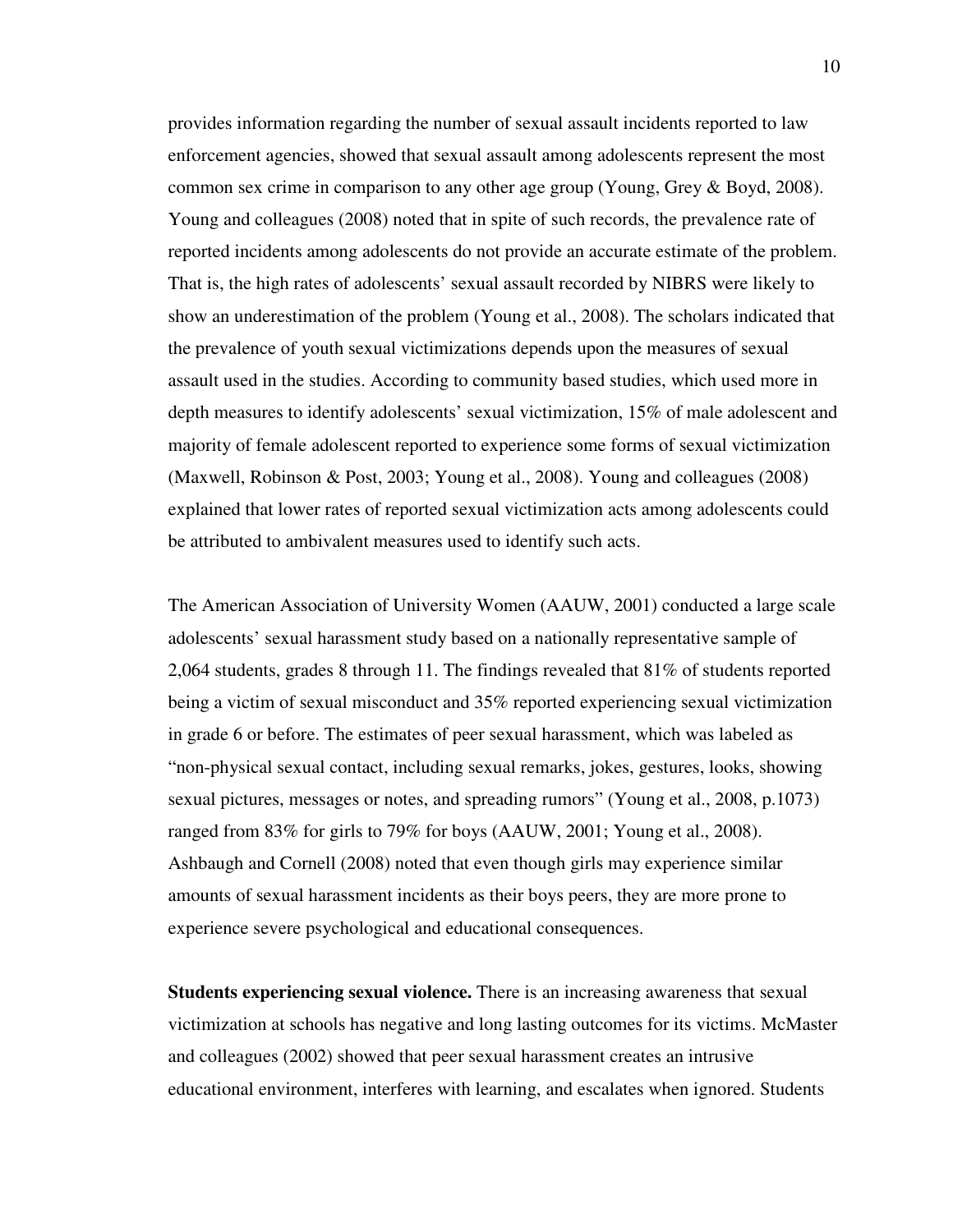who were targets of harassment reported that they felt threatened, depressed, suicidal, dreaded going to school, had difficulty paying attention, were reluctant to participate in class, experienced falling grades, and had considered changing schools (McMaster, Connolly, Pepler & Craig, 2002). Duffy, Wareham and Walsh (2004) identified several psychological, as well as educational consequences for high school students who were sexually harassed. Within the school context, adolescents who experienced sexual harassment reported to have decreased quality of school performance (i.e., obtained lower grades), loss of learning motivation, and increased avoidance behavior such as tardiness and absenteeism. The psychological effects of sexual harassment included experiences such as sadness, fear, confusion, low self-esteem, embarrassment, and decreased social interactions (Duffy et al., 2004). Holt and colleagues (2007) examined the impact of victimization experiences among elementary school children. Their findings showed that students who had several victimization experiences expressed more distress and academic difficulties compared to students with little victimization experiences and to students who experienced victimization mostly by their peers.

A significant amount of literature has focused on addressing the devastating consequences of sexual victimization in regards to females and in particular, young girls (Holt, Finkelhor & Kantor, 2007; Duffy et al., 2004; McMaster et al., 2002). Bogin (2006) argued the necessity to consider male adolescents and their experience of sexual victimization. According to Bogin (2006) male adolescents who experienced sexual victimization were prone to have difficulties with sexual identity, academic issues and inappropriate behaviours. The experience of sexual victimization could make it challenging for male adolescents to understand their sexual identity. For instance, a heterosexual young adult who was victimized by another male might incorrectly interpret the assault as being his fault since the perpetrator perceived him as 'gay'. In addition, due to various social norms, gender roles, and myths regarding sexual victimization, men often perceived themselves as a symbol of masculinity. This perception perpetuated the notion that men cannot be the victim of sexual violence and, thus, males' sexual victimization can often lead to shame and denial (Bogin, 2006). In terms of school and academic performance, Bogin (2006) argued that adolescents who have been victimized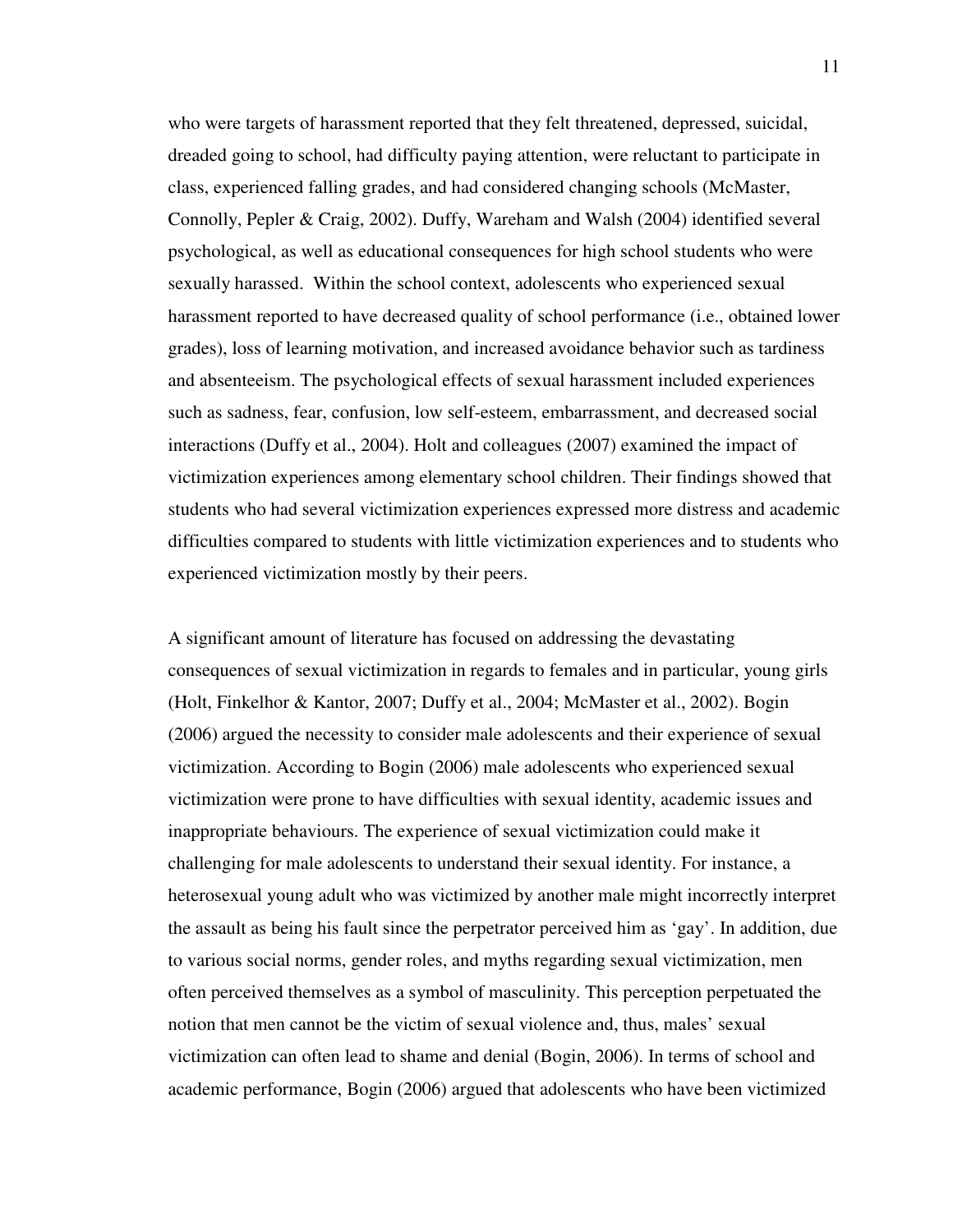might redirect their distress and start to act out behaviourly, be aggressive, defiant, and disengaged in school activities. They can also experience nightmares, alienation, and intrusive thoughts about the assault. Thus, while sexual victimization has detrimental effects on both males and females, there are differences in their experiences and reactions. Cultural differences and gender roles produce different reactions to sexual victimization for both men and women. Male victims are more likely to perceive their assault as an "attack on their masculinity" and self-identity (Bogin, 2006, p.7). Male victims are also more likely to externalize their distress by acting out (behaviourly and sexually) and abusing substances, while women may internalize their distress and show signs of anxiety and depression (Bogin, 2006).

#### **1.5 Disclosure of sexual violence**

The ubiquitous experiences of sexual victimization on students' well-being have increased the need for the development and implementation of school policies and intervention programs. For instance, the Office for Civil Rights (OCR) of the U.S Department of Education (1997), established explicit sexual harassment policies and procedures that are "accessible, effective and fairly applied" (Anagnostopoulos, Buchanan, Pereira & Lichty, 2009). OCR guidelines emphasize that schools are responsible for promoting safe and harassment-free educational environments. However, despite such guidelines, teachers, administrators, and even parents often fail to respond appropriately to students' disclosure of sexual violence and harassment. For instance, in the AAUW (2001) study, students indicated that teachers and administrators were reluctant to intervene and take corrective measures in spite of witnessing harassing behavior.

**Students' reluctance to disclose peer sexual victimization.** While sexual victimization in school creates a variety of social, emotional, and academic difficulties, many students remain reluctant to seek help. In her study, Delara (2012) explored students' (grade 9 through 12) perspective on their reasons for not reporting incidents of violence to school authorities. The results showed that students had little hope in adequate adult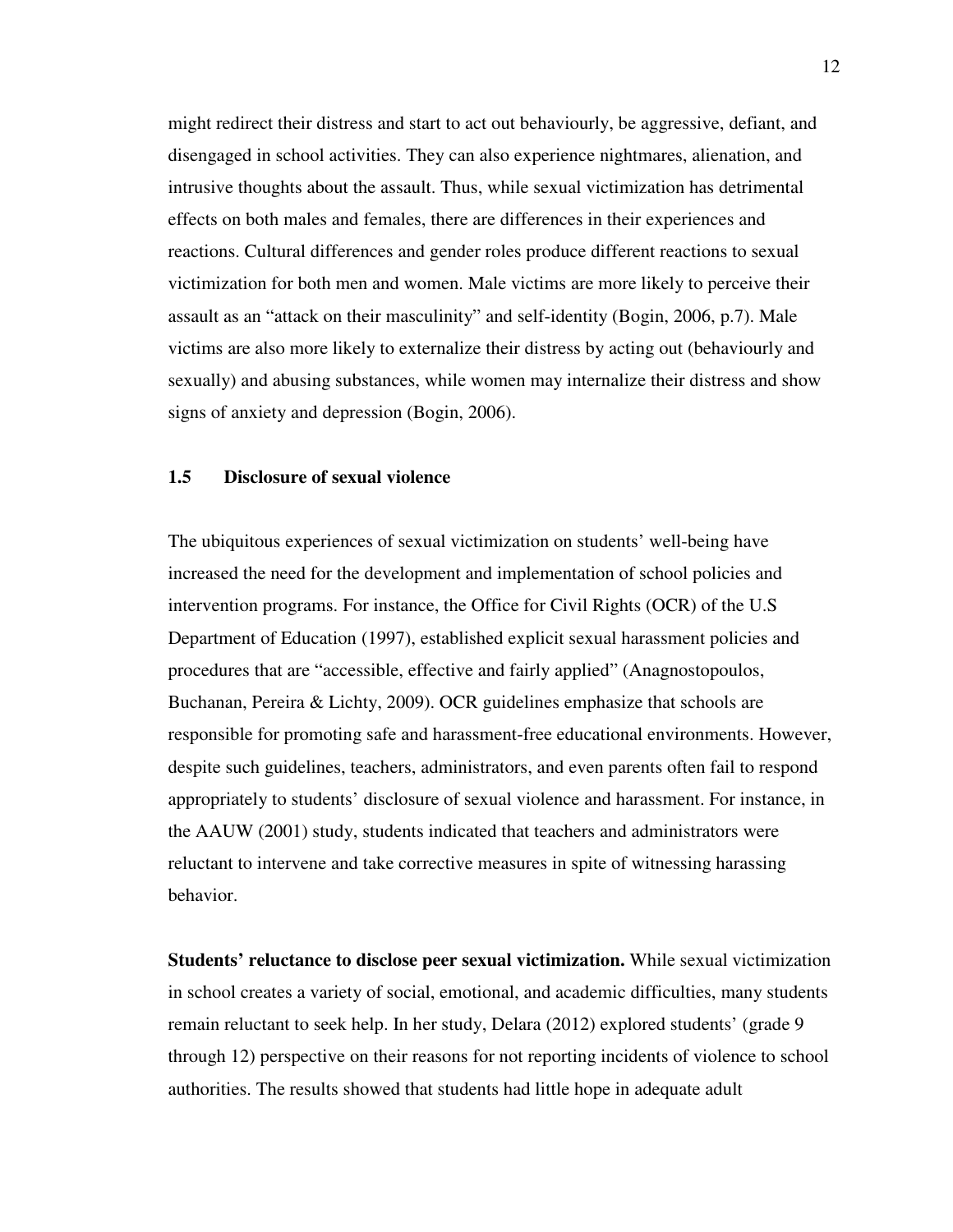interventions and prevention of the intrusive incident. Specifically, students expressed their concerns with regards to confidentiality, not being taken seriously by school personal, and feeling ashamed when they were victimized (Delara, 2012). Additionally, the findings pointed out that the difference in definition of bullying and harassing behavior given by students and adults, served as an important predictor for inadequate responses and subsequently prevention. That is, adults may consider a broader definition of bullying and harassing behavior and therefore inaccurately interpret students' experiences of victimization. Thus, the findings of this study show that students' lack of reporting and seeking help from school personnel and other adults was attributed to insufficient action on the part of adults and subsequently, students' feelings of powerlessness (Delara, 2012).

 Newman and Murray (2005) study showed that students' willingness to report peer sexual harassment may also depend upon perceived seriousness of the situations as well as their social status in school (students were classified as popular, average and unpopular). The results indicated that children were less likely to seek help from teachers when faced with victimization and peer harassment. Students were more likely to believe that disclosure to school personnel would not resolve the situation, but rather cause additional aggravation. The results also indicated that seeking help was associated with perceived seriousness of the harassment. Popular children perceived peer harassment as less intrusive and were more likely to report the incidents in order to end the conflict and achieve justice. Unpopular children, on the other hand, perceived the harassment as a serious act of victimization; however, they were less likely to seek help from teachers due to fear from retribution. The implications of this study suggest that teachers' understanding of and reaction to peer harassment affects students' willingness to disclose such incidents and seek for help (Newman & Murray, 2005).

Yablon (2010) investigated whether the student-teacher relationship can affect students' perceptions of a teacher's ability to intervene and prevent violence in school. The findings showed that the quality of student-teacher relationships mediated students' willingness to seek help, and the quality of such a relationship partly mediated students'

13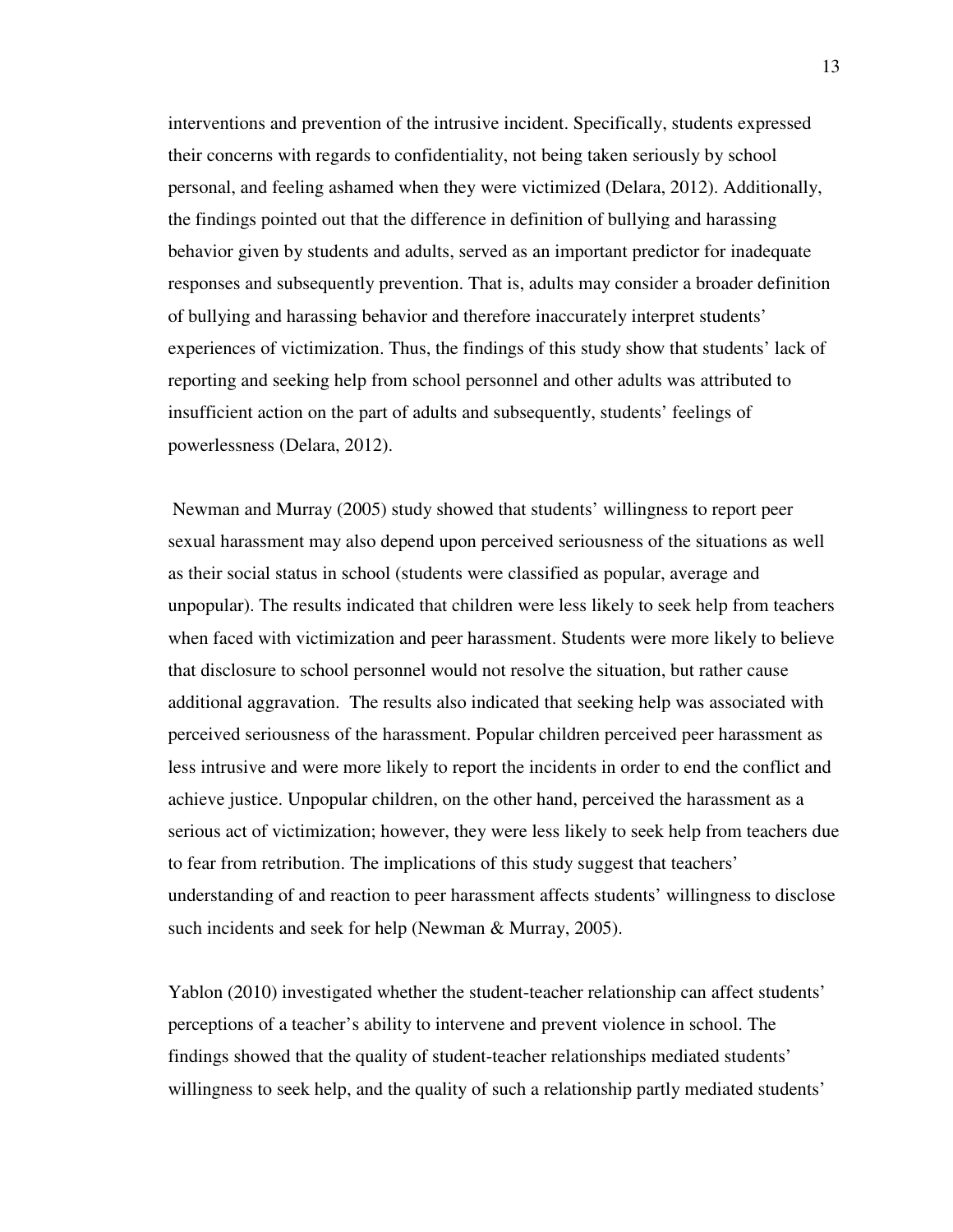perceptions of their teacher's ability to intervene and actual willingness to prevent victimization. That is, student-teacher relationships contributed to students' overall willingness to seek help and disclose incidents of victimization. Positive and meaningful relationships correlated with students' perception of their teachers as being able to intervene and therefore were more willing to seek help. The findings also suggested that girls and younger students (sixth grader) had higher quality relationship with their teachers and were more likely to perceive them as capable to assist (Yablon, 2010). Gender and age differences in students' willingness to seek help is consistent with past research, indicating that men are often reluctant to seek help due to differences in socialization of gender roles (i.e., perception of masculinity) (Bogin, 2006).

**Teachers' reaction to school victimization**. Due to the nature of their profession, teachers play an important role in recognizing signs of victimization and protecting students' well-being. Studies have suggested that teachers' attitudes were an important predictor for interpreting violent situations, as well as considering the likelihood to intervene (Craig, Bell & Leschied, 2011; Craig, Henderson & Murphy, 2000). Newman & Murray (2005) found that ambiguous situations influenced teachers' readiness to intervene. For instance, teasing and spreading rumors which were perceived as a less severe form of victimization was less likely to be identified as a reason for intervention, while overt aggression was perceived as a pervasive form of harassment which called for action. Thus, when the event was evaluated as intrusive, teachers were more likely to be responsive to take extreme measures and prevent the harassment (Newman & Murray, 2005).

Similarly, Craig and colleagues (2000) who investigated 116 prospective teachers and their attitudes towards bullying and victimization, found that teachers' attitudes, as well as feelings of empathy served as an important indicator for determining the definition they assigned to bullying, perceptions regarding the seriousness of bullying, and their likelihood to intervene. The results showed that participants were more likely to identify physical aggression as bullying, perceived it as more serious form of victimization, and believed it was more worthy to report in compared to verbal aggression. Moreover, the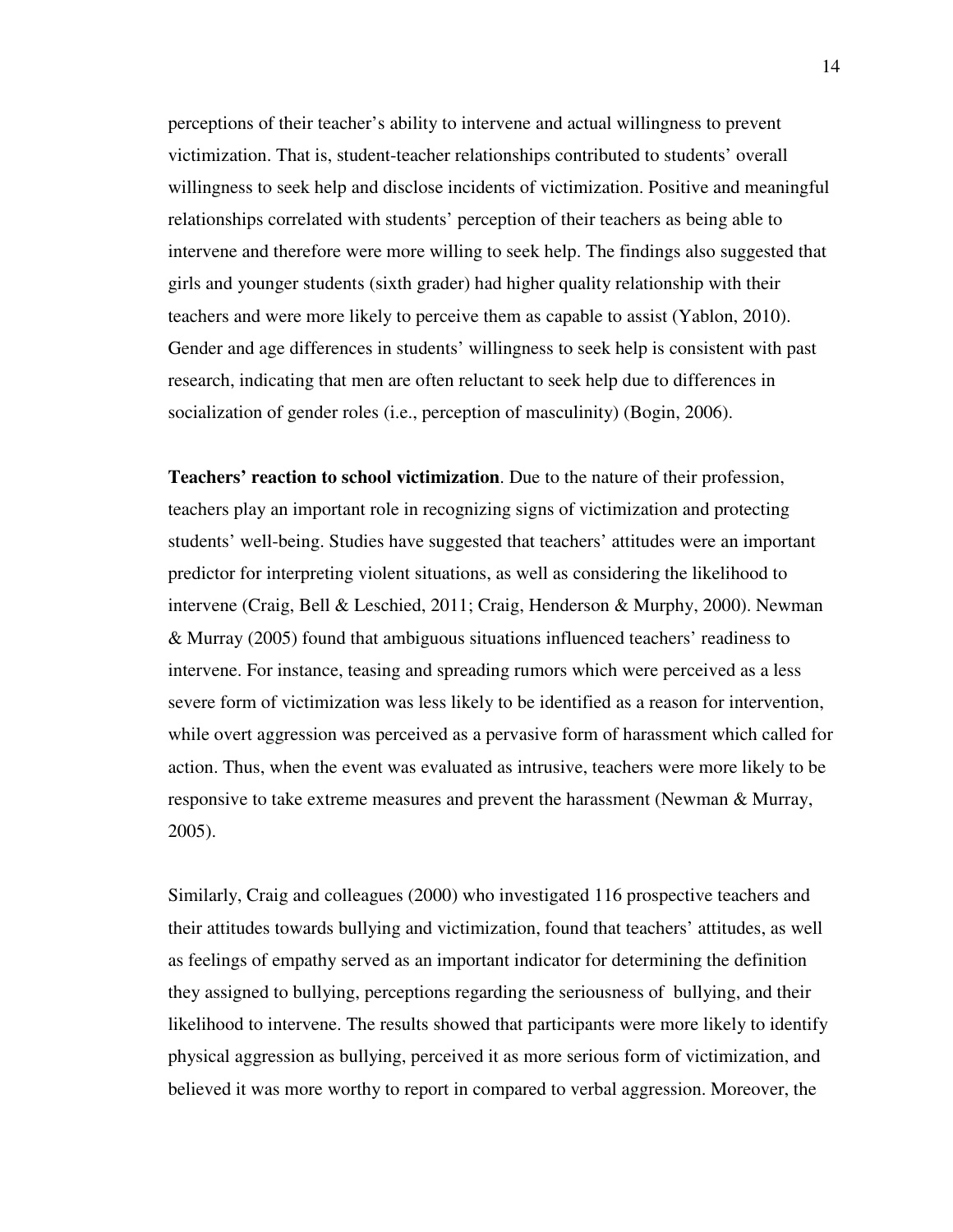extent to which participants labeled bullying was also affected by the lack of visibility from certain types of victimizations. That is, pre-service teachers were more likely to identify physical and verbal aggression as bullying compared to social exclusion, which may be harder to witness and identify (Craig et al., 2000). The scholars explained that social explusion is less likely to be observed since this behavior is often covert and therefore less visible. Physical and verbal aggression on the other hand, may be easier to detect since the effect on the victim is visible. Thus, the visibility of certain types of bullying can also affect pre-service teachers' perceived seriousness. Craig and colleagues (2011) found that pre-service teachers were more likely to consider physical bullying as a severe form of bullying compared to relational, homophobic, and cyberbullying. Teachers are more confident to identify overt form of aggression since it assists them to rely on known policies and procedures, guiding them how to respond to such situations.

Mishna and Alaggia (2005) reported that teachers' who had previous personal experience with violence were more likely to identify signs of victimization, expressed more sensitivity and empathy towards victims, and encouraged students to engage and disclosure incident of victimization. In support of these findings, Craig and colleagues (2011) reported that pre-service teachers' personal experience with violence contributed to their confidence in recognizing and labelling violent situations. They were also more likely to intervene and report violent incidents in school. Craig and colleagues (2000) advised that pre-service teachers who experienced social exclusion as a form of victimization were more likely to label it as bullying, perceived it as a serious act of victimization and were more likely to intervene.

Craig and colleagues (2011) also found that exposure to violence preventions programs was related to the way pre-service teachers view and respond to bullying. According to their findings, previous exposure to violence prevention programs resulted in increased concern and confidence recognizing and dealing with incidents of victimization compared to those who did not receive such training. In their study, Stone and Couch (2004) found that teachers who had previous' training of sexual harassment were able to recognize behaviours that constituted sexual harassment in 75% of students. This training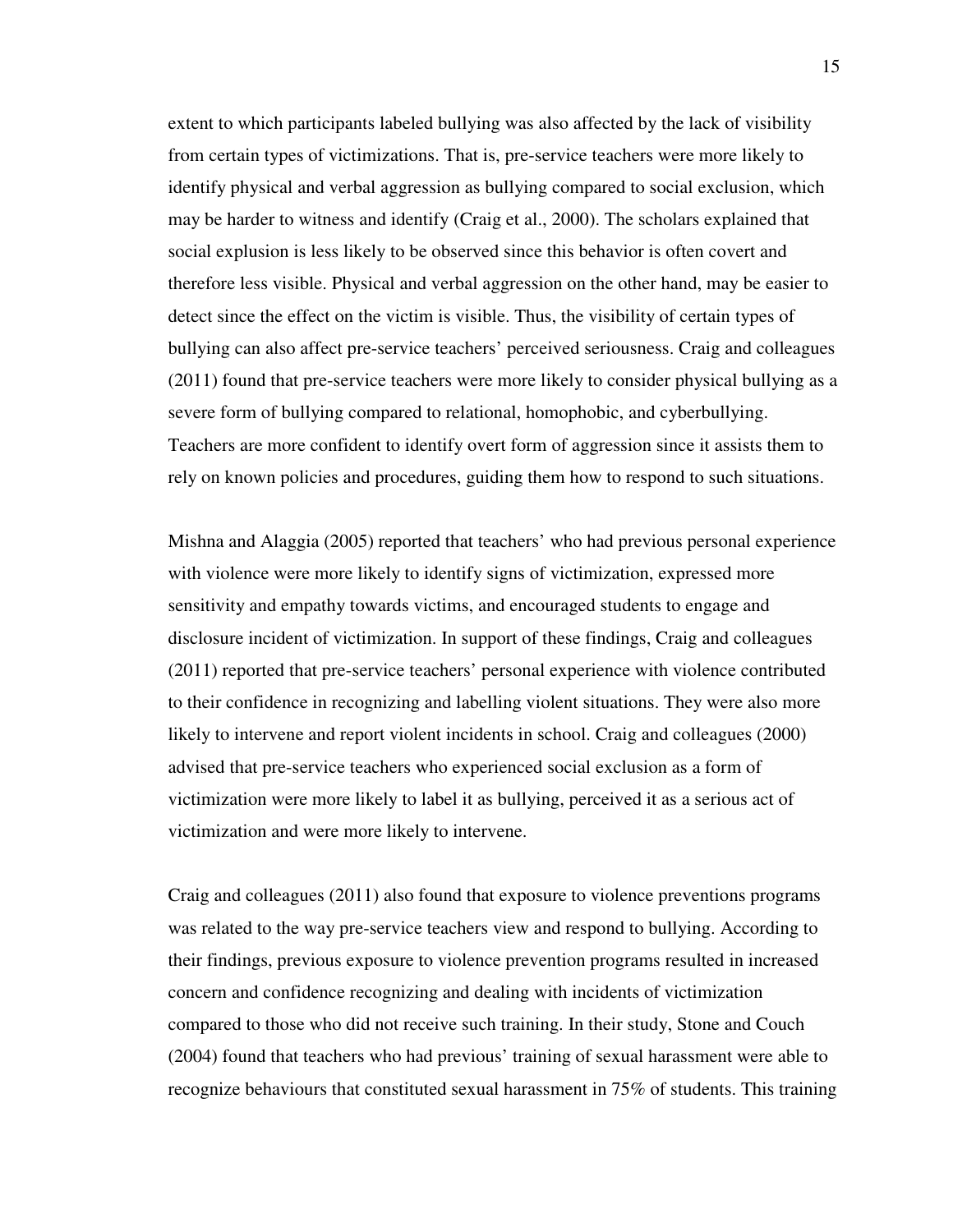included viewing a video demonstrating adult to adult sexual harassment situations and teacher-student sexual harassment situation, as well as listening to a lawyer describing court cases of sexual harassment and their implications. It is important to mention that teachers were not exposed to student to student cases of sexual harassment; therefore it is unclear whether such training would assist teachers to better recognize and prevent students' sexual harassment. Shakeshaft (2002) asserted that many teachers are unsure about what constitutes harassing behavior, and therefore find it difficult to distinguish between flirting and sexually intrusive behaviour. As a result, teachers tend to intervene and report situations they perceive as most severe and intrusive.

The gender of pre-service teachers served as another important indicator contributing to understanding teachers' attitudes concerning bullying and victimization. Craig and colleagues (2011) showed that female pre service teachers perceived victimization as more serious in comparison to male pre service teachers. These authors also suggested that male teachers tend to express more tolerant attitudes towards students aggression in comparison to female teachers, who tend to have more negative and less accepting attitudes towards peers victimization. The scholars suggested that this variance in teachers' attitudes and subsequently responses to victimization can be partly explained by variation in feelings of empathy. Craig and colleagues (2011) advised that teachers who promote empathy can be more effective in their responses to students' victimization by promoting awareness regarding the devastating consequences of aggression and supporting victims by encouraging expression of hurtful feelings. Thus, teachers who are empathetic are more likely to identify bullying, label it as a serious form of victimization and are more likely to responds to such acts.

Contrary to previous studies, Stone and Couch (2004) who studied teachers' attitudes towards sexual harassment, their perceptions of sexually harassing behaviours, and their responses to such behaviours, indicated that teachers' gender did not affect their attitudes and intervention rates. The results of the study showed generally teachers had less accepting attitudes towards sexual harassment, were able to identify signs of peer sexual harassment, and were more likely to intervene in order to stop the behavior. Thus,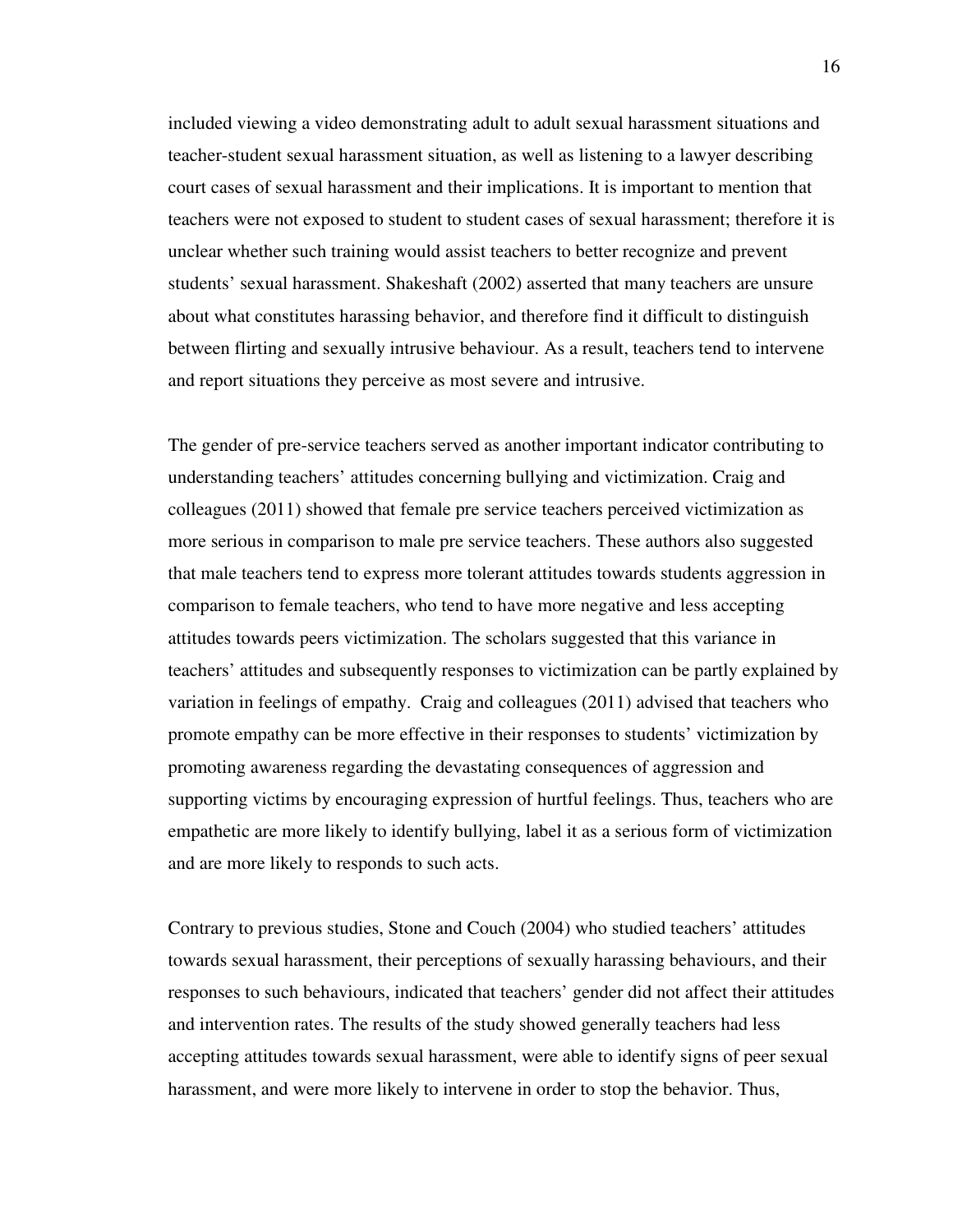teachers' gender did not contribute to their perceptions and attitudes towards sexual harassment. However, it did seem to affect the action they would take to respond to students' victimization. Specifically, female teachers were more consistent in complying with school policies and procedures which emphasize reporting sexually harassing behaviours to designated authorities (i.e., principal), and ask the harasser to stop the behavior (Stone & Couch, 2004).

Behre, Astor and Meyer (2001) found teachers' readiness to intervene is related to their perceived professional role in various school spaces. Results revealed that elementary school teachers perceived the entire school context as within their responsibility, and therefore were more likely to intervene and prevent victimization in comparison to middle school teachers, who only identified specific context such as hallways, cafeteria and playground. The authors explained middle school teachers were more likely to perceive certain locations within school context as their responsibility to intervene because they perceived other locations as the role and responsibility of other school personnel. On the other hand, elementary school teachers' decision to intervene was mainly based upon evaluating the physical harm that might be caused to their students. Thus, teachers vary in their attitudes in regards to their professional roles and responsibilities to intervene within various locations within school context (Behre et al., 2001). The likelihood of teachers and school personnel to intervene and prevent victimization in their school depends upon how they interpret peer interactions and their responsibilities for intervening (Anagnostopoulos et al., 2009).

#### **1.6 The present study**

School staff personnel play a critical role in addressing and preventing sexual victimization in school settings (Craig et al., 2011). Teachers are trained to recognize signs of victimization and assist students to report incidents of violence. The increasing awareness of the long lasting and detrimental consequences for experiencing sexual victimization in school setting have increased the need for establishing anti-violence and anti-bullying preventions programs to protect students' well-being (Duffy et al., 2004).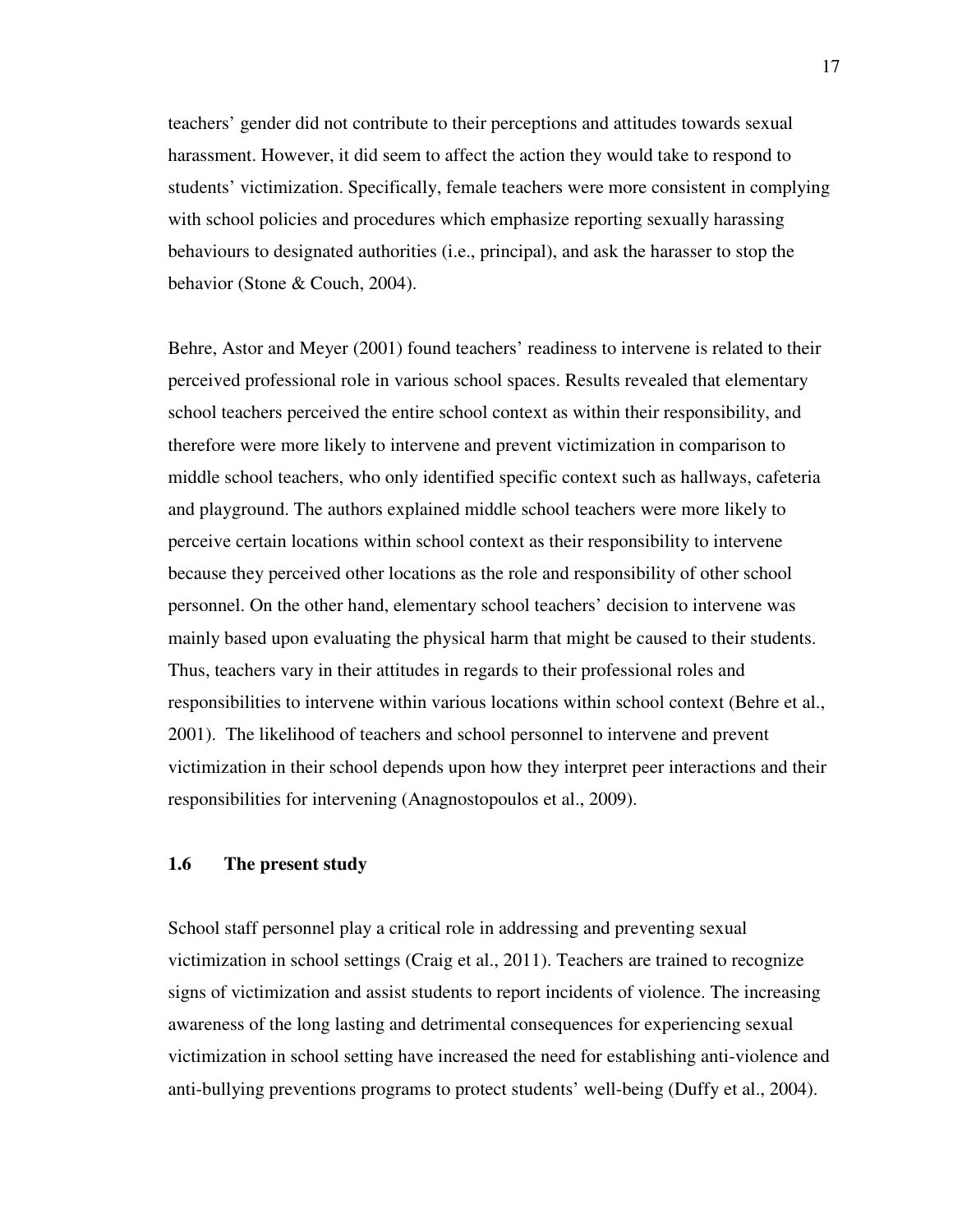However, in spite of programs and school policies which address the importance of preventing school violence, several studies documented that educators failed to fulfill such obligations (AAUW, 2001; Shakeshaft ,2002). Many students continue to perceive school staff members as unresponsive and ineffective in responding to dangerous and intrusive situations, which further reinforces their reluctance to report sexual victimization. Craig and colleagues (2000) suggested that teachers' attitudes and beliefs concerning some aspects of victimization can contribute to understanding the severity of the situation and reflect their willingness to intervene. Little research has been done examining pre-service teachers' attitudes regarding sexual violence and the influence it has on their willingness to respond to students' disclosures of sexual victimization. Therefore, investigating the association between attitudes and readiness to intervene is of particular importance since these attitudes will later determine the effectiveness of preservice teachers' interventions once entering the teaching profession. The present study also aims to investigate how pre-service teachers' experience with violence might affect their attitudes concerning victimization and decision to report violent acts among students.

 It was proposed that previous experience with sexual violence serves as an important indicator for intervening violent behaviors at school. Craig et al., (2000) found that preservice teachers' previous experiences of witnessing bullying increased their readiness to intervene and report peer victimization to designated authorities. Since pre-service teachers lack adequate experience and knowledge regarding school victimization, it would be of interest to investigate the degree to which personal experience with violence is related to their decisions to intervene and report the incidents to the designated authorities. Several studies documented that gender has an effect on individuals' attitudes and perceptions of sexual victimization. In particularly, men were found to have more accepting attitudes and were less likely to find the event as intrusive and harming for the victim (Flood & Pease, 2009; Carolo, 2012). Thus, it is important to investigate whether similar patterns in attitudes and responses to victimization will be demonstrated among pre-services teachers and further influences their interpretation of the event and readiness to take appropriate measures. This will further assist developing and implementing more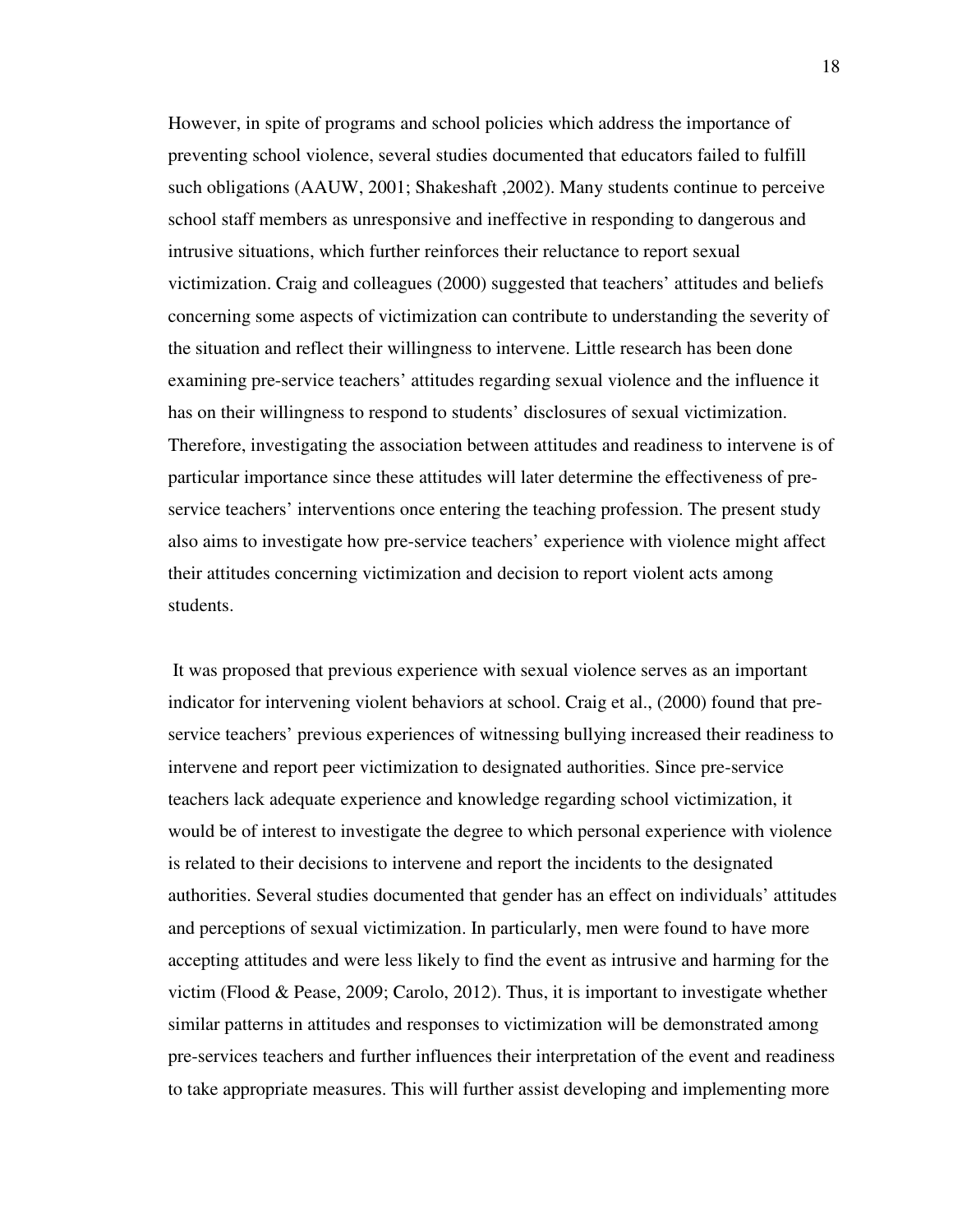effective training programs which will target common misconception and false beliefs about sexual violence.

The purpose of this study is to investigate pre-service teachers' individual characteristics and their influence on attitudes concerning sexual victimization. These characteristics are an important predictor for understanding how teacher in training will respond to violent situations. This study also aims to investigate how pre-service teachers' attitudes concerning various aspects of sexual violence will determine their interventions patterns. In particularly, it was of interest to investigate whether more progressive attitudes towards sexual violence will results in more extreme venues of interventions. Areas of exploration included: pre-service teachers' previous experience (personal and professional) with respect to victimization and how it reflected on their attitudes; the extent to which previous experience influences pre-service teachers' choices of interventions; and the extent to which the gender of pre-service teachers influences their attitudes towards sexual violence and their concern regarding taking appropriate actions.

#### **Research question**

The current study investigates how gender and previous experience concerning sexual violence will influence pre-service teachers' attitudes and interventions patterns. It further examines to what extent attitudes concerning sexual violence will affect preservice teachers' readiness to intervene following students disclosures of victimization.

#### **Research hypotheses**

Based on the findings from the literature review the following hypotheses have been made:

**Hypothesis 1**: It was predicted that that gender of a pre-service teacher will influence their attitude of and beliefs about sexual violence. In particular it was predicted that female participants will more likely to reject attitudes that minimize sexual violence compared to male participants.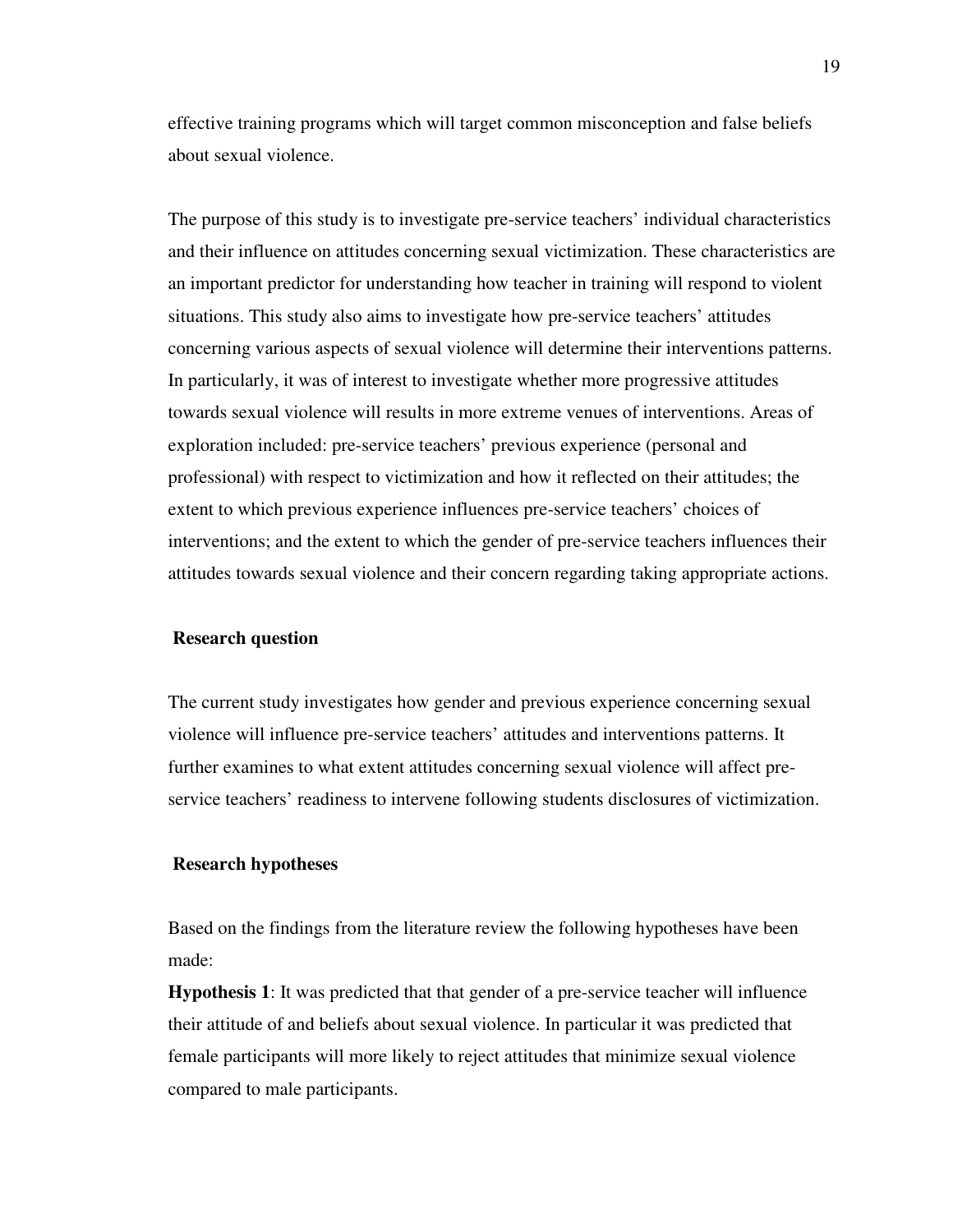**Hypothesis 2:** it was predicted that pre-service teachers' past experience with violence will influence their attitudes of and believes about sexual violence.

*Hypothesis 2 part one:* it was predicted that pre-service teachers who had previous personal experience with violence are more likely to reject attitudes that support myths about sexual violence.

*Hypothesis 2 part two:* it was predicted that pre-service teachers who had previous professional experience with violence are more likely to reject attitudes that support myths about sexual violence.

**Hypothesis 3:** It was predicted that pre-service teachers' attitudes will influence their response to cases of sexual violence involving students.

*Hypothesis 3 part one:* it was predicted that individuals who have more appropriate attitudes about sexual violence are more likely to have positive intervention responses to students' disclosures.

*Hypothesis 3 part two:* it was predicted that female pre-service teachers will more likely to have positive intervention responses to students' disclosures compared the male pre-service teachers.

**Hypothesis 4:** Pre-service teachers are more likely to intervene and report sexual violence incidents if they had previous experience with sexual violence. It is predicted that pre-service teachers who have more personal and professional past experience with violence are likely to intervene and report students' disclosure of sexual victimization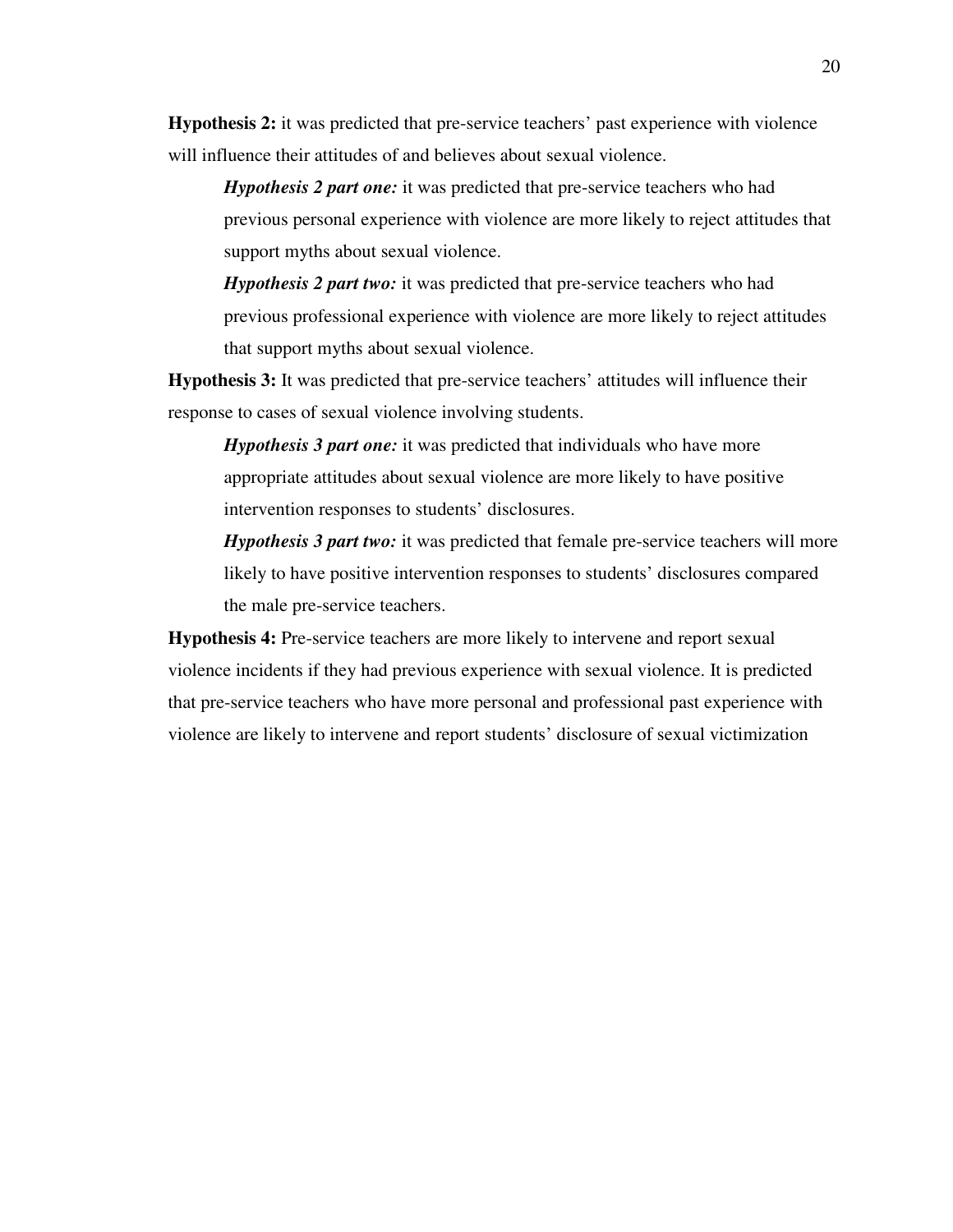### **Chapter 2**

#### **2.1 Methodology**

The current study used a questionnaire to measure pre-service teachers' attitudes and beliefs about sexual violence, as well as intervention behaviours in cases of students' disclosure of sexual victimization. The study used items from White Ribbon Campaign to measure participants' misconceptions about certain behaviours and situations that depict sexual victimization. Two case scenarios were developed in order to measure responses to disclosure of sexual victimization and pre-service teachers' reporting behaviour.

#### **2.2 Participants**

Participants in the current study included students enrolled in the Safe Schools course in the Faculty of Education, Western University in London, Ontario, Canada. Safe Schools is a course designed to help students develop the understanding and practical knowledge necessary to develop a safe and caring learning environment for all students, regardless of race, creed, ancestry, ability, colour, gender identification, or sexual orientation. Students in this course develop an understanding of current trends in school violence and critically examine comprehensive school violence prevention policies and programs in Ontario schools (for course description please see Appendix A). The course is an elective, taken by 500 out of the 700 potential students. The topic of our survey had not been covered at the time it was completed. Out of the 250 Bachelor of Education students who were enrolled in the Safe School course, 190 volunteered to participate in the survey; 35.8%  $(n=68)$  were male and  $64.2\%$   $(n=122)$  were females, ranging from 21-52 years of age (mean=25.13, SD=5.32). Participants received a five-dollar gift certificate to the campus cafeteria for their participation.

#### **2.3 Materials**

The questions for the current survey were based on the White Ribbon Campaign: Ontario men's survey (Carolo, 2012), a wide world organization devoted to end violence against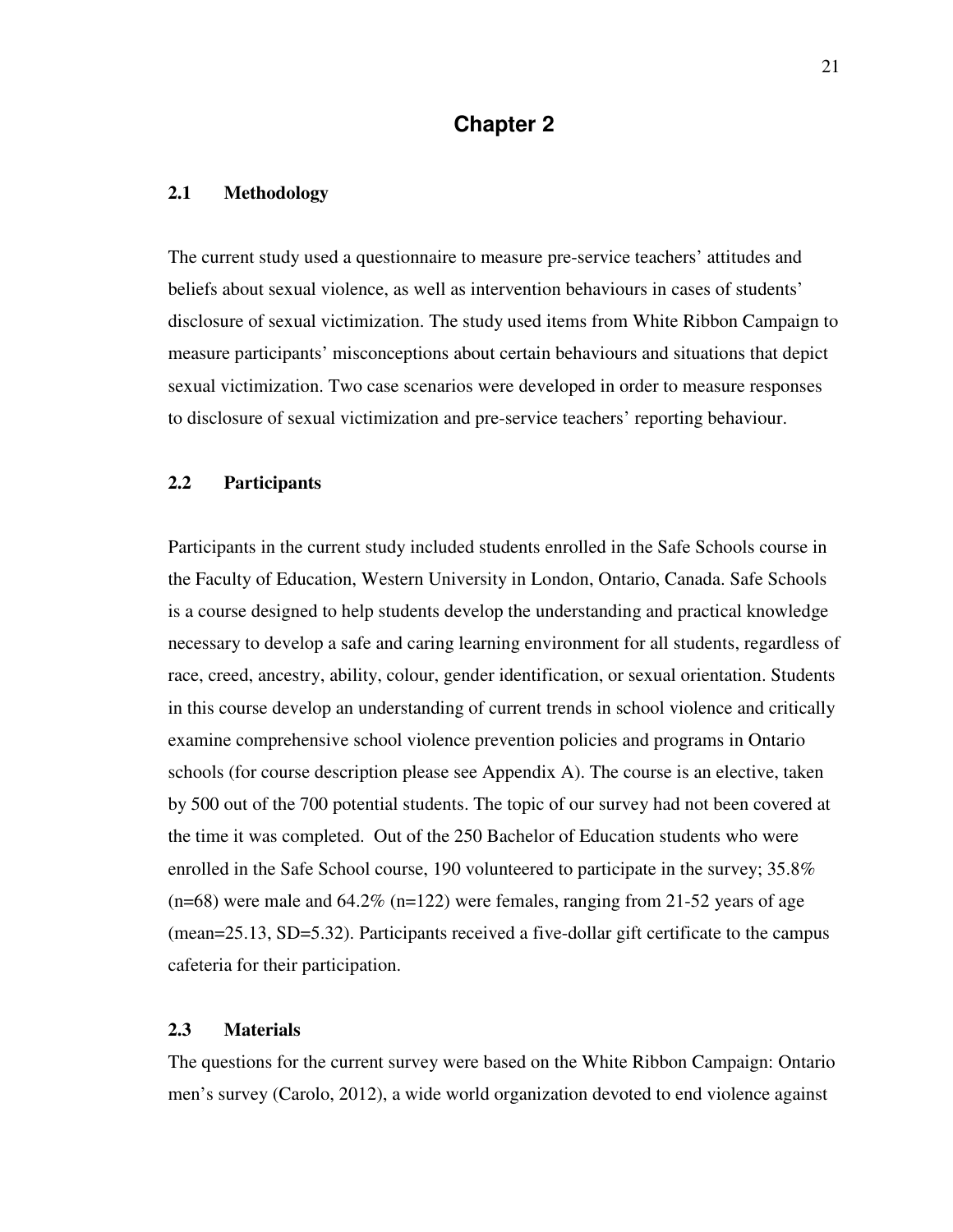women. The campaign examined men's attitudes of violence against women, behaviours that constitute violence against women, seriousness of situations, acceptability of certain behaviours, and reporting behaviours. A random sample of 1,064 men from 18 years of age and older participated in the fifteen minute telephone survey. The survey aimed to understand men's attitudes, to help inform, shape, and influence future behaviours (Carolo, 2012). Participants' responses were recorded on a Likert-type scale, ranging from 1 (strongly agree) to 5 (strongly disagree). The questions identified specific perceptions and attitudes towards sexual assault and rape, determined the extent to which behaviours and attitudes were changing, and identified venues to notify men and boys on the issue (Carolo, 2012).

Questions regarding attitudes towards sexual violence were taken from the pre-existing survey in order to enhance reliability of the data. Participants were asked to rate their attitudes towards violence and likelihood to take action when students disclosed victimization. Participants rated their responses on a Likert-type scale, with answers ranging from 1 (strongly disagree) to 5 (strongly agree). Participants' intervention and course of action was measured based on four scenarios. The current survey included a total of 49 items measuring participants' views regarding domestic and sexual violence. However, for the purpose of this study, questions evaluating participants' views of domestic violence were not used. For a list of the 16 items measuring participants' views of sexual items, please refer to the complete survey in Appendix B.

The current study also included 4 scenarios developed by the researchers. Two of the scenarios described incidents of domestic violence and two described incidents of sexual assault. The scenarios measured participants' likelihood to intervene in a variety of ways. Each scenario was followed by eight items, which measured participants' likelihood to intervene in the violent act in several different ways. Each answer was recorded on a 5 point, Likert-type scale, ranging from 1 (very unlikely) to 5 (very likely). The answers included talking to the parents, notifying the principal, reporting to the police, gathering professional knowledge regarding violence at school, and dealing directly with the child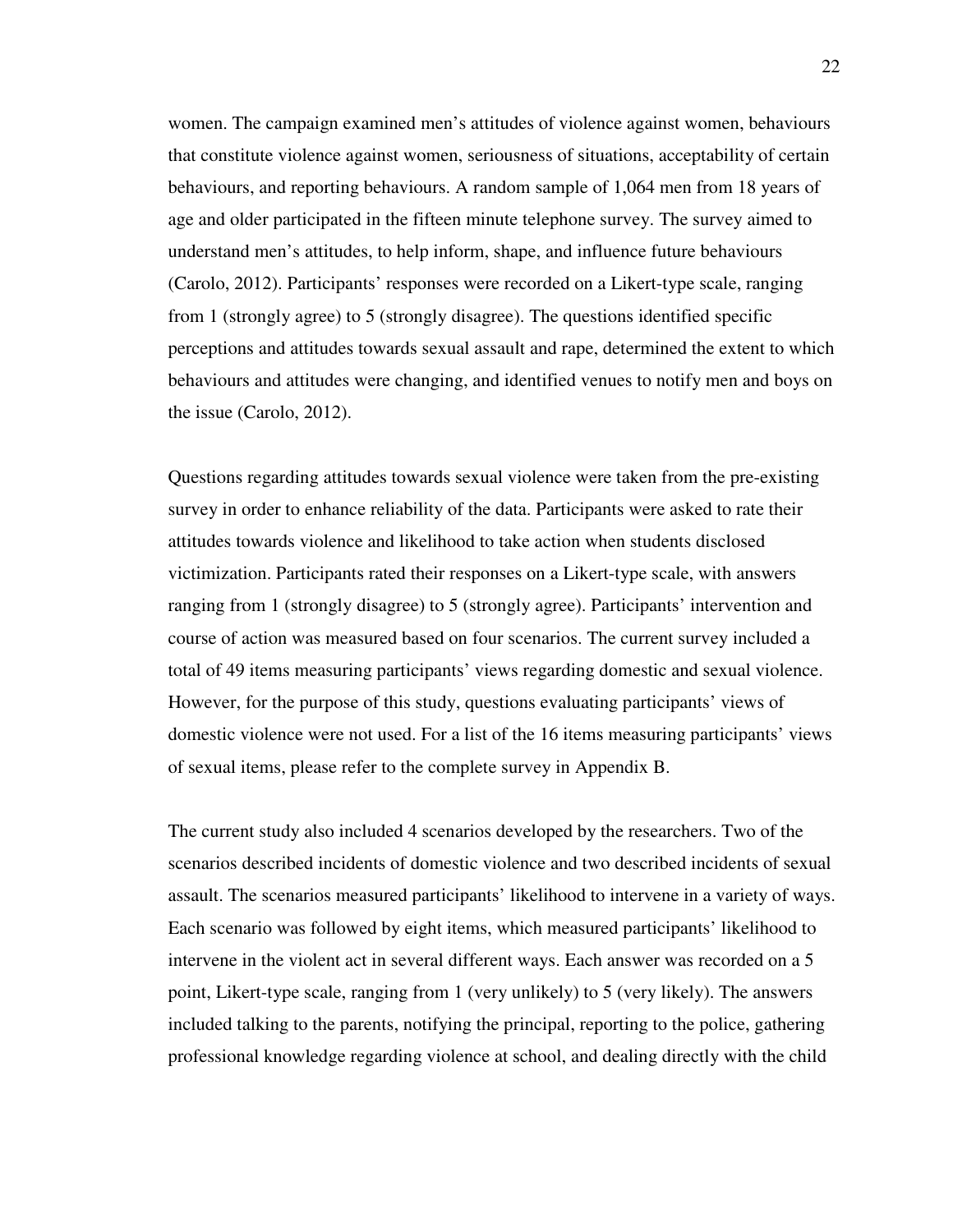or other (no ratings were required for this answer). For the purpose of this study, scenarios describing incidents of domestic violence were not used (See Appendix B).

#### **2.4 Procedure**

Participants took part by completing a survey during their first week of the Safe Schools course. Participants were informed regarding the purpose of the study and ensured their anonymity and confidentiality. Participations were advised the study was voluntary and withdrawal at any point of the study would not affect their academic achievements (for a complete letter of information please see Appendix C). The survey took place at the Faculty of Education at the Western University; participants answered the survey in their classroom. The survey took approximately 15-20 minutes to complete. Debriefing was available in person or in writing via email correspondence after the completion of the survey.

#### **2.5 Analysis**

A descriptive analysis was conducted in order to examine participants' age, gender, stream of education, relationship status, and past experience with violence (personal and professional). Univariate analyses of variance, Independent-sample *t-*tests as well as chisquare analyses were conducted in order to measure pre-service teachers' attitudes, previous experience with violence and their reporting behavior. Pearson correlation coefficient analysis was performed in order to analyze the relationship between preservice teachers' attitudes and their intervention responses.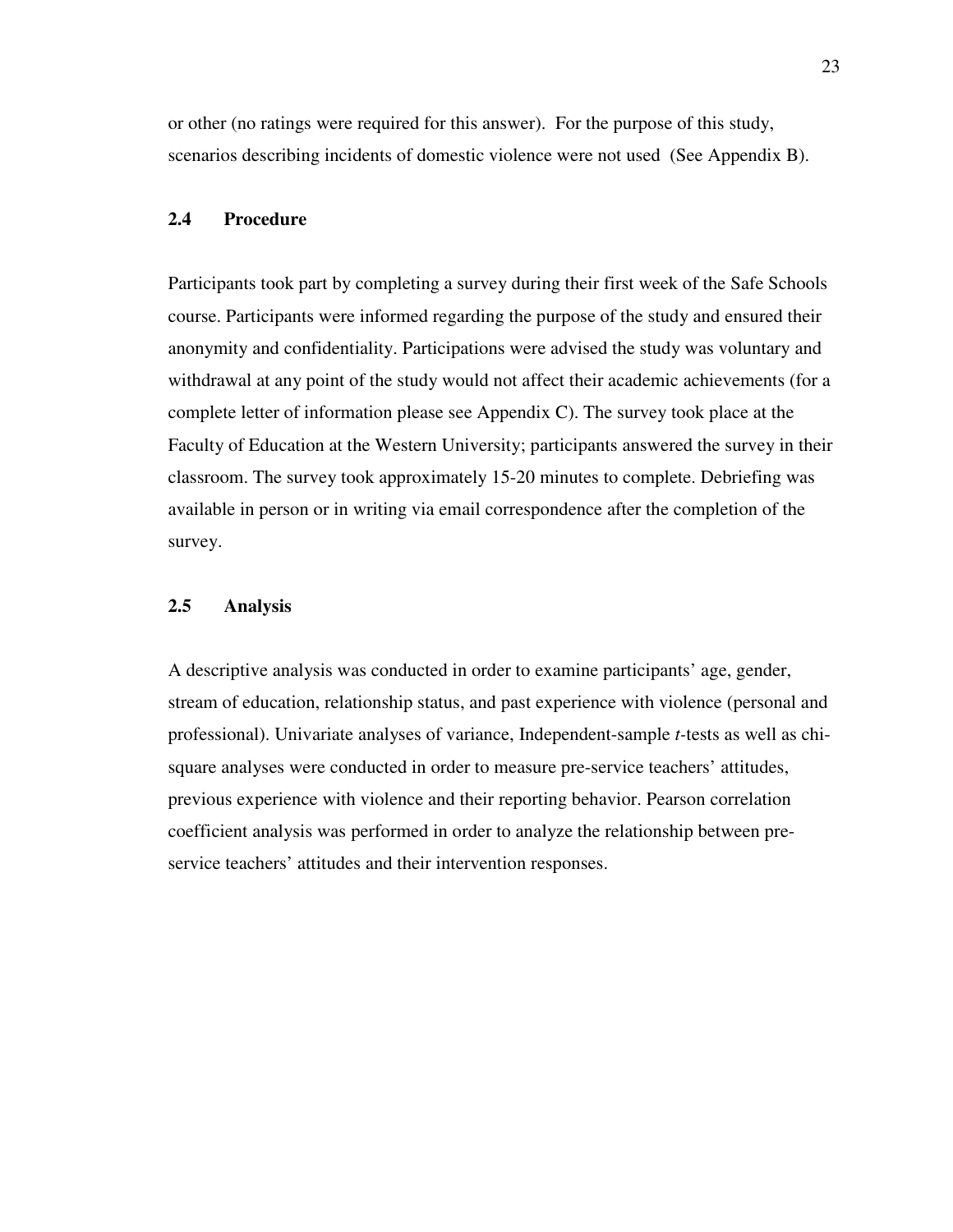## **Chapter 3**

#### **3 Results**

For the purpose of this study we investigated items that measured pre-service teachers' attitudes towards sexual violence and their intentions to report incidents of sexual victimization.

#### **3.1 Descriptive Analysis**

 **Participants.** Description of the sample is shown in Table 1. A sample of 190 preservice teachers volunteered to complete the survey. The candidates were diverse in regards to their focus of pre-service training and education; primary/junior (27%); junior/intermediate (24%); and intermediate/senior (48%). Sixty percent of the preservice teachers reported being single, 14% were married, 2% were divorced or separated, and 14% reported their relationship status as "other".

Seventy-nine percent of the participants indicated that they had pervious personal experience with violence. Fourteen percent of pre-service teachers reported growing up with violence, 20% experienced violence as adults, and 40% indicated that they knew someone who experienced violence. Moreover, 25% reported having previous professional experience with violence. Six percent of pre-service teachers volunteered in crisis centers, 6% were part of club or activities group related to violence, 7% were part of violence prevention programs, and 14% provided counselling for individuals who experienced violence.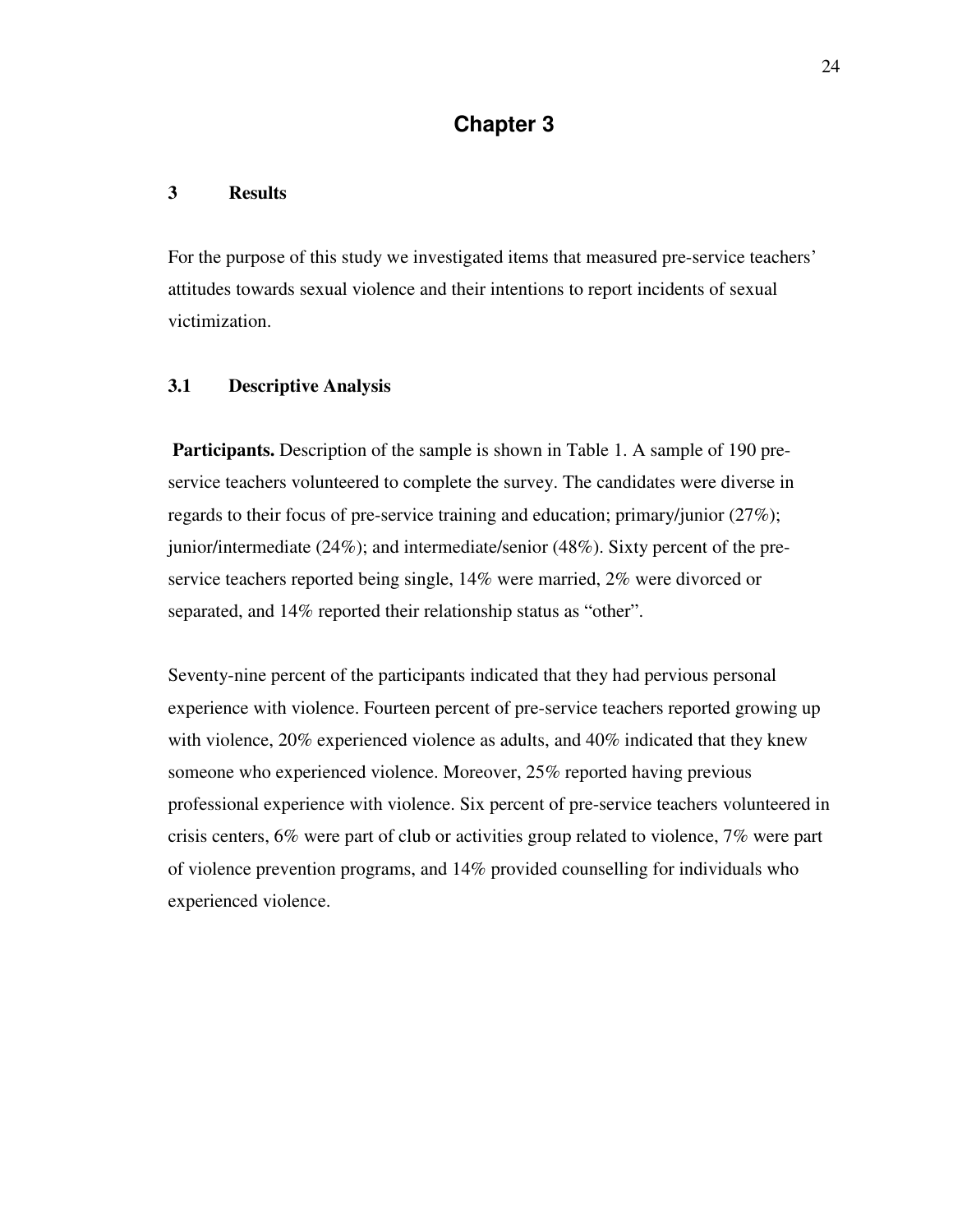|                       |                             | n              | $\%$ |
|-----------------------|-----------------------------|----------------|------|
| Gender                | Male                        | 68             | 35.8 |
|                       | Female                      | 122            | 64.2 |
| Stream of training    | P <sub>J</sub>              | 51             | 26.8 |
|                       | JI                          | 46             | 24.2 |
|                       | <b>IS</b>                   | 92             | 48.4 |
|                       |                             | 114            | 60   |
| Relationship status   | Single                      |                |      |
|                       | Married                     | 26             | 13.7 |
|                       | Common-in law               | 20             | 10.5 |
|                       | Divorced or Separated       | $\overline{4}$ | 2.1  |
|                       | Other                       | 26             | 13.7 |
| Previous personal     | Grew up with violence       | 26             | 13.7 |
| experience with       |                             |                |      |
| violence              |                             |                |      |
|                       | Experienced violence as     | 40             | 21.1 |
|                       | adult                       |                |      |
|                       | Known someone               | 75             | 39.5 |
|                       | Met someone who             | 98             | 51.6 |
|                       | experienced violence        |                |      |
|                       | No experience               | 38             | 20   |
|                       | Don't wish to say           | 3              | 1.6  |
| Previous professional | Volunteered in crisis       | 11             | 5.8  |
| experience with       | center                      |                |      |
| violence              |                             |                |      |
|                       | Part of club or activities  | 11             | 5.8  |
|                       | group                       |                |      |
|                       | Part of violence prevention | 13             | 6.8  |
|                       | group                       |                |      |
|                       | Counselled individual who   | 24             | 12.6 |
|                       | experienced violence        |                |      |
|                       | No experience               | 142            | 74.7 |
|                       | Don't wish to say           | 1              | 0.5  |
|                       |                             |                |      |

## Table 1. *Description of the sample*

*Note:* participants were able to choose more than one possible option for previous personal and professional experience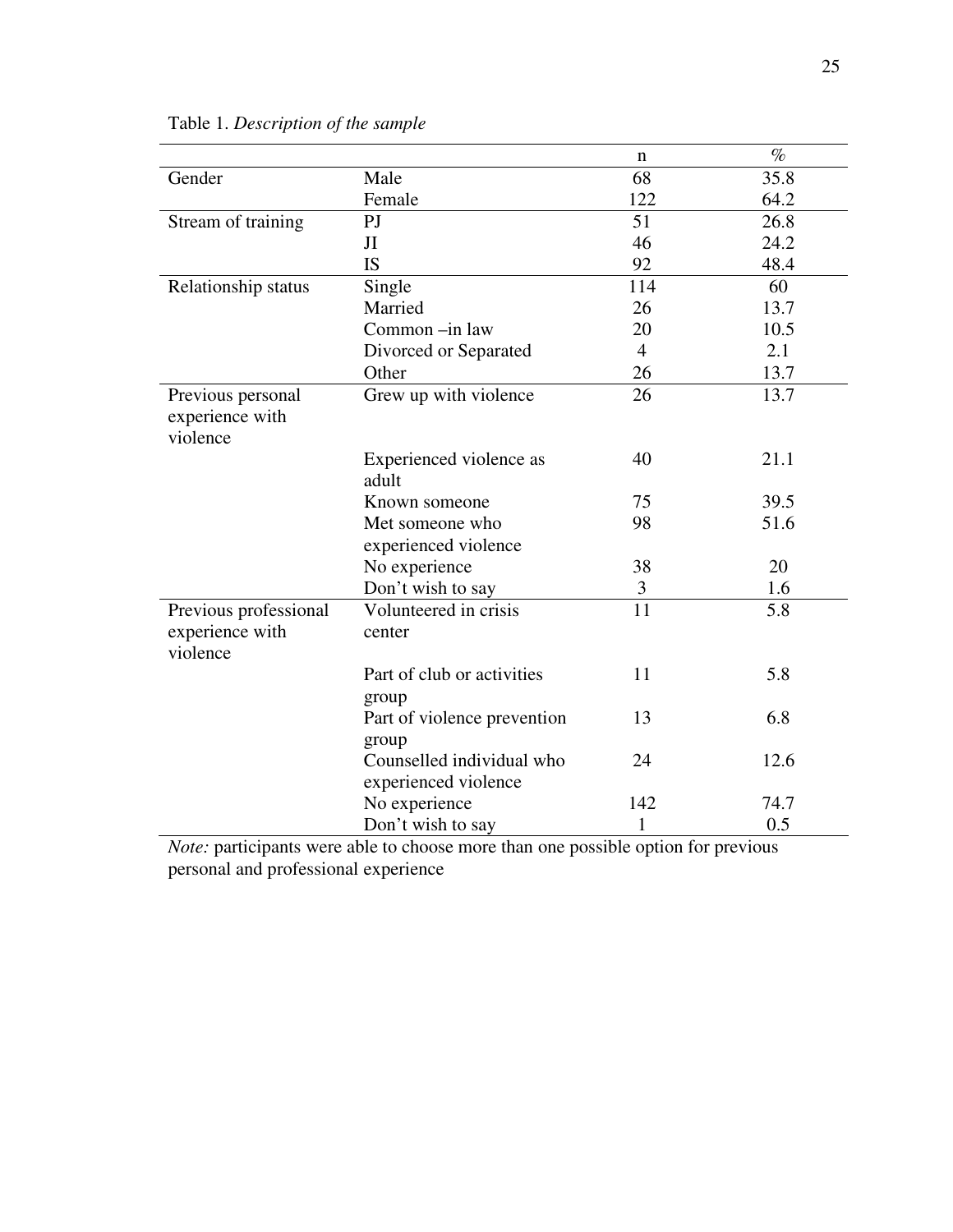**Attitudes concerning sexual violence.** A summary of pre-services teachers' attitudes regarding sexual violence is reported in Table 2. Participants rated their attitudes regarding behaviours and situations that constitute sexual victimization. The following six items were reverse coded so that lower scores indicated more progressive attitudes towards sexual violence: a woman could say she was raped if she was pressured to have sex with a man while both were drunk, the use of pornography contributes to harmful attitudes towards women, both partners in a relationship are free to say if they don't want to have sex, it is important that a woman be as happy in a relationship as a man, men should never get their partners drunk to get them to have sex, and a man should not touch his partner unless they want to be touched. Item analysis was conducted on the 16 items hypothesized to measure pre-service teachers' attitudes towards sexual violence. The following three items were eliminated as they indicated low reliability levels: a woman could say she was raped if she pressured to have sex with a man while both were drunk, the use of pornography contributes to harmful attitudes towards women, it's possible for a women to be raped by someone she is in a relationship with. The alpha level for the new attitude scale was (.73).

**Attitudes and gender.** In order to accurately analyze the results in a meaningful manner, a composite score was created for the attitude scale. Scores ranged from 13-70 based on the 13 items on the 5-point scale; lower scores reflected more contemporary attitudes. One way between subject ANOVA was conducted to measure the difference between males and females in regards to their perceived attitudes toward sexual violence. In accordance with hypothesis one, a significant difference was found between males (*M*=25.51, *SD*=5.99) and females (*M*=22.96, *SD*=4.99) in regards to their perceived attitudes about and beliefs of sexual violence, *F*(1,182)=9.36, *p*<.01 Specifically, female pre-service teachers demonstrated more progressive attitudes towards sexual violence in comparison to male pre-service teachers.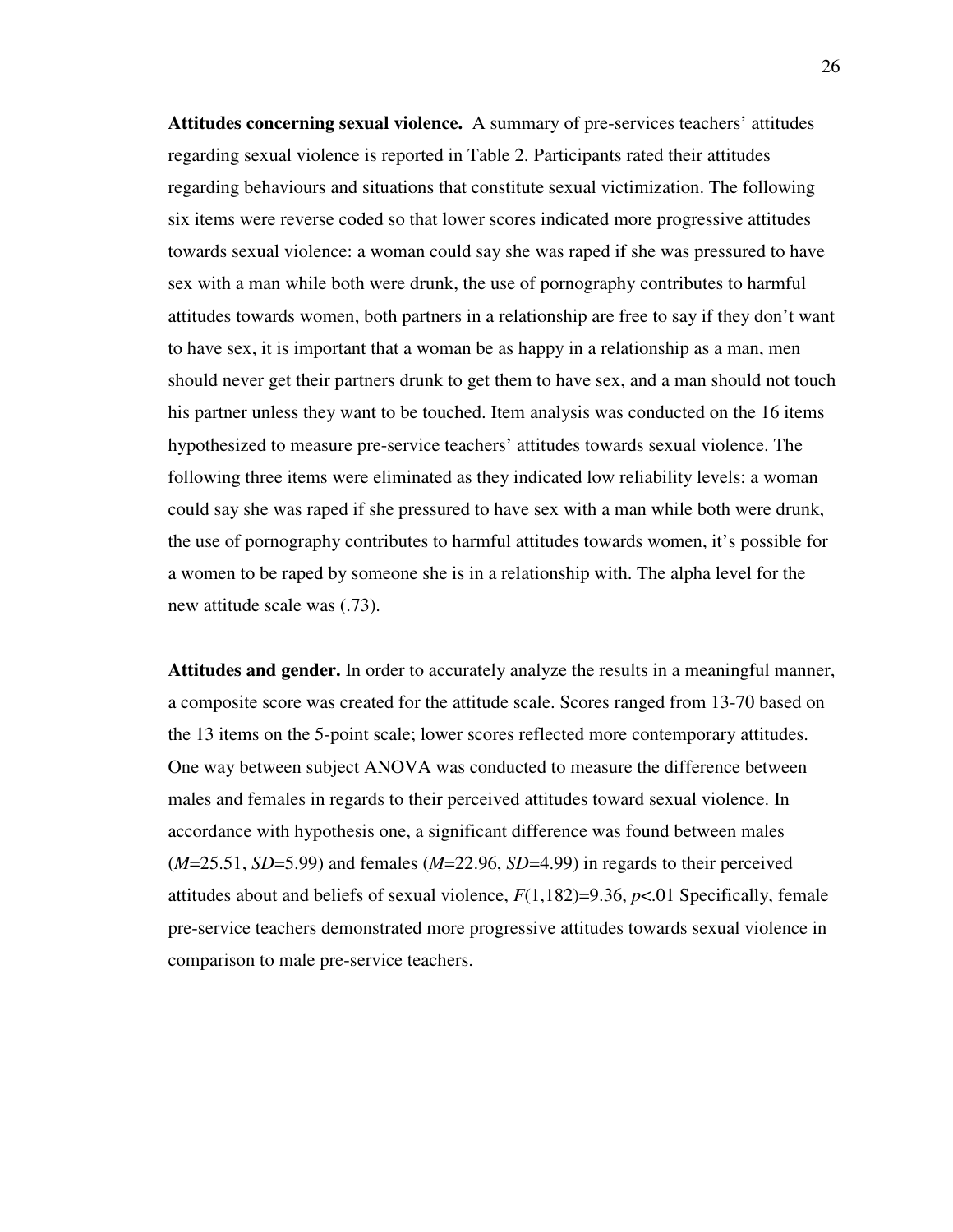#### Table 2. *Frequencies and percentage of attitudes towards sexual violence*

|                                                                                                              | Strongly<br>disagree |                | Somewhat<br>disagree |          | Neither agree nor<br>disagree |                  | Somewhat agree |      | Strongly<br>agree |                |
|--------------------------------------------------------------------------------------------------------------|----------------------|----------------|----------------------|----------|-------------------------------|------------------|----------------|------|-------------------|----------------|
|                                                                                                              | n                    | $\%$           | n                    | $\%$     | n                             | $\%$             | $\mathbf n$    | $\%$ | $\mathbf n$       | $\%$           |
| If a women wears provocative clothing, she's<br>responsible for being raped                                  | 156                  | 82.1           | $\overline{15}$      | 7.9      | $\overline{16}$               | 8.4              | $\overline{3}$ | 1.6  | $\Omega$          | $\Omega$       |
| When a woman says 'no' she often means 'yes'                                                                 | 122                  | 64.2           | 33                   | 17.4     | 23                            | 12.1             | 8              | 4.2  | 3                 | 1.6            |
| A woman can say she was raped if was pressured to<br>have sex with a man while both were drunk               | 44                   | 23.2           | 59                   | 31.1     | 39                            | 20.5             | 30             | 15.8 | 15                | 7.9            |
| When women talk and act sexy, they inviting rape                                                             | 155                  | 81.6           | 16                   | 8.4      | 12                            | 6.3              | 6              | 3.2  | $\Omega$          | $\theta$       |
| Men don't intend to force sex on a woman, but<br>sometimes can sexually carried away                         | 69                   | 36.3           | 34                   | 17.9     | 50                            | 26.3             | 31             | 16.3 | 6                 | 3.2            |
| If women cant try to stop you, she cant really say it was<br>rape                                            | 84                   | 44.2           | 44                   | 23.2     | 31                            | 16.3             | 25             | 13.2 | 6                 | 3.2            |
| The use of pornography, strip clubs, and the purchase of<br>sex contribute to harmful attitude towards women | 23                   | 12.1           | 23                   | 12.1     | 29                            | 15.3             | 60             | 31.6 | 55                | 28.9           |
| Rape victims are women who had sex and "changed<br>their mind"                                               | 87                   | 45.8           | 42                   | 22.1     | 44                            | 23.2             | 15             | 7.9  | $\overline{0}$    | $\overline{0}$ |
| Sexual assault is less traumatic for experienced women                                                       | 150                  | 78.9           | 13                   | 6.8      | 22                            | 11.6             | 2              | 1.1  | 3                 | 1.6            |
| both partners have equal rights to initiate sex in a<br>relationship                                         | 1                    | $.5\,$         | 1                    | .5       | 6                             | 3.2              | 14             | 7.4  | 168               | 88.4           |
| Both partners in a relationship are free to say if they<br>don't want to have sex                            | $\overline{0}$       | $\overline{0}$ | $\overline{0}$       | $\theta$ | $\boldsymbol{0}$              | $\boldsymbol{0}$ | 5              | 2.6  | 185               | 97.4           |
| It is important that a woman be as happy as a man in a<br>relationship                                       | $\mathbf{1}$         | $.5\,$         | $\overline{1}$       | .5       | 3                             | 1.6              | 10             | 5.3  | 175               | 92.1           |
| It's a woman's job to bring up protection before sex                                                         | 107                  | 56.3           | 23                   | 12.1     | 45                            | 23.7             | 4              | 2.1  | 9                 | 4.7            |
| Its possible for a woman to get raped she's in a sexual<br>relationship with                                 | 8                    | 4.2            | 3                    | 1.6      | 7                             | 3.7              | 36             | 18.9 | 136               | 71.6           |
| Men should never get their partner drunk to get them to<br>have sex                                          | 3                    | 1.6            | 10                   | 5.3      | 18                            | 9.5              | 29             | 15.3 | 129               | 67.9           |
| A man should not touch his partner unless they want to<br>be touched                                         |                      | .5             | 8                    | 4.2      | 25                            | 13.2             | 39             | 20.5 | 117               | 61.6           |

*Note:* N=190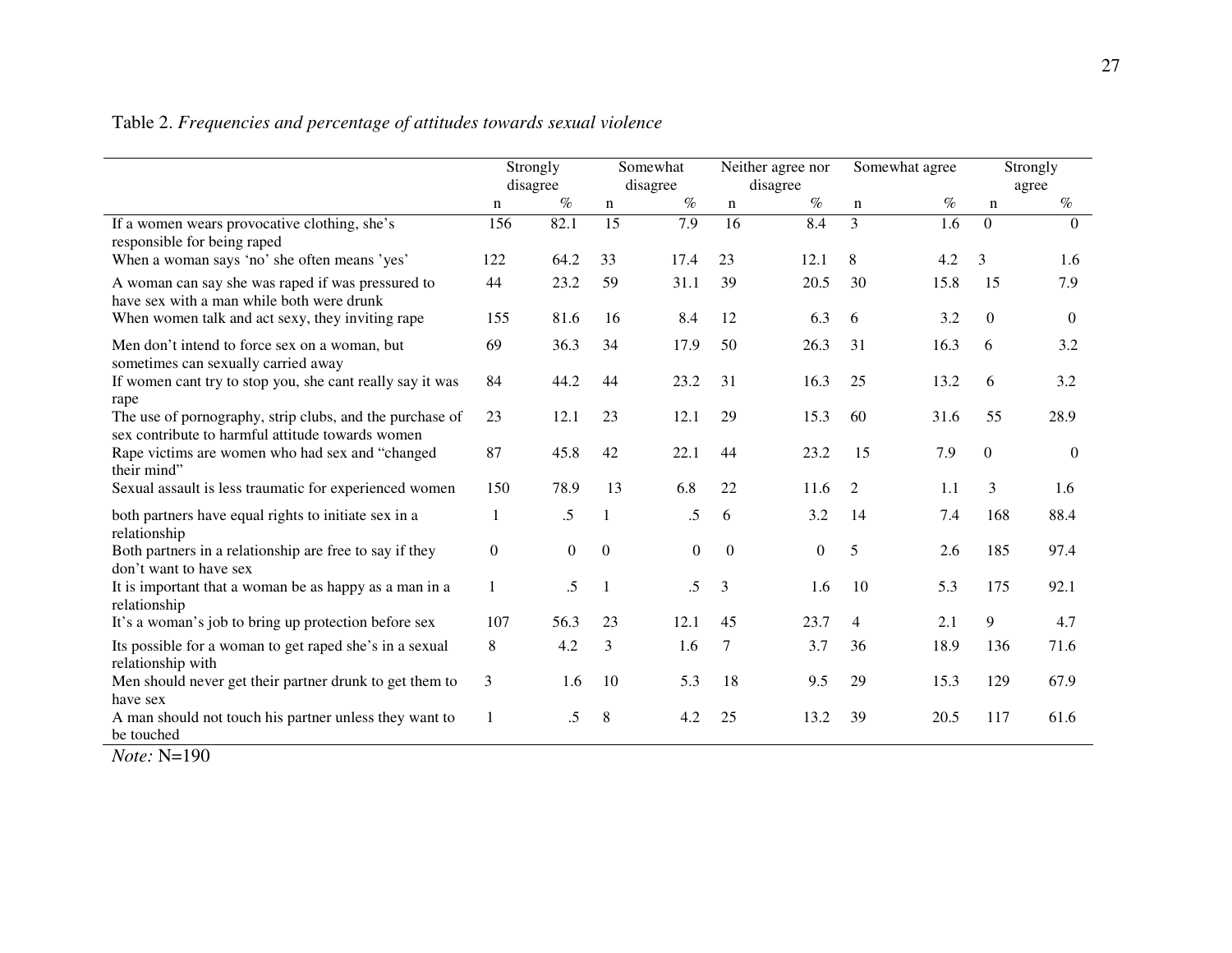**Responses to scenario one.** A summary of pre-service teachers' responses to students' disclosure of violence is shown in Table 3. Scenario one described a female student who disclosed that she was raped by another student attending her class, but did not report the incident to the police. The student also mentioned that she was explicitly asking her harasser to stop, but had difficulty in fighting back due to previous consumption of alcohol. The majority of pre-service teachers (96%) indicated that it was their duty to report this incident. Specifically, 94% of males and 98% percent of female indicated that they would report the incident. Supplementary cross tabulation analysis showed that there was no difference between males and females in regards to their believed responsibility in reporting the student's disclosure,  $x^2 = (1, N=182)=2.70, p=.10$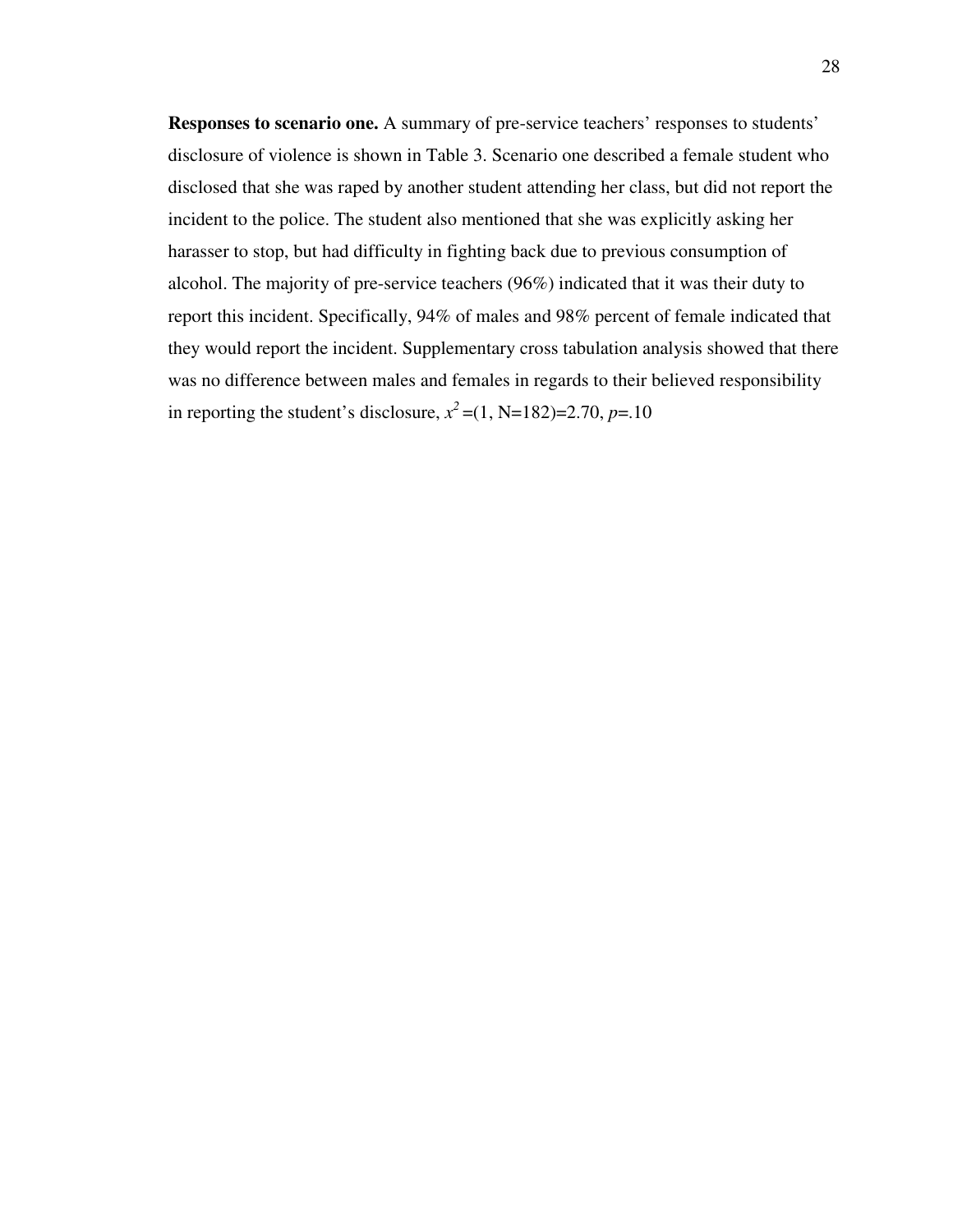|                                                            | Very likely | Somewhat likely | Neutral  | Somewhat unlikely | Very unlikely |
|------------------------------------------------------------|-------------|-----------------|----------|-------------------|---------------|
|                                                            | $n(\%)$     | $n(\%)$         | $n(\%)$  | $n(\%)$           | $n(\%)$       |
| Talk to mother                                             | 93 (48.9)   | 52(27.4)        | 27(14.2) | 8(4.2)            | 9(4.7)        |
| Talk to father                                             | 80(42.1)    | 52(27.4)        | 34(17.9) | 12(6.3)           | 11(5.8)       |
| Encourage to her to talk to<br>parents                     | 129(67.9)   | 38(20)          | 15(7.9)  | 4(2.1)            |               |
| Notify principal                                           | 153(80.3)   | 22(11.6)        | 10(5.3)  | 2(1.1)            | 3(1.6)        |
| Support her                                                | 176(92.6)   | 11(5.8)         | 1(.5)    | 1(.5)             |               |
| Find time in the next 2 days<br>to talk to her (follow up) | 170(89.5)   | 13(6.8)         | 4(2.1)   | 0(0)              | 2(1.1)        |
| Notify police                                              | 72 (37.9)   | 59(31.1)        | 34(17.9) | 12(6.3)           | 10(5.3)       |
| Seek professional<br>development                           | 129(67.9)   | 42(22.1)        | 12(6.3)  | 4(2.1)            | 2(1.1)        |
| Do nothing                                                 | 3(1.6)      | 4(2.1)          | 0(0)     | 0(0)              | 175(92.1)     |

Table 3. *Frequencies and percentage underlying responses to case scenario one* 

*Note:* N=190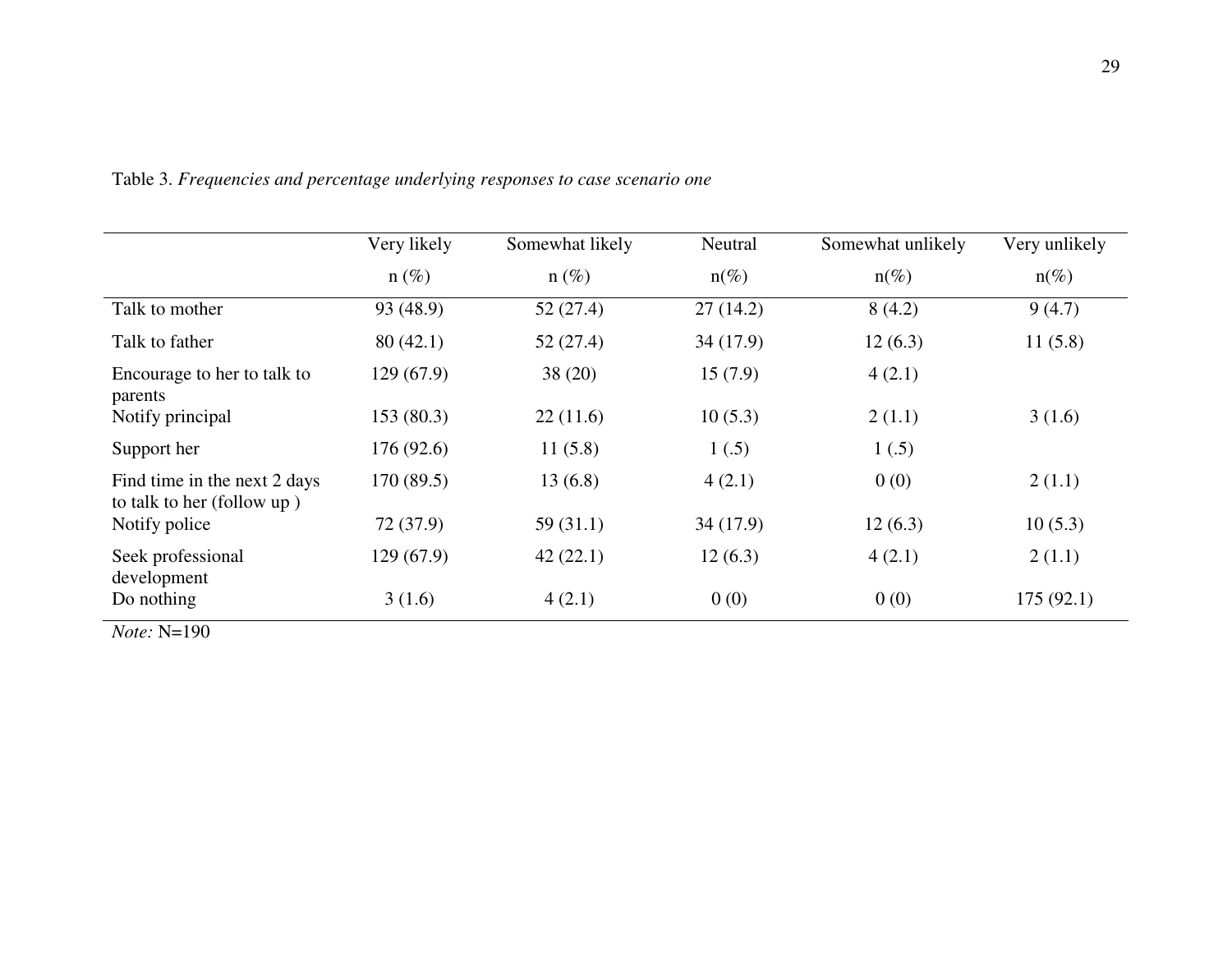**Responses to scenario two.** Scenario two depicted a female student who was forced to have nude pictures taken of herself, which later were used by her peers as a constant reminder of her assault. The summary of pre-service teachers' responses to the student's disclosure is presented in Table 4. Ninety-seven percent of pre-service teachers believed that it was their duty to report the incident. Specifically, 97% of males and 98% percent of female indicated that they would report the student's disclosure. Supplementary cross tabulation analysis showed that there was no difference between males and females in regards to their believed responsibility in reporting the student's disclosure,  $x^2(1)$ , N=185)=.37, *p*=.54

|                                                               | Very likely | Somewhat<br>likely | Neutral  | Somewhat<br>unlikely | Very<br>unlikely |
|---------------------------------------------------------------|-------------|--------------------|----------|----------------------|------------------|
|                                                               | $n(\%)$     | $n(\%)$            | $n(\%)$  | $n(\%)$              | $n(\%)$          |
| Talk to mother                                                | 110(57.9)   | 46(24.2)           | 17(8.9)  | 7(3.7)               | 8(4.2)           |
| Talk to father                                                | 102(53.7)   | 44 (23.2)          | 26(13.7) | 8(4.2)               | 8(0)             |
| Encourage to her<br>to talk to parents                        | 137(72.1)   | 32(16.8)           | 13(6.8)  | 4(2.1)               | 2(1.1)           |
| Notify principal                                              | 179(94.2)   | 10(5.3)            | 1(.5)    | 0(0)                 | 0(0)             |
| Support her                                                   | 175(92.1)   | 11(5.8)            | 2(1.1)   | 0(0)                 | 0(0)             |
| Find time in the<br>next 2 days to talk<br>to her (follow up) | 169(88.9)   | 13(6.8)            | 6(3.2)   | 0(0)                 | 1(.5)            |
| Notify police                                                 | 101(53.2)   | 52(27.4)           | 23(12.1) | 7(3.7)               | 5(2.6)           |
| Seek professional<br>development                              | 135(71.1)   | 34(17.9)           | 16(8.4)  | 2(1.1)               | 2(1.1)           |
| Do nothing                                                    | 4(2.1)      | 7(3.7)             | 0(0)     | 0(0)                 | 167(87.9)        |
| <i>Note:</i> N=190                                            |             |                    |          |                      |                  |

Table 4. *Frequencies and percentage underlying responses to case scenario two*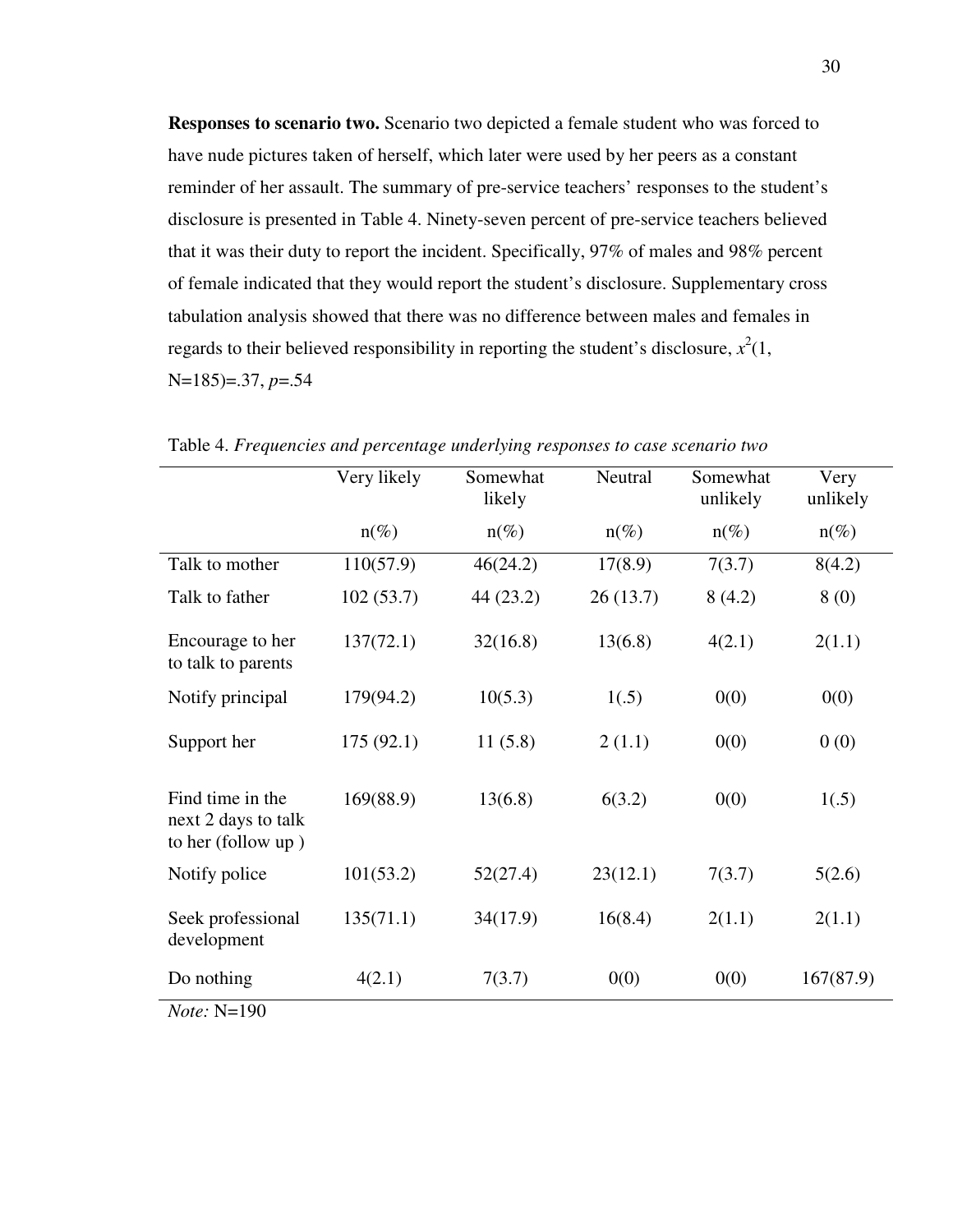## **3.2 Positive interventions**

In order to interpret pre-service teachers' intervention responses, a composite score for intervention responses was created using three forms of positive responses: notify the principal, notify the police, and follow up with the student. For each of the three chosen items, the responses were combined into likely to respond (very likely and somewhat likely) and unlikely to respond (very unlikely and somewhat unlikely). A composite score was then created for the three items ranging from 3 (very likely) to 6 (very unlikely). The composite score was created for participants who answered on all three items.

**Positive responses to scenario one**. Overall, 92% percent of pre-service teachers indicated that they would likely report the incident to the principal, 69% would likely to report it to the police, and 98% reported that they would follow up with the student. The average positive response for 145 participants was 3.15 (*SD*=.397).

**Positive responses to scenario two.** Ninety-nine percent of pre-service teachers indicated that they would likely to report the incident to the school principal, 80% would likely report the abuse to the police, and 96% reported that they would follow up with the student. The average positive response for 159 participants was 3.069 (*SD*=.254).

**Gender and positive responses.** One way between subjects ANOVAs were conducted in order to evaluate the difference between males and females in regards to their responses to students' disclosure. Gender differences were examined for each case scenario with positive intervention response. Contrary to hypothesis three part two, in case scenario one, the ANOVA analysis showed that there was no difference between males (*M*=3.12, *SD*=.39) and females (*M*=3.13, *SD*=.39) in regards to their positive intervention response, *F*(1,143)=.84, *p*=.359. Similarly, the ANOVA analysis showed that in case scenario two, no significant difference was found between males (*M*=3.03, *SD*=.19) and females  $(M=3.08, SD=.28)$  in regards to their positive intervention responses,  $F(1,157)=1.21$ , *p*=.27.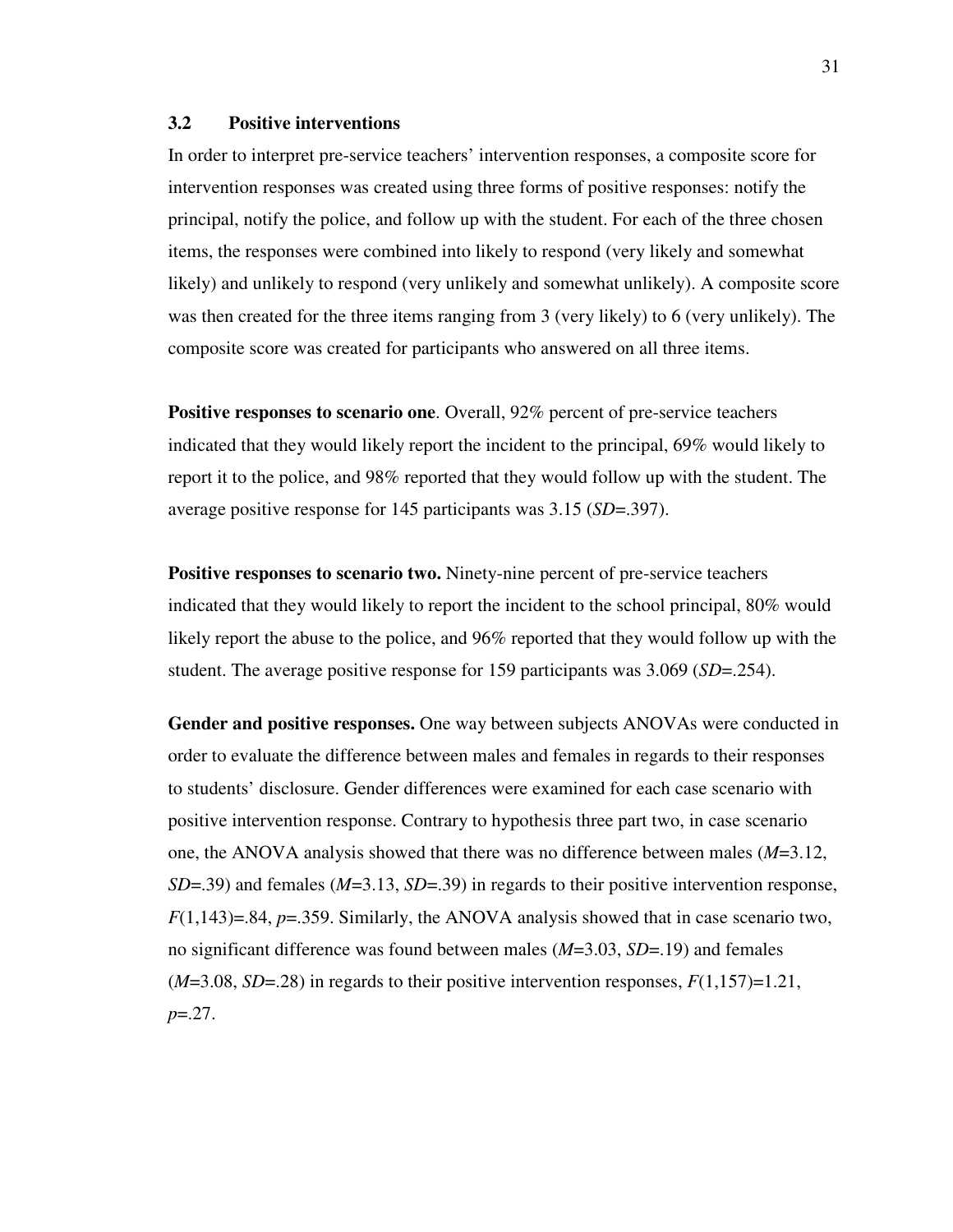**Positive responses and attitudes toward sexual violence.** Correlational analyses were conducted in order to measure the relationship between pre-service teachers' attitudes and their responses to students' disclosures in each case scenario. In accordance with hypothesis three part one, the analysis showed that the correlation between attitudes and positive intervention responses in case scenario one was significant, *r*(137)=.183, *p*<.05. That is, pre-service teachers who had less accepting attitudes were more likely to have positive intervention responses. However, for case scenario two, the relationship between pre-service teachers' attitudes and their positive intervention responses was not significant, *r*(152)=.053, *p*=.51. (See Table 5)

|                 | Mean  | Std. Deviation |         |
|-----------------|-------|----------------|---------|
| Attitudes       | 23.84 | 5.48           | $.183*$ |
| Case scenario 3 | 3.15  | .39            |         |
| Attitudes       | 23.84 | 5.48           | .053    |
| Case scenario 4 | 3.07  | .25            |         |

Table 5. *Attitudes\*positive intervention responses to case scenarios*

*Note:* Correlation is significant at the 0.05 level (2-tailed)

## **3.3 Past personal experience**

In order to accurately analyze the results**,** an overall *yes* or *no* score was created for past personal experience. Responses to items such as experiencing violence as adults, growing up with violence, and knowing someone close who experienced violence, were collapsed into a *yes* response to past personal experience. Responses to items such as met someone who experience violence, no experience, and don't wish to say were collapsed into a *no* response for not having past personal experience with violence. The item 'meeting someone who experienced violence' was excluded from the analysis since the impact of such exposure on the participant is broad and unclear. Seventy-nine percent of preservice teachers reported having past personal experience with violence. Supplementary cross tabulation analysis indicated that no differences were found between males and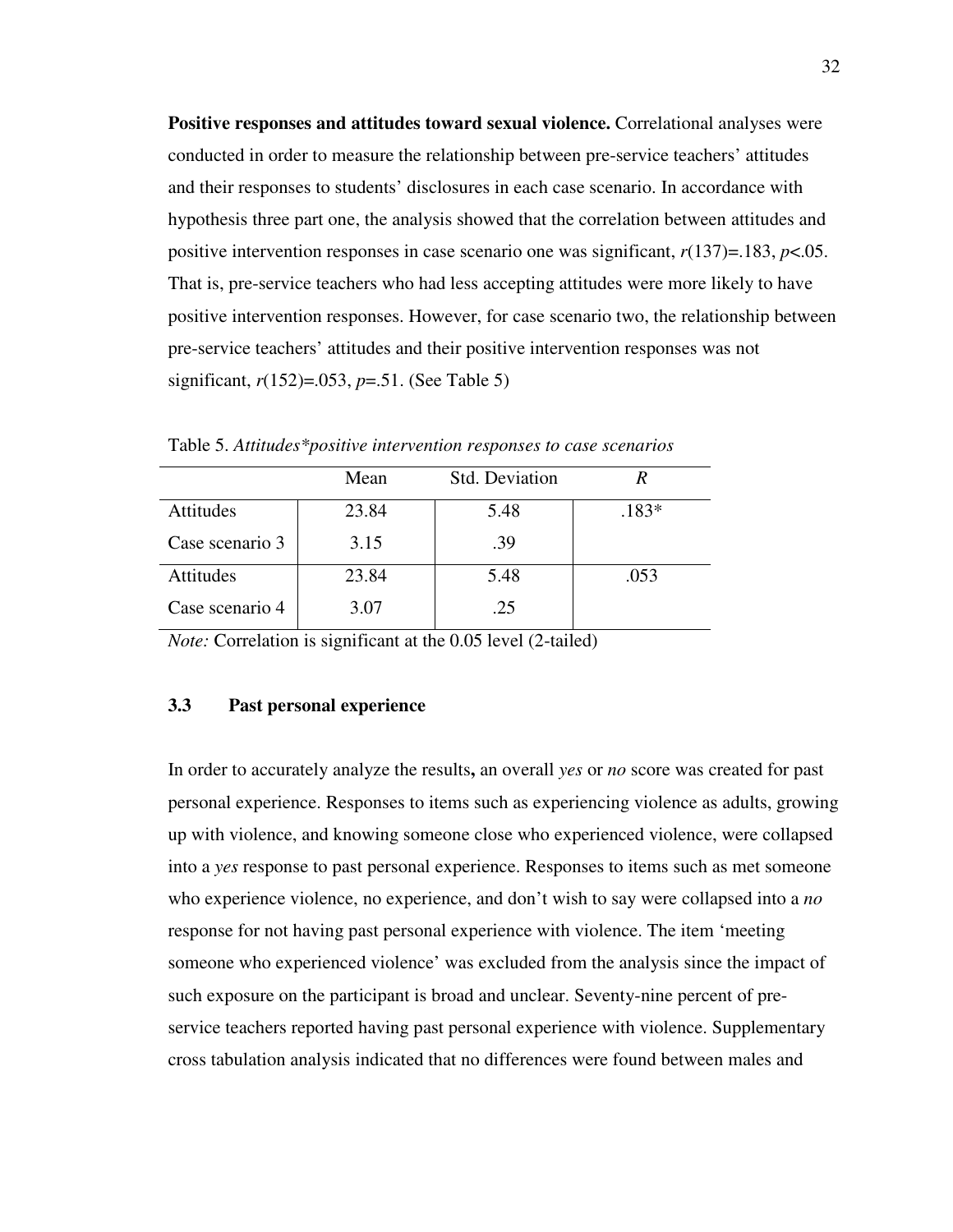females in regards to their past personal experience with violence,  $x^2(1, N=190)=0.014$ , p=.907 (See Table 6).

|     | Gender |        |       |
|-----|--------|--------|-------|
|     | Male   | Female | $X^2$ |
|     | $(\%)$ | $(\%)$ |       |
| Yes | 79     | 78     | .014  |
|     |        |        |       |
| No  | 21     | 22     |       |

Table 6. *Gender\*Past personal experience* 

**Past personal experience and attitudes.** An independent *t*-test was conducted in order to measure the relationship between participants' past personal experience and their attitudes towards sexual violence. Contrary to hypothesis two part one, the analysis revealed that having past personal experience (*M*=23.7, *SD*=5.46) and having no past personal experience (*M*=24.33, *SD*=5.56), did not significantly impact participants' attitudes towards sexual violence, *t*(181)=.64, p=.53.

**Past personal experience and responses to case scenarios.** One way between subjects ANOVA's were conducted in order to evaluate the impact of participants' past personal experience with violence on positive intervention responses in each case scenario. Contrary to hypothesis four part one, in scenario one, the ANOVA analysis showed that past personal experience with violence did not have an effect on pre-service teachers' positive intervention response. Specifically, having past personal experience (*M*=3.15, *SD*=.38) and no past personal experience with violence (*M*=3.16, *SD*=.47), did not significantly impact the composite score of positive intervention response, *F*(1,143)=.013, *P*=.91. Similarly, in case scenario two, the ANOVA analysis revealed that having past personal experience with violence (*M*=3.06, *SD*=.24) and no past personal experience with violence (*M*=3.09, *SD*=.29) did not significantly affect the composite score of positive intervention response, *F*(1,157)=.302, *p*=.58.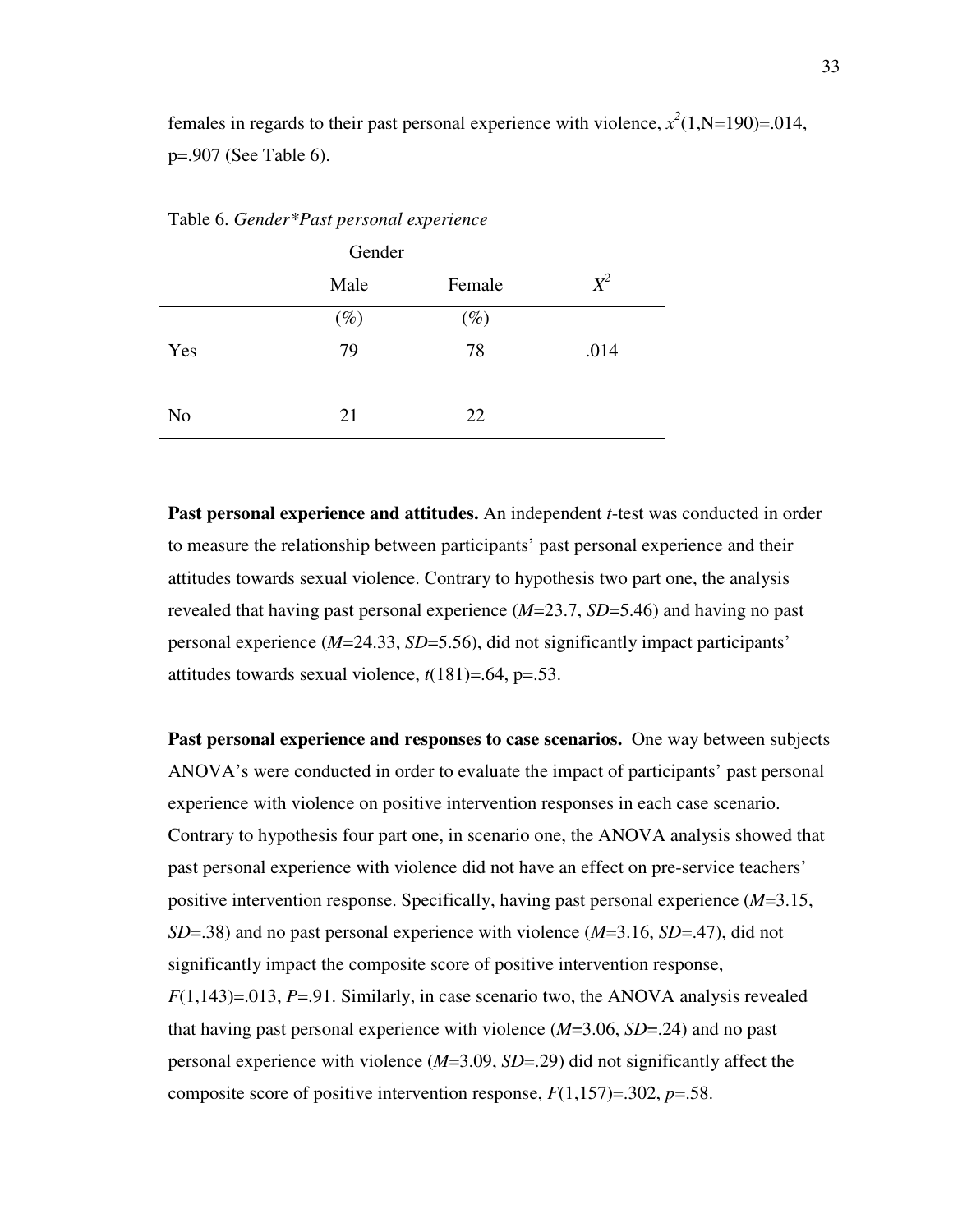### **3.4 Past professional experience**

As with past personal experience, responses to past professional experience were collapsed into an overall score of *yes* or *no* responses.Responses to items such as volunteering at a crisis centre, being part of a club or activist group that prevents violence, being part of prevention program, and having counselled individuals who experienced violence were collapsed into a *yes* response to having past professional experience. Responses to items such as "no experience" and "don't wish to say" were collapsed into a *no* response for not having past professional experience with violence. Only 25% of pre-service teachers reported having past professional experience with violence. Supplementary cross tabulation analysis showed no differences between males and females in regards to their past professional experience with violence,  $x^2(1)$ , N=190)=.08, p=.77 (See Table 7).

|                | Male   | Female | $X^2$ |
|----------------|--------|--------|-------|
|                | $(\%)$ | $(\%)$ |       |
| Yes            | 24     | 25     | .08   |
| N <sub>o</sub> | 76     | 75     |       |

Table 7. *Gender\*Past professional experience*

**Past professional experience and attitude.** An independent *t*-test was conducted in order to measure the impact of participants' previous professional experience with violence on their attitudes towards sexual violence. The analysis revealed that having past professional experience (*M*=25.78, *SD*=6.31) and no past professional experience (*M*=23.20, *SD*=5.04) significantly impacted participants' attitudes towards sexual violence, *t*(181)=-2.79, p<.01. Contrary to hypothesis two part two, these results indicate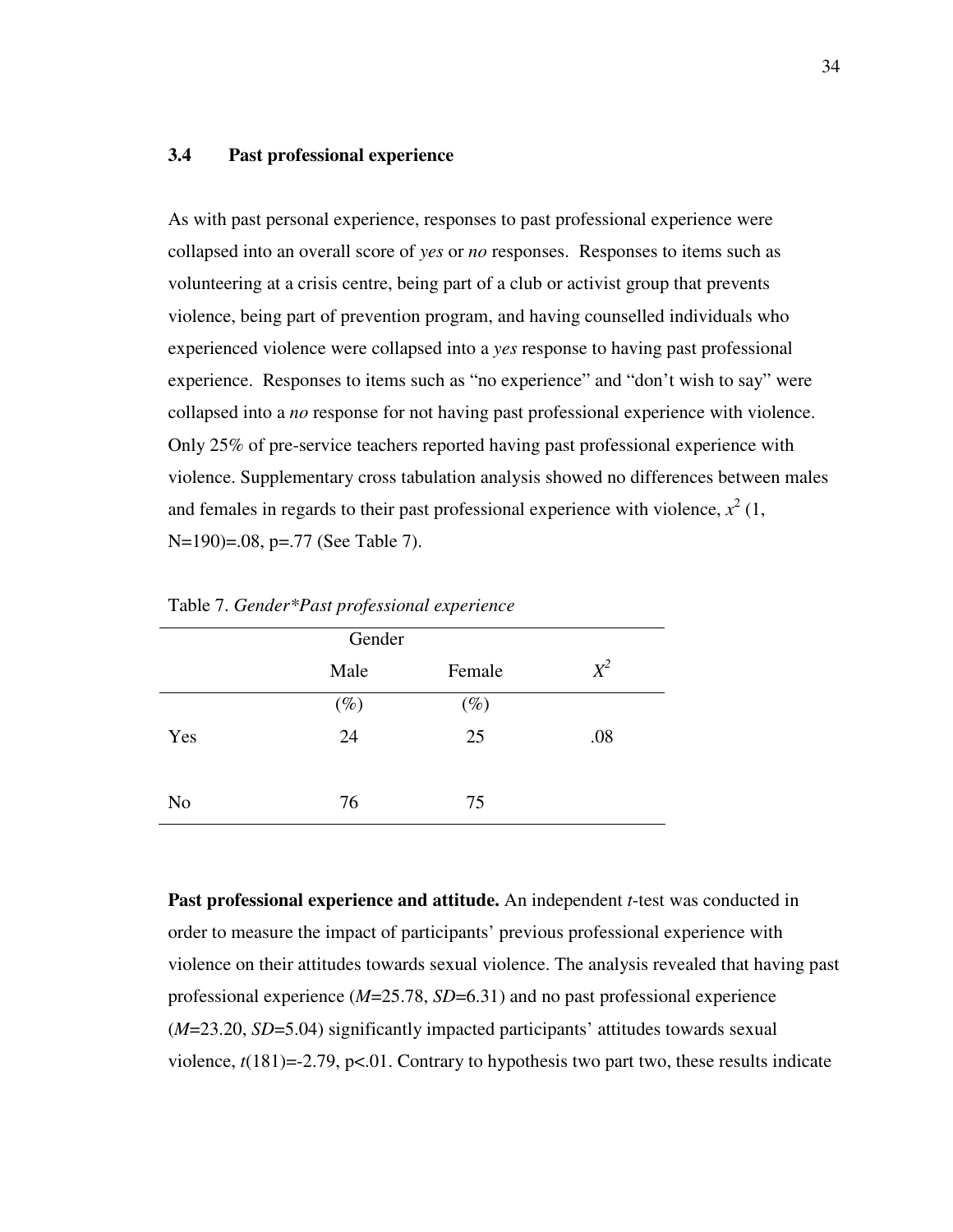that pre-service teachers with past professional experience reported less progressive attitudes in regards to sexual violence.

**Past professional experience and responses to case scenarios.** One way between subjects ANOVA's were conducted in order to evaluate the effect of participants' past professional experience on positive intervention responses in each case scenario. In accordance to hypothesis four, in case scenario one, the ANOVA analysis showed that having past professional experience (*M*=3.03, *SD*=.17) and no past professional experience (*M*=3.19, *SD*=.44), significantly impacted positive intervention responses,  $F(1,143)=4.80, p=.03$ . That is, pre-service teachers' who had past professional experience reported to have more positive intervention responses. However, in case scenario two, the ANOVA analysis indicated that having past professional experience with violence (*M*=3.05, *SD*=.23) and no past professional experience with violence (*M*=3.07, *SD*=.26), did not significantly affect positive intervention responses, *F*(1,157)=.210, *p*>.05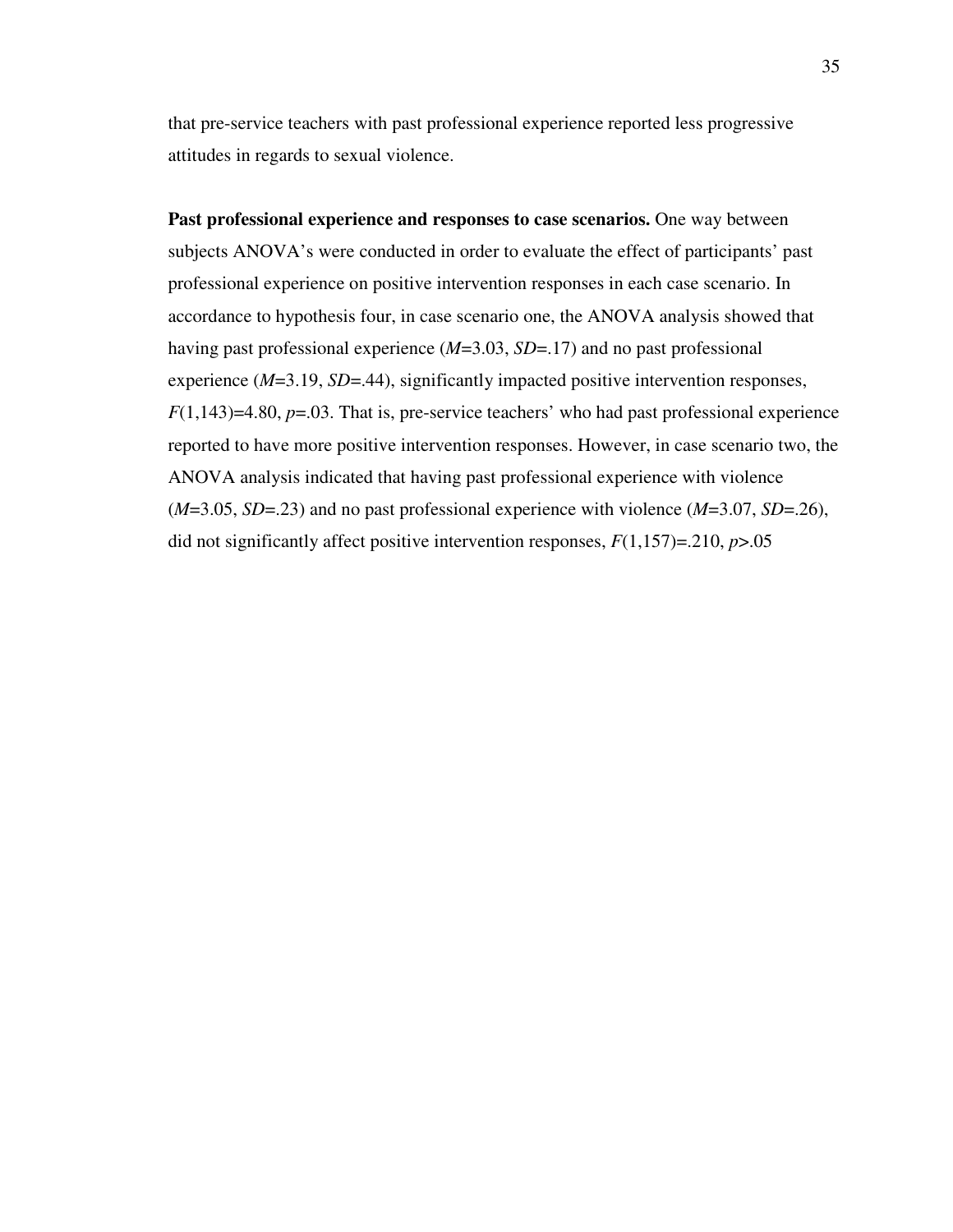## **Chapter 4**

#### **Discussion**

The purpose of the present study was to investigate which attitudes pre-service teachers' hold in regards to sexual violence, as well as their reporting behaviours in cases of students' disclosure of sexual victimization. A questionnaire was used to examine the extent to which pre-service teachers' gender, previous experience with and beliefs about sexual violence impact their likelihood to intervene in cases of students' disclosures of sexual victimization.

Results from 190 pre-service teachers from Western University were analyzed and demonstrated that, in general, students hold progressive and sensitive attitudes about sexual violence, and take their reporting responsibilities seriously. They appeared to be aware of the degree to which behaviours and situations constituted sexual victimization and showed intolerance towards such cases. The students were also aware of their duty to report cases of sexual victimization, and in general had positive interventions responses which included reporting it to the police, the principal, and to follow up with the victim. Contrary to hypothesis three part two, male and female pre-service teachers did not differ in their assumed responsibility to report the incidents. However, a small but significant difference was found between genders in regards to their beliefs about sexual violence.

It was observed that previous experience with violence had an impact on pre-service teachers' intervention responses, as well as attitudes towards sexual violence. Pre-service teachers who had previous professional experience with violence indicated a strong likelihood to respond to cases of sexual victimization. Previous personal experience with violence, however, did not affect their likelihood to intervene and respond to cases of sexual victimization. In terms of pre-service teachers previous experience with violence and attitudes about sexual victimization, the analyses showed that past professional experience significantly impacted students' beliefs of and attitudes towards sexual misconduct. Students who had professional experience with violence had less progressive attitudes about sexual violence. On the other hand, personal experience with violence did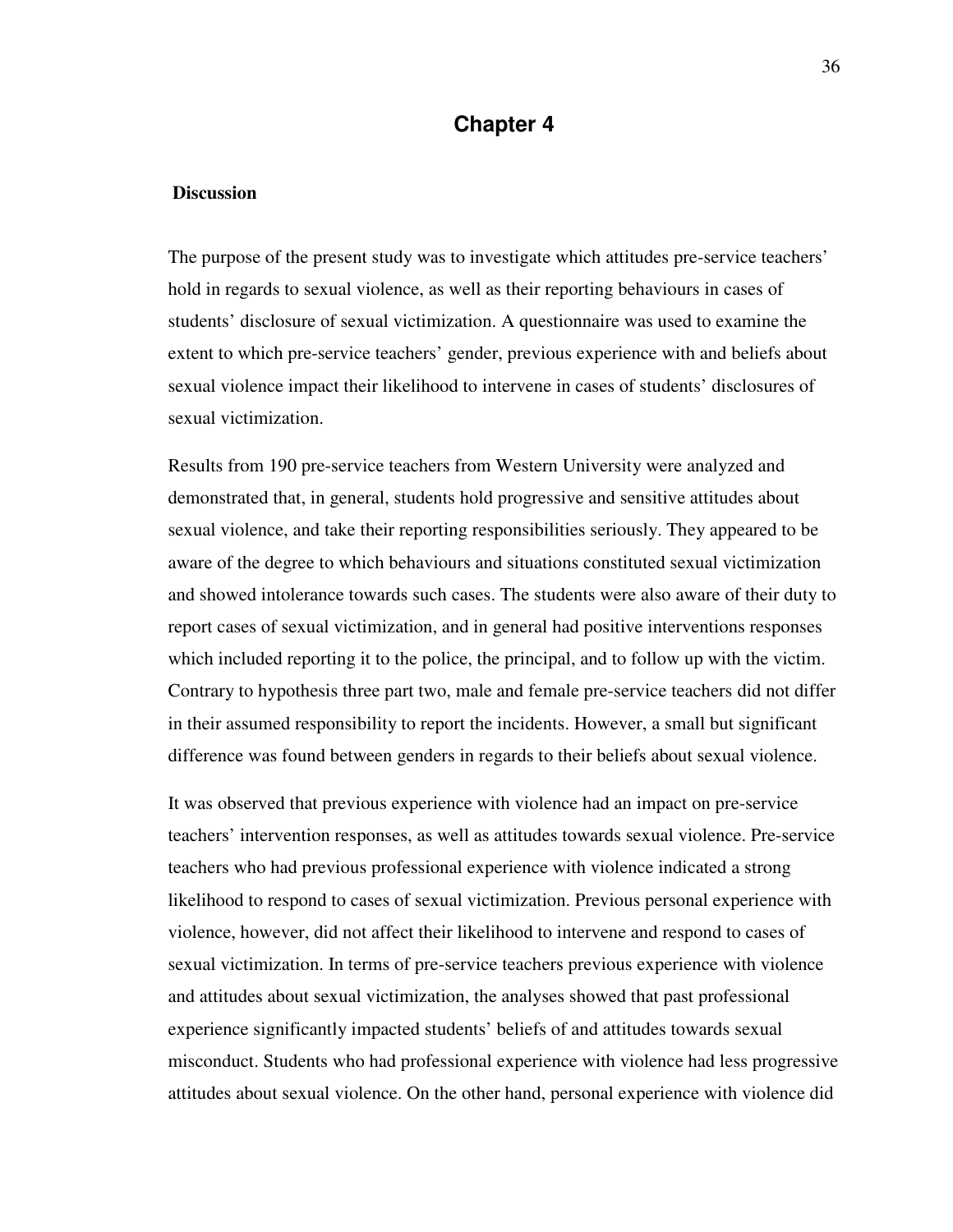not have an effect on students' attitudes. It is important to indicate that although the results showed a significant impact in terms of pre-service teachers' professional experience and their presumed attitudes towards sexual victimization, it did not negatively influence their likelihood to report cases of sexual victimization. The implications of these results will be discussed later in the paper.

# **4.1 Differences between gender of pre-service teachers and their attitudes towards sexual victimization.**

The majority of pre-service teachers held progressive attitudes toward sexual violence. They rejected many statements that depicted sexual victimization across different situations. This included statements regarding women's provocative clothing and sexually inviting behaviour, getting the partner drunk in order to have sex, sexual victimization in a relationship, considering the abuse to be sexually in nature only if tried to prevent it, and when a women say "no" they often mean "yes".

Based on the results from the *White Ribbon Campaign* (Carolo, 2012), which evaluated Ontario men's attitudes and reporting behaviour regarding violence against women, it was predicated that male pre-service teachers would hold similar progressive attitudes toward sexual assault, which was evident in the current findings. Similar to the *White Ribbon Campaign* findings*,* the majority of male pre-service teachers did not believe that when a woman acts and talks sexy she is inviting rape (90%), or that if a woman wears provocative clothing she is responsible for being assaulted (94%). Male pre-service teachers' attitudes were congruent with those of the men in Carolo's study in that they endorsed women's right to be as happy in a relationship as men, to equally initiate sex, and not to touch the partner unless they want to be touched. As with the *White Ribbon Campaign* results, variance in male pre-service teachers' responses to their attitudes towards sexual violence was found in regards to when a woman can say she was raped, and men's tendency to sometimes be sexually carried away. Specifically, only 36% of male pre-service teachers disagreed with the statement that men often don't intend to force sex, but can sometime be carried away. Twenty-three percent indicated that they don't agree that a woman can be pressured to have sex if both were drunk.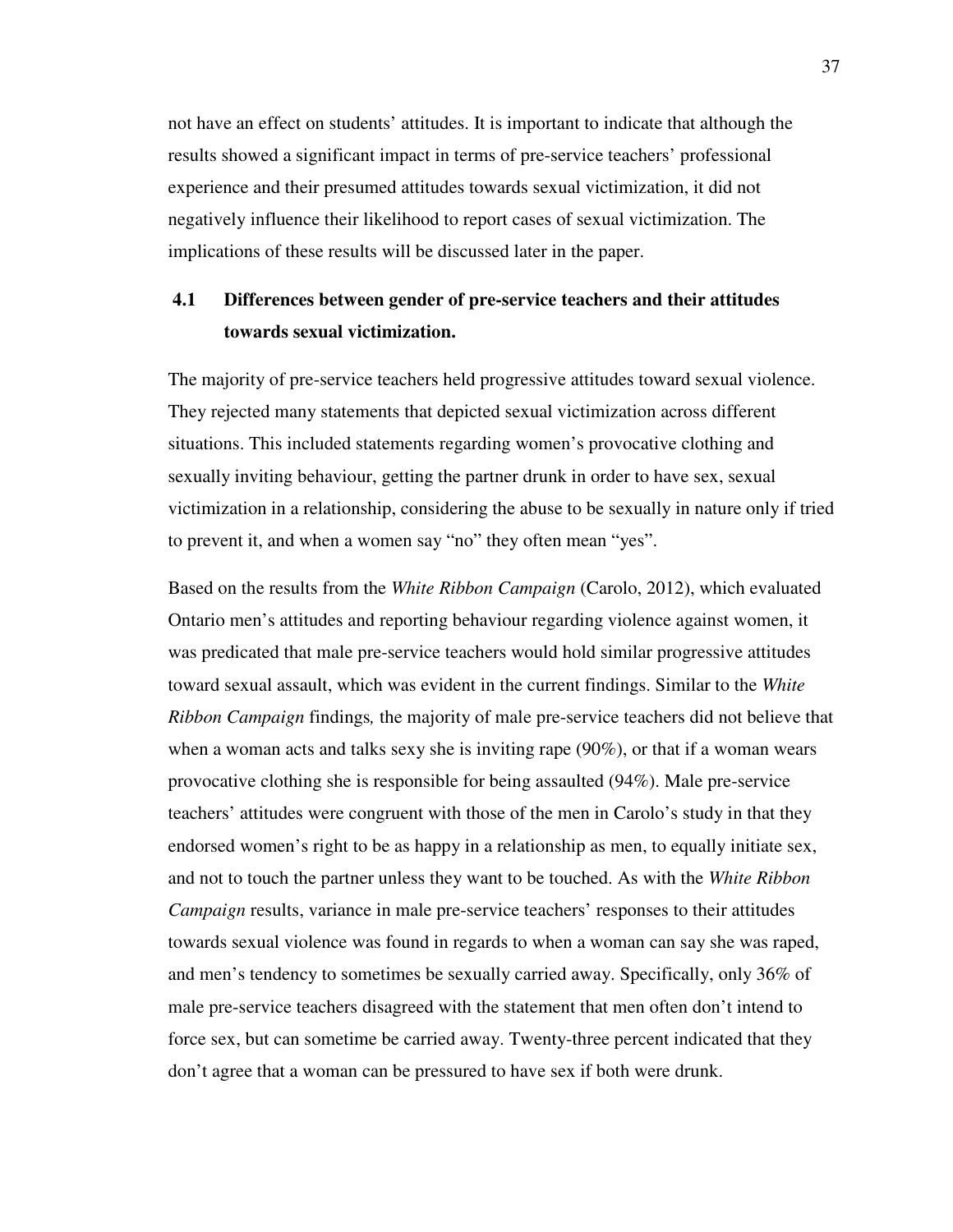Major findings from the current study suggest that even though the majority of preservice teachers were sensitive in their beliefs towards sexual victimization, female preservice teachers demonstrated more progressive attitudes than male pre-service teachers. These results have implications in regards to pre-service teachers' sensitivity to recognize incidents of sexual victimization once they enter their career placements. For male preservice teachers these results suggest that they may not understand the true extent of how their attitudes might affect their interpretation of the situation, and ultimately their responses to sexual victimization. In spite of this variation in attitudes it is worth noting that overall men had scores all in the positive direction and over 95% indicated that they would intervene. Educators are at the front line for creating safe and supportive learning environments for their students. To maintain such an obligation, further training and education for pre-service teachers is fundamental. Increasing pre-service teachers' awareness in regards to the detrimental effects of sexual victimization on students (Holt et al., 2007; Duffy et al., 2004; McMaster et al., 2002; Bogin, 2006) will further assist in recognizing risk factors and administering prevention programs.

#### **4.2 Experience with violence and attitudes towards sexual victimization.**

Pre-service teachers' previous personal experience with violence was not found to have a significant impact on their attitudes and beliefs about sexual victimization. These results do not reflect the existing research emphasizing the importance of pre-service teachers' training and experience with violence (Craig et al., 2000; Craig et al., 2011). Specifically, it was documented that pre-service teachers who had previous personal experience with violence would express more sensitivity and empathy, and would be more likely to identify violent situations (Mishna  $\&$  Alaggia, 2005). Thus, the findings of past studies suggest that pre-service teachers' personal experience with violence is an important indicator for their attitudes toward violence which would further assist them to recognize signs of victimization.

The nature of the current findings implies that pre-service teachers' views regarding sexual victimization were not affected by their personal experiences with violence. One possible explanation of these findings could be the nature of pre-service teachers' personal experience with violence. According to the data, the majority of pre-service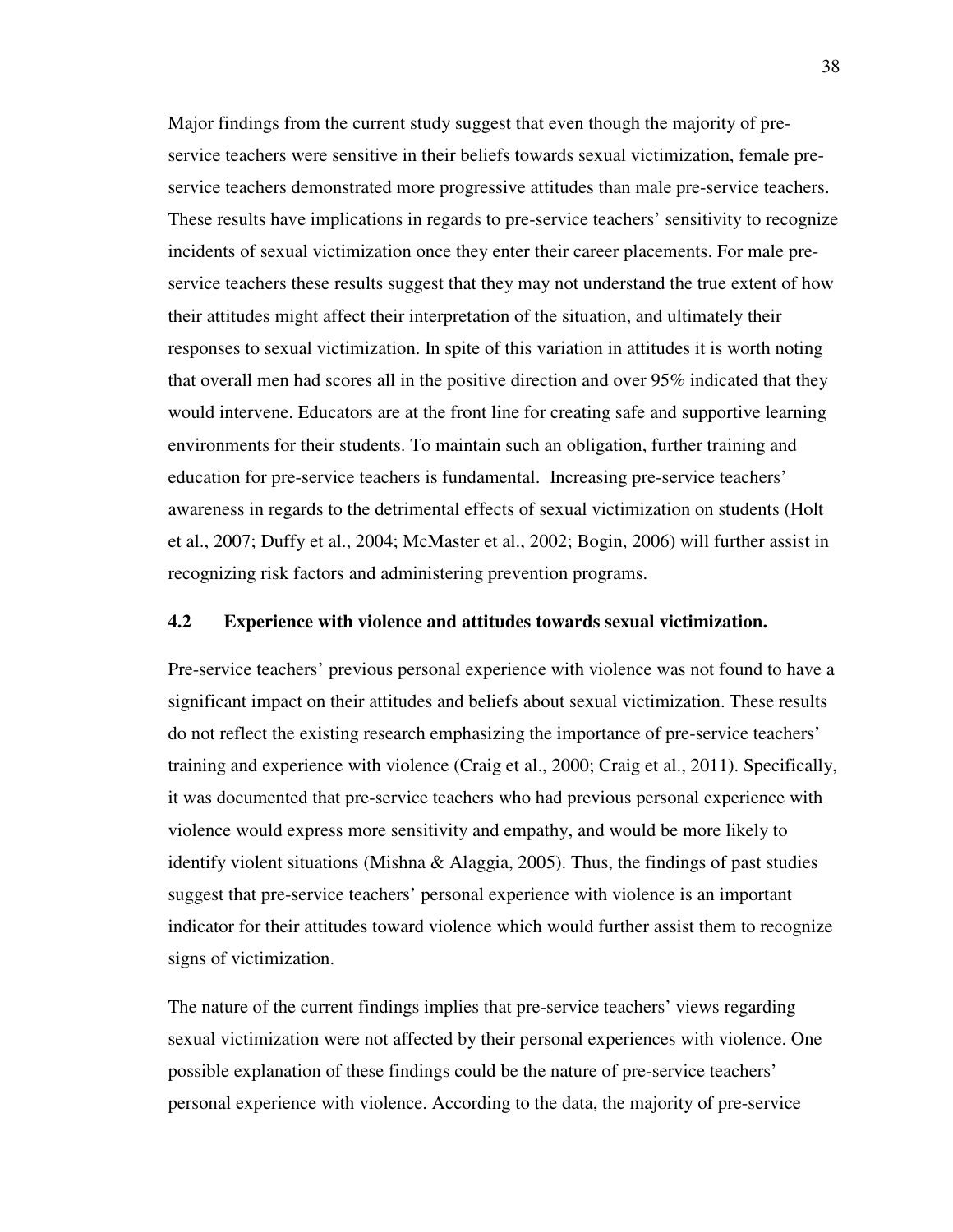teachers (52%) indicated that they have met someone who experienced violence or knew someone close who was previously exposed to violence (40%). In comparison, only  $21\%$ of pre-service teachers indicated that they had an experience with violence as adults and 13% reported that they grew up with violence. The results seem clear; there was no relationship between pre-service teachers' personal experience with violence and their attitudes towards sexual victimization. However, what remains of interest here are the variables that have not been measured. Specifically, how was the experience with violence supported or processed, what was the response of individuals around them to the violence, was there a socialization effect? It could be that asking the right questions is just as much as having connections between personal experience with violence and attitudes towards sexual victimization.

Additional research is needed in order to assess the impact of personal exposure to violence on pre-service teachers' attitudes towards sexual victimization. It is important to include more specific questions that would measure the exposure of personal experience with violence and its contribution to pre-service teachers' understanding of its impact. It is also important to investigate if such exposure increases their confidence in recognizing incidents of sexual victimization in school or whether it inhibits their perception due to personal biases or traumas.

Furthermore, contrary to the predicted hypothesis two part two, pre-service teachers' previous professional experience with violence negatively affected their attitudes towards sexual victimization. That is, pre-service teachers who had previous professional experience with violence were less sensitive in their beliefs towards sexual victimization. This is an important finding particularly since it contradicts the existing research addressing the significant impact that professional experience has on pre-service teachers' attitudes and responses to school violence. According to the literature, preservice teachers' who were exposed to previous violence prevention programs expressed more confident in recognizing and responding to violent situations (Craig et al., 2011). The implications of these studies suggest that previous exposure to violence prevention training programs should increase pre-service teachers' awareness and progressive attitudes towards victimization.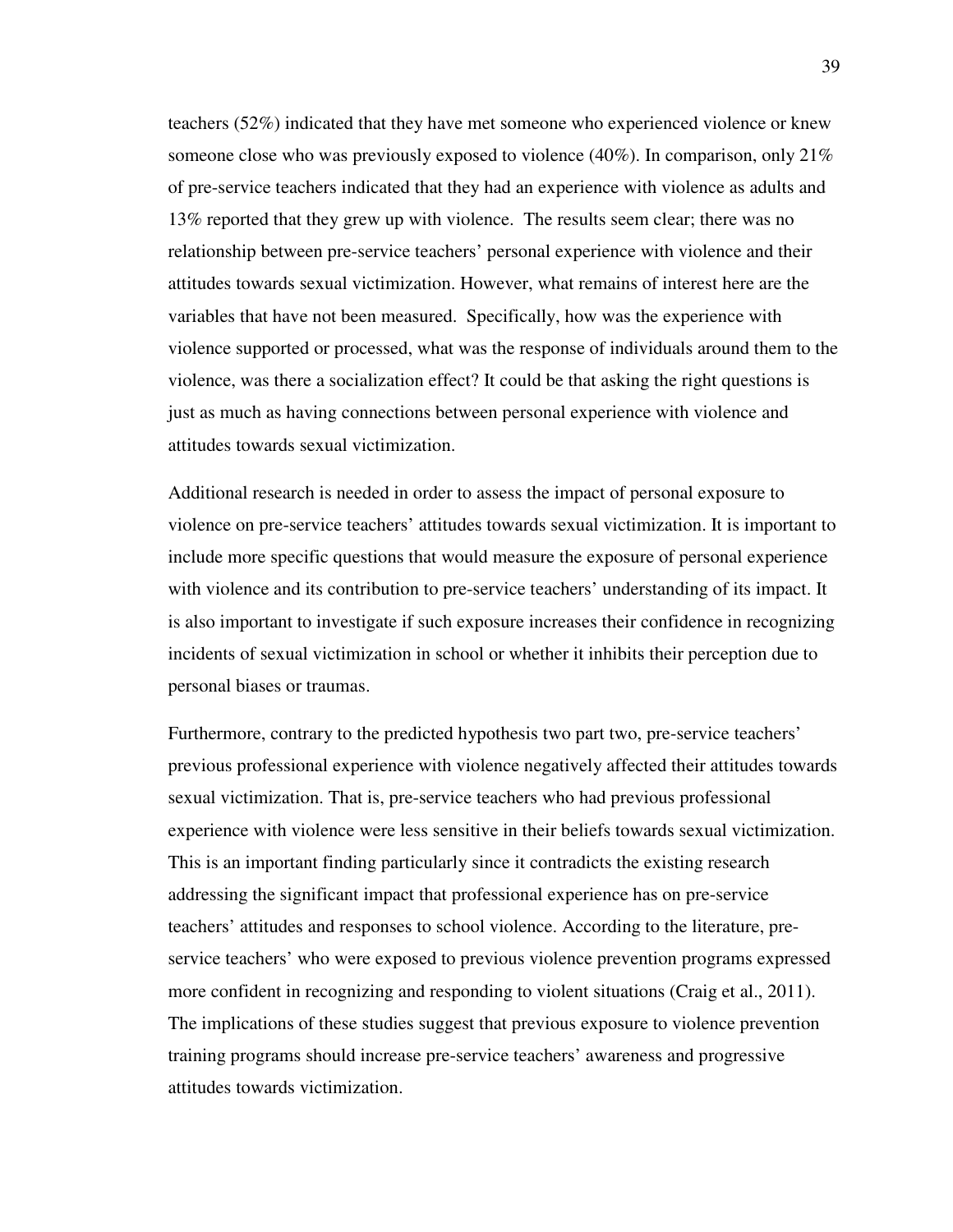One possible explanation for the current results is that previous professional exposure to violence might indirectly contribute to teachers' increased desensitization towards peer victimization, and in turn, result in inaccurate interpretation of violent situation (Stone & Couch, 2005). It is also important to notice that only a small percentage of pre-service teachers (25%) reported having past professional experience with violence. Specifically, 7% reported being part of violence intervention groups, and 13% indicated that they had counselling experience with individuals who experienced violence; in comparison to the 75% who indicated having no professional experience with violence. Furthermore, it is unclear whether pre-service teachers' previous professional experience with violence was related to children and adolescents, as such experiences could contribute to different attitudes and beliefs regarding sexual victimization. Peer sexual victimization can take numerous forms and have a detrimental effect on students' educational, emotional and psychological experiences (Holt et al., 2007; Duffy et al., 2004; McMaster et al., 2002; Bogin, 2006).

These findings can also be attributed to compassion fatigue, which is described as feeling mentally exhausted or overwhelmed due to the continues involvement in an emotionally demanding situation (Udipi, Veach, Kao & LeRoy, 2008). According to this concept, it is possible that pre-service teachers' previous professional experience with violence manifested into feeling overwhelmed by caring about individuals' traumatic experiences and feeling of detachment, consequently affecting their overall attitudes toward sexual violence. Additional research is needed to understand the true extent of compassion fatigue on teachers' perceptions and responses to students' sexual victimization.

It is also of particular importance to understand the extent of pre-service teachers' training and knowledge regarding students' experiences with violence, especially sexual violence. Specifically, understand that not only the lack of proper professional training can affect pre-service teachers' attitudes towards sexual victimization, but it can also significantly impact their identification of and proper responses to incidents of violence in school (Craig et al., 2000; Craig et al., 2011).

 Stone and Couch (2004) reported that teachers who received proper training prior to entering educational setting, were more confident in identifying signs of peer sexual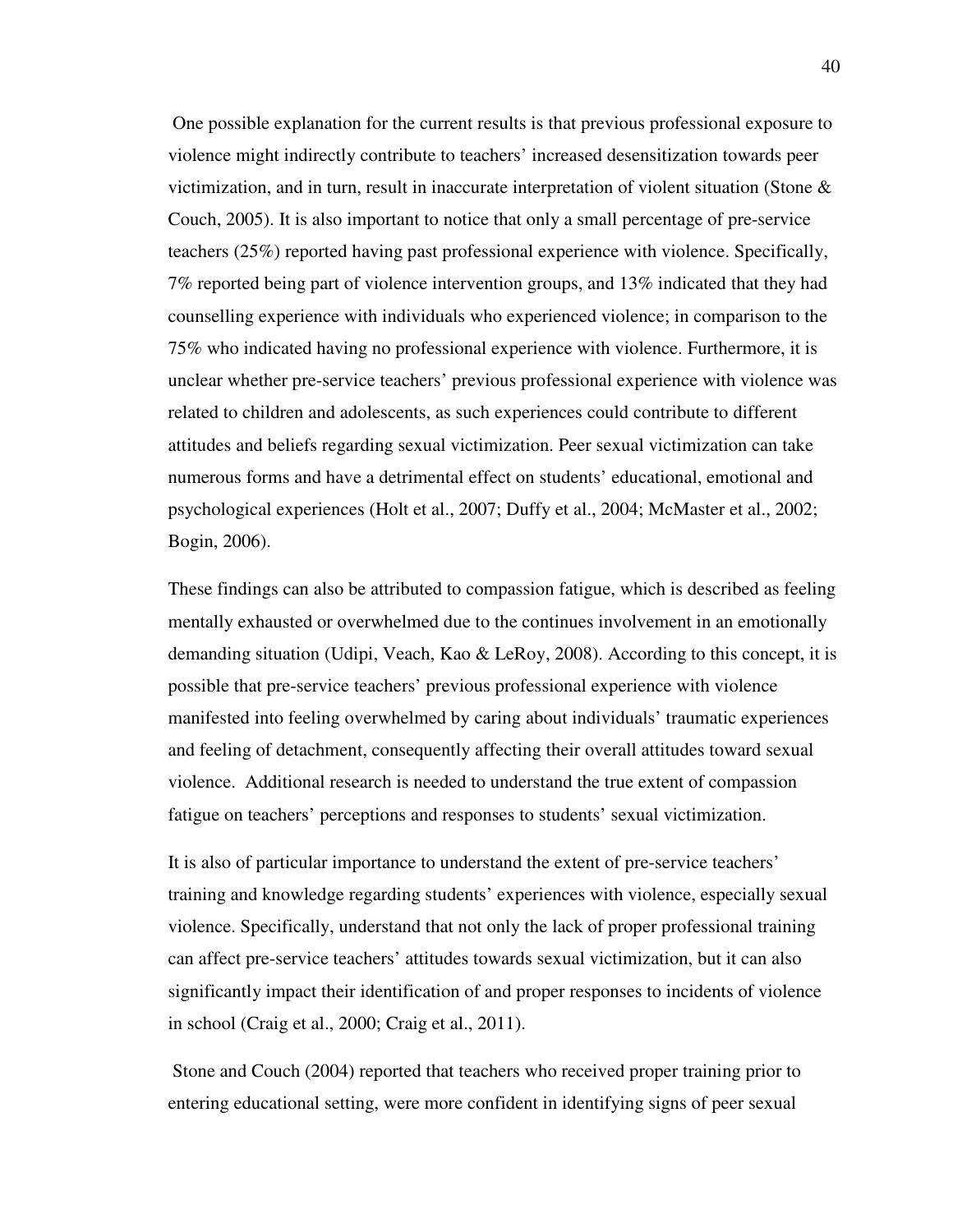harassment, expressed more empathy, and would take more positive actions to stop the harassing behaviour. It is important to indicate that although pre-service teachers' professional experience was found to have an effect on their attitudes toward sexual victimization, it was reported as minor. Therefore, it is crucial that additional research be conducted to evaluate pre-service teachers' past professional experience and their attitudes toward sexual violence in more detail. Specifically, by evaluating the length of time involved in past professional experiences, the duties they completed during their past experiences, and the populations they have been exposed to.

Gender differences in regards to pre-service teachers' experience with violence and its impact on their attitudes were not observed. This finding indicates that although a variance in pre-service teachers' gender was found in regarding to overall attitudes towards sexual victimization; it was not directly affected by their subjective experience with violence. Additional research into gender differences in regards to pre-service teachers' experience and perceived attitudes is essential. As suggested by Craig and colleagues (2000), variance in teachers' attitudes towards victimization can be partly explained by variation in feelings of empathy. Since female teachers were found to score higher on their expressed feelings of empathy and have more progressive attitudes toward victimization, it would be interesting to investigate whether this factor can also affect female teachers' experiences and their perceived attitudes.

## **4.3 Pre-service teachers' intervention responses.**

**Duty to report.** The majority of pre-service teachers reported that they felt responsible to report students' disclosures, and intervene in hypothetical case scenarios. Their response is consistent with provincial legislation which mandates reporting of student violence and abuse which may affect student well-being (Ontario Ministry of Education, 2014). *Bill 157* (which came into force February, 2010) emphasizes school staff and principals' obligation to report behaviours that negatively affected students and school climate. *Bill 13*, the Accepting School Act, (which came into force September, 2012), explains principals' responsibility to investigate serious and inappropriate incidents and notify parents of students who have been engaged in such behaviours, for which they can suspended or expelled (Ontario Ministry of Education, 2014). Thus, even though it was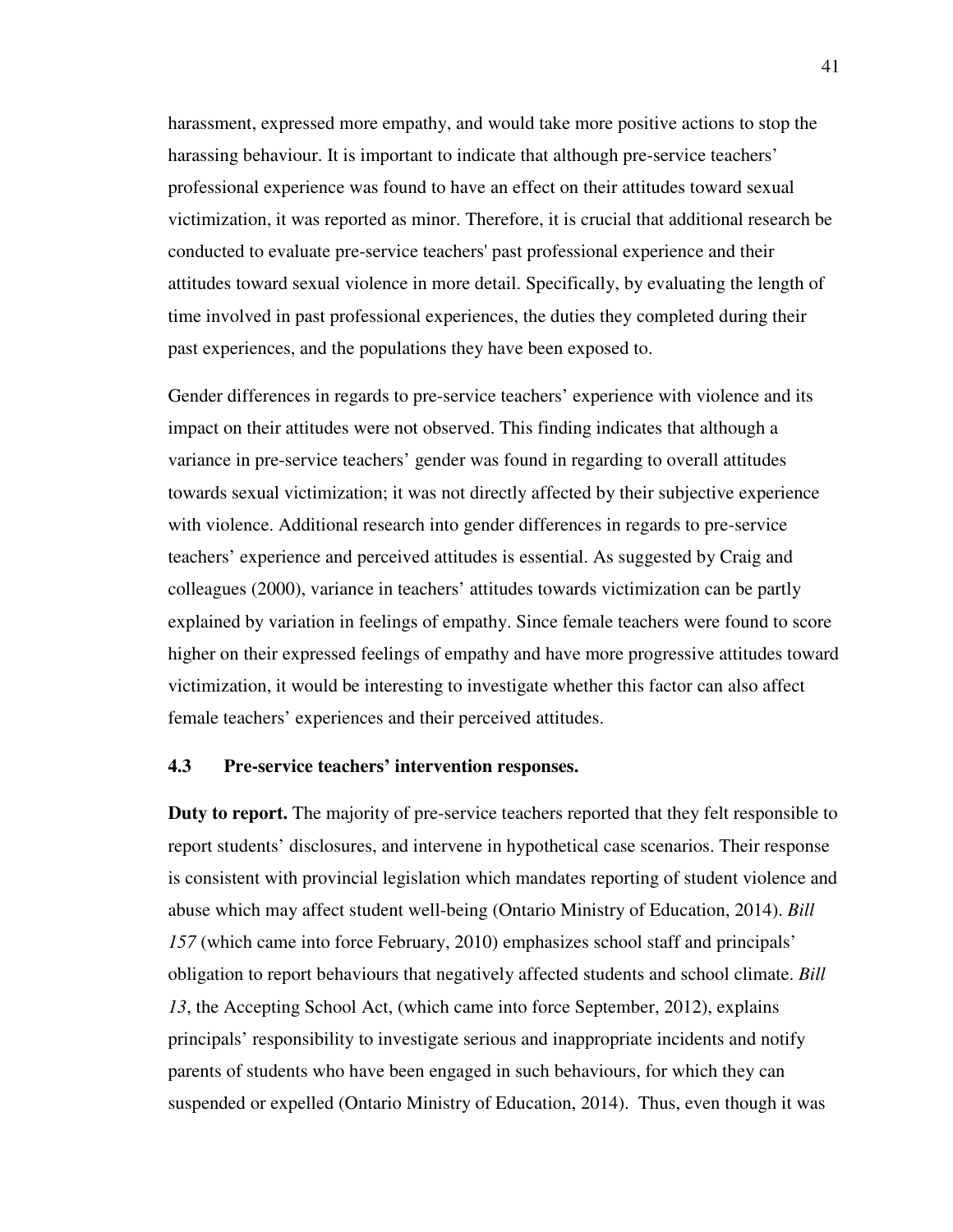reported that female pre-service teachers held more progressive attitudes towards sexual violence compared to male pre-service teachers, they did not differ in their presumed responsibility of reporting victimization. Contrary to previous studies which showed that teachers' attitudes can serve as an important predictor and reflect the rate in which they will choose to intervene and report incidents of victimization (Craig et al., 2000), the results of the current study suggest that regardless of pre-service teachers' attitudes and beliefs about sexual victimization, they will not choose to ignore it.

**Positive intervention responses and attitudes.** Overall, pre-service teachers held progressive and sensitive attitudes about sexual violence and took their reporting responsibilities seriously as indicated by their responses to hypothetical scenarios. The majority of pre-service teachers foster positive responses toward intervening cases of students' sexual victimization. For both case scenarios, over 90% of pre-service teachers indicated that they would report the incident to the school principal. Small variance in pre-service teachers' responses was observed in reporting the case to the police. In case scenario one, which describes forced sexual behaviour, only 70% indicated that they would report the victimization to the police compared to 80% in scenario two which described more ambiguous case of sexual victimization. Over 95% indicated that they would follow up with the victim in both case scenarios. These results imply that overall, pre-service teachers held very positive responses of intervening, especially through reporting it to the school principal and following up with the student.

These results support the existing research showing how individuals' intentions to intervene in incidents of sexual victimization are related to their perceived attitudes towards sexual violence (Newman & Murray, 2005; Craig eat al., 2000; Craig et al,. 2011). These studies explain that individuals who foster more accepting attitudes of sexual victimization are more likely to minimize the severity of the situation, blame the victim, and excuse the harasser from responsibility (Ben-David & Schneider, 2005; Frese et al., 2004). These attitudes further impact individuals' decisions to intervene and report victimization to the designated authorities (i.e., police). Frese and colleagues (2004) indicated that individuals who have more accepting rape myth attitudes are less likely to perceive acquaintance rape as a severe form of sexual victimization due to the victim's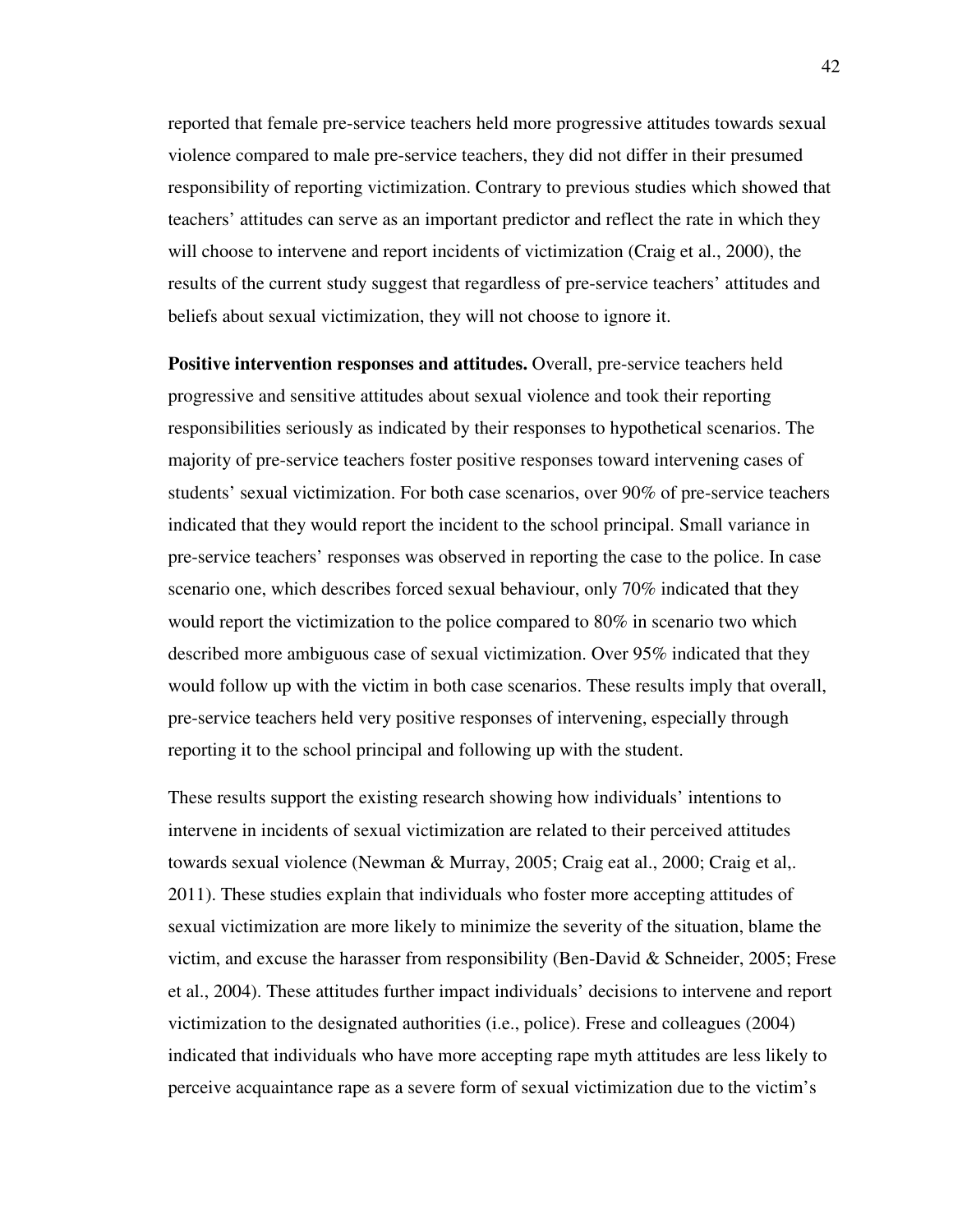proximity to her harasser. In accordance with these attitudes, rape and sexual assault is less likely to be reported to the police if the incidents happened by an intimate partner or acquaintance as opposed to a stranger (Frese et al., 2004).

Furthermore, Craig and colleagues (2000) also support this notion, and point out that teachers' beliefs about violence, in particular bullying, reflects the rate to which they would intervene and report violent situation. Specifically, the likelihood of teachers and school personnel to intervene and prevent victimization depends upon how they interpret the seriousness of the situations and attribute responsibility (Newman & Murray, 2005). In accordance with these findings, the results of the current study showed that pre-service teachers who held more progressive attitudes towards sexual violence reported to have more positive intervention responses, specifically in the case scenario that depicted disclosure of forced sexual behaviour.

In general**,** the results of the current study showed that pre-service teachers tend to have less tolerance towards sexual victimization and tend to have higher rates of intervention and reporting behaviour compared to the report from the general population (Baslie et al., 2007; Tavara, 2006; Baker et al., 2012). A possible explanation for this trend could be partly due to the caring and sensitive nature of educators as a profession. Teachers are more likely to express empathy and compassion towards students' needs and well-being compared to the general population (Craig et al., 2000). Furthermore, it was documented that higher levels of education were positively correlated with attitudes towards violence against women (Flood & Peace, 2009). Therefore, it is expected that pre-service teachers who have previous educational background will foster more progressive attitudes towards sexual violence, and thus have more positive intentions to report the incidents. It is also possible that pre-service teachers' response rate was more related to social desirability effect rather than presumed attitudes towards sexual victimization. Therefore, additional research should be conducted to evaluate pre-service teachers' social desirability and its effect on their likelihood to intervene in situations of victimization.

**Positive intervention responses and past experience.** Based on the study conducted by Craig and colleagues (2000) pre-service teachers who had more exposure to past professional and personal experience with sexual violence were expected to have higher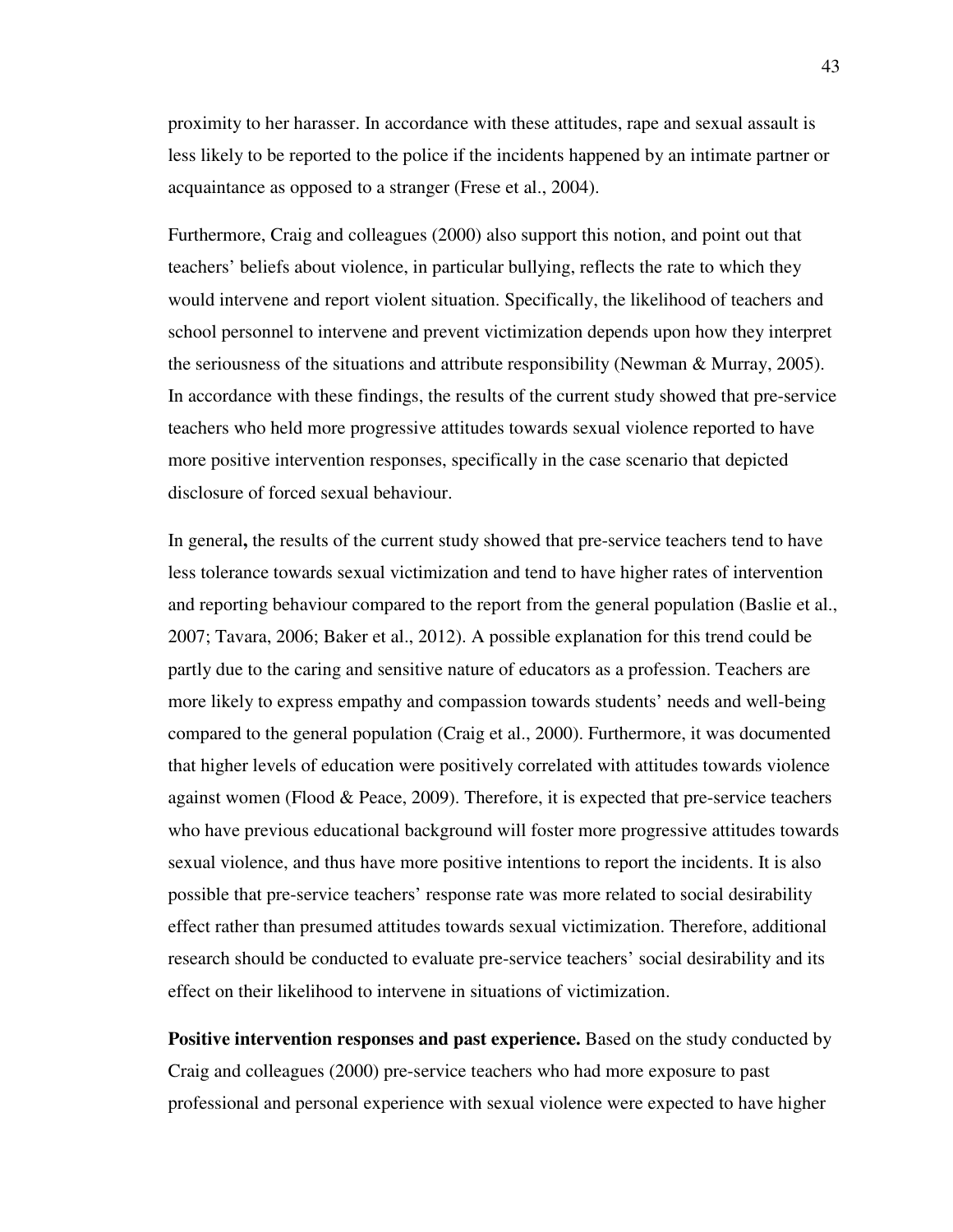rates of positive intervention responses. However, contrary to this prediction, a significant effect of previous personal experience on pre-service teachers' intervention responses was not evident. Past professional experience, on the other hand, was found to have a significant effect on pre-service teachers' intervention responses in a scenario dealt with a student being raped.

These results are of particular interest since previous analyses yield a negative association between pre-service teachers' past professional experience and its impact on their attitudes towards sexual violence. It is possible that perhaps the severity of this situation outweighed the impact of their attitudes. Behre, Astor and Meyer (2001) explained that teachers' readiness to intervene relates to their perceived professional role and interpretation of the harassing behaviour. Thus, it is possible that pre-service teachers were more inclined to perceive a rape situation as more severe and damaging to the victim compared to sexually harassing behaviour through pictures. Pre-service teachers' decisions to intervene could be partly explained due to their insufficient past professional experience with youth, which was not measured in the current study. Therefore, it is possible that their attitudes, and ultimately intentions to intervene, would change if the harassing behaviour involves youth and children. Lastly, it is suggested that following the increased awareness and implementation of school policies, violence prevention programs, and public service announcements, pre-service teachers' were well aware of their obligation to report the victimization, regardless of their overall attitudes towards sexual violence.

#### **Limitations**

The results of the present study indicate that overall pre-service teachers had progressive attitudes towards sexual violence and were inclined to report situations of sexual victimization compared to the general population. It is possible that the results of the present study were partly due to nature of the questions and the product of social desirability. Specifically, it is possible that pre-service teachers' answers depicted the 'right' answer instead of an answer that would truly demonstrate their core beliefs and attitudes towards sexual violence. Since the current questionnaire did not include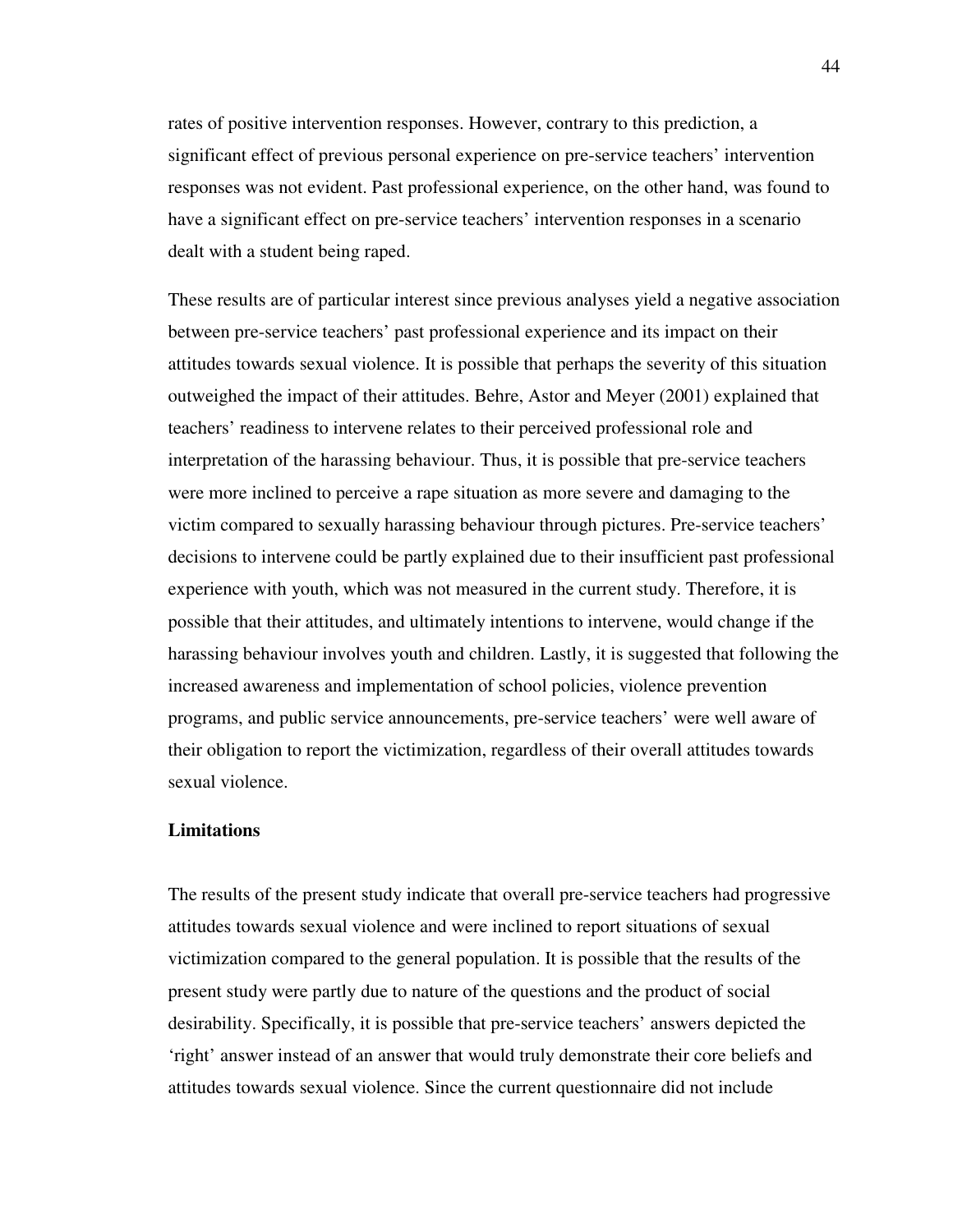questions measuring social desirability, it would be interesting to investigate whether preservice teachers' would provide similar responses and intentions to report the incident of sexual victimization on a questionnaire that did incorporate a social desirability measure. It is also possible that the nature of the scenarios did not accurately portray the severity of both situations. Pre-service teachers may have clear understanding regarding the severity of rape; however, they were less clear in regards to the perceived seriousness of taking nude pictures. Moreover, it is also essential to investigate whether pre-service teachers would respond in the same manner if the scenarios described similar situations, however varied in terms of the victim's gender. Finally, pre-service teachers are assumed to enter educational program with academic background, and in some cases prior professional experiences. However, most of the pre-service teachers may not have the skills and personal experience in terms of encountering situations of sexual victimization in professional settings. Therefore, further research is needed to investigate whether preservice teachers' Self-reported positive intentions would translate into doing the right thing in a real life situation.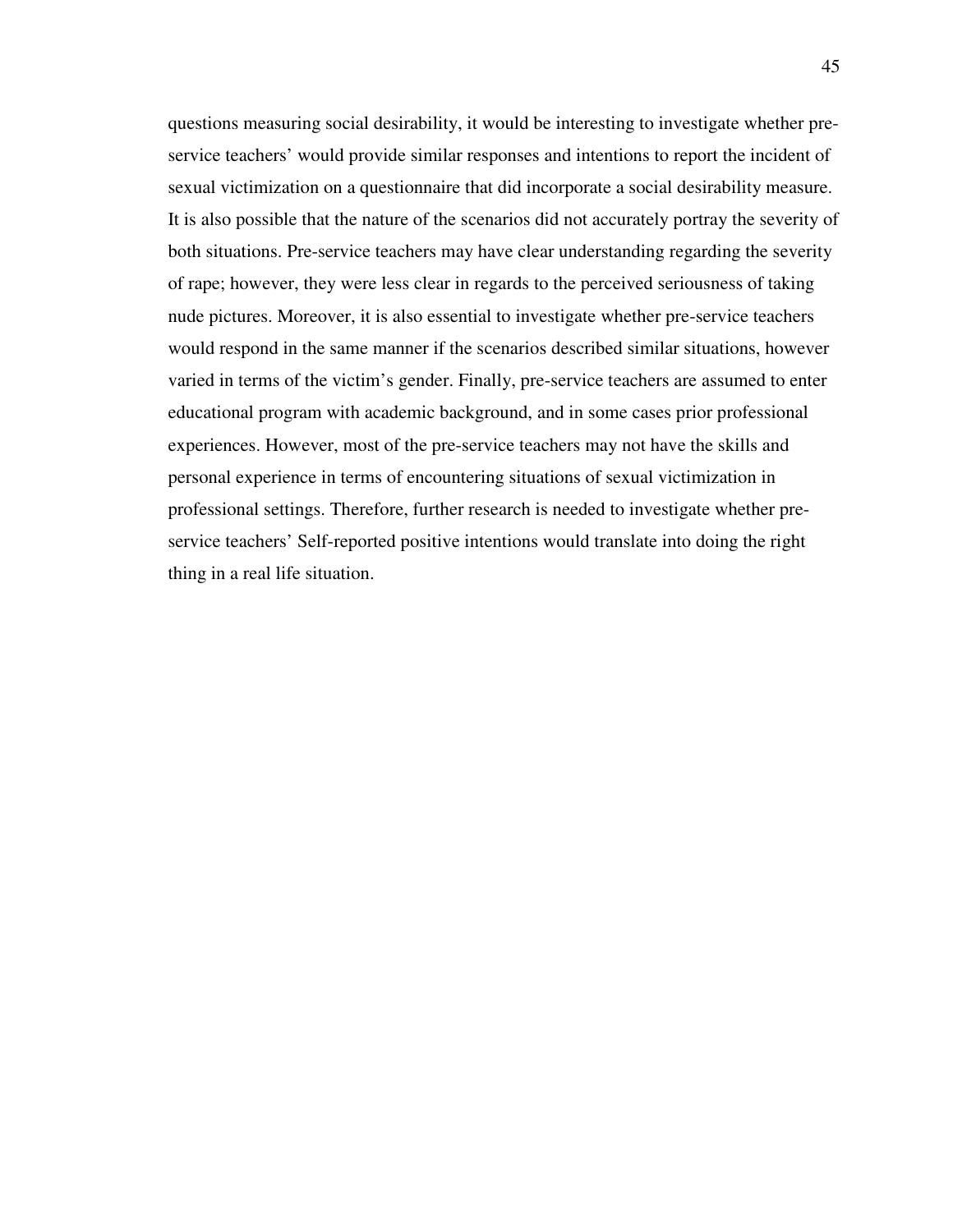## **Chapter 5**

#### **5 Conclusion**

Sexual violence is a significant public health problem. In spite of its prevalence and severe implications only about half of all victims of sexual victimization report the crimes committed on them. Over the past few years there has been a rapid increase in public awareness and education regarding the consequences of sexual violence. This includes but is not limited to violence prevention programs, public announcements, victim support groups, and changes in the criminal justice system (Baker et al., 2012; Basile et al., 2007). It has been suggested that in order to understand underlying explanations for the rate of underreported cases of sexual victimization, it is crucial to review public's overall attitudes towards sexual violence (Baker et al, 2012). Numerous studies found attitudes which support sexual victimization are mostly likely to affect the way individuals perceive the severity of the abuse, attribute responsibility to the victim, and excuse the perpetrator (Ben-David & Schneider, 2005; Frese et al., 2004). It was also suggested that males are more likely to foster these attitudes and therefore are more prone to underestimate the severity of the situation (Flood & Pease, 2009; Civilletto, 2004 ).

The increase in legal and public awareness of sexual violence and the attitudes that contribute to its prevalence supported an expansion of education and training for the general population, specifically, teachers. Currently there is a focus to increase teachers' awareness regarding peer victimization, its consequences and prevention strategies. Teachers are now provided with specific training programs that stress the importance of recognizing signs of victimization and responding to known or suspected cases of students' sexual victimization (Stone  $&$  Couch, 2004). Therefore, it is not surprising that the results of the present study suggest that pre-service teachers foster very progressive attitudes toward sexual violence and reporting.

Overall the results showed in spite of the variation between male and female pre-service teachers, the students hold progressive and sensitive attitudes about sexual violence. Moreover, they hold very positive intervention responses in regards to students' cases of sexual victimization and thus take their reporting responsibility very seriously. These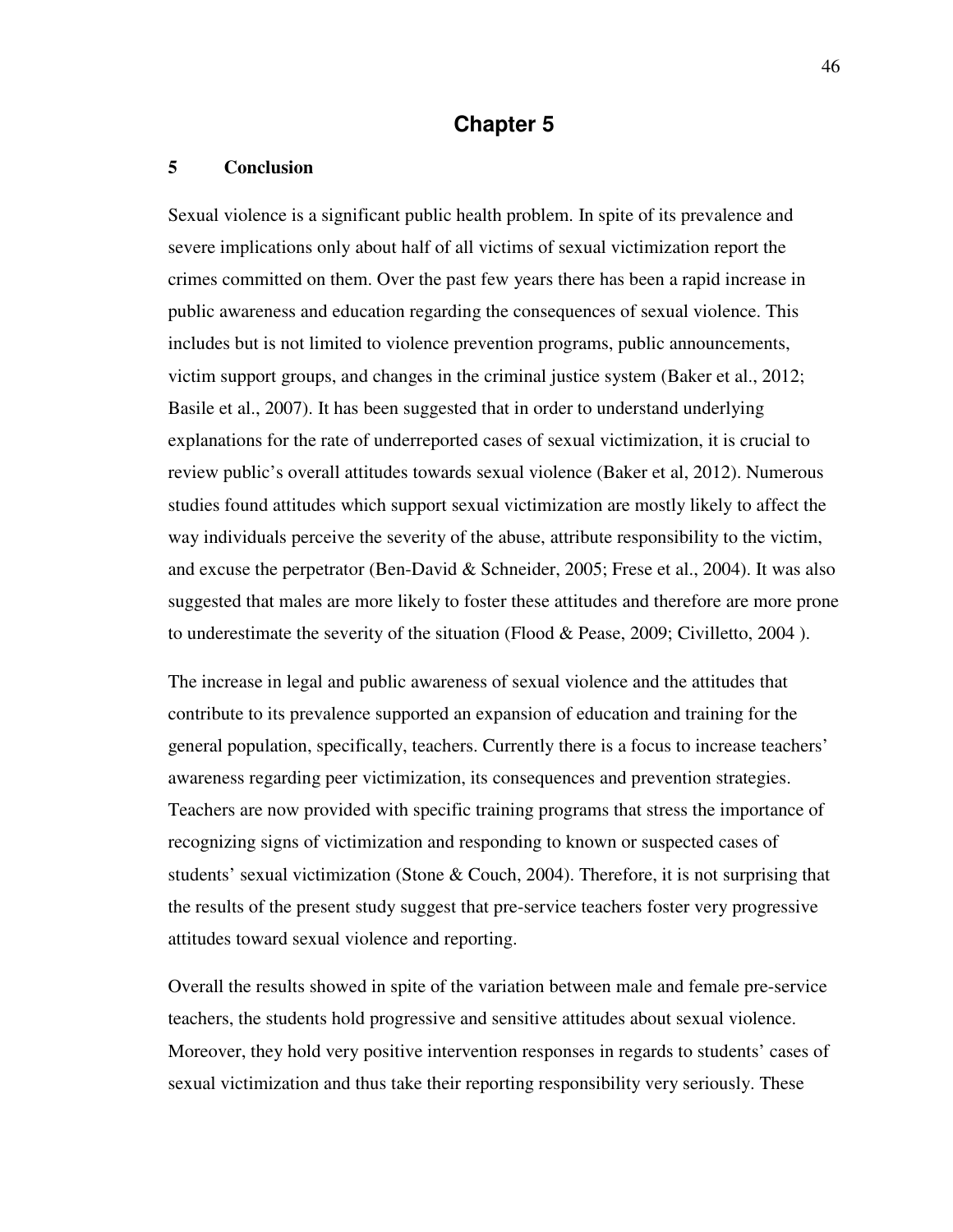results suggest that pre-service teachers are more progressive in their beliefs toward sexual violence and their intentions of reporting incidents, than the general population. Although further investigation is needed to address the implication of this study, it is suggested that pre-service teachers' attitudes and reporting behaviour should be further addressed in the field of education. By addressing these issues and recognizing its impact on students' intervention behavior, it is possible that there could be an increase in reporting incidents of sexual victimization as students will increase their confidence in recognizing and labelling harassing behaviours. Specifically, pre-service teachers may foster the knowledge and intention to report cases of sexual victimization; however, they may require the practical skills to address these concerns with students and reporting the incidents to the appropriate authorities such as the police.

although an extensive training and education is provided to teachers prior to entering school setting, it has been found that some teachers remain unclear in regards to their professional role and responsibilities dealing with cases of students' victimization (Newman & Murray, 2005; Shakeshaft, 2002). Thus, it is important to investigate what occurs between the times that they are taking part in their educational programs to the time that they have a career as a teacher, which put a strain on their reporting behavior.

## **5.1 Future direction**

The present study examined pre-service teachers' attitudes and the impact it has on their likelihood to report incidents of sexual violence and peer victimization. Given the findings of the current study which reflect the progressive attitudes and positive intervention responses, it is essential to determine how such views are being implied in practice and what might inhibit pre-service teachers to implement their positive intention to report peer victimization. Understanding these discrepancies may contribute to implementation of better training programs for pre-service teachers prior to their chosen educational practice. These programs should also target pre-service teachers' attitudes that contribute to the formation of their decision to respond to students' disclosures. As was previously mentioned, these attitudes significantly contribute to individuals' perception of sexual violence and interpretation of the abuse. Therefore, pre-service teachers should be provided with opportunities to develop confidence in recognizing and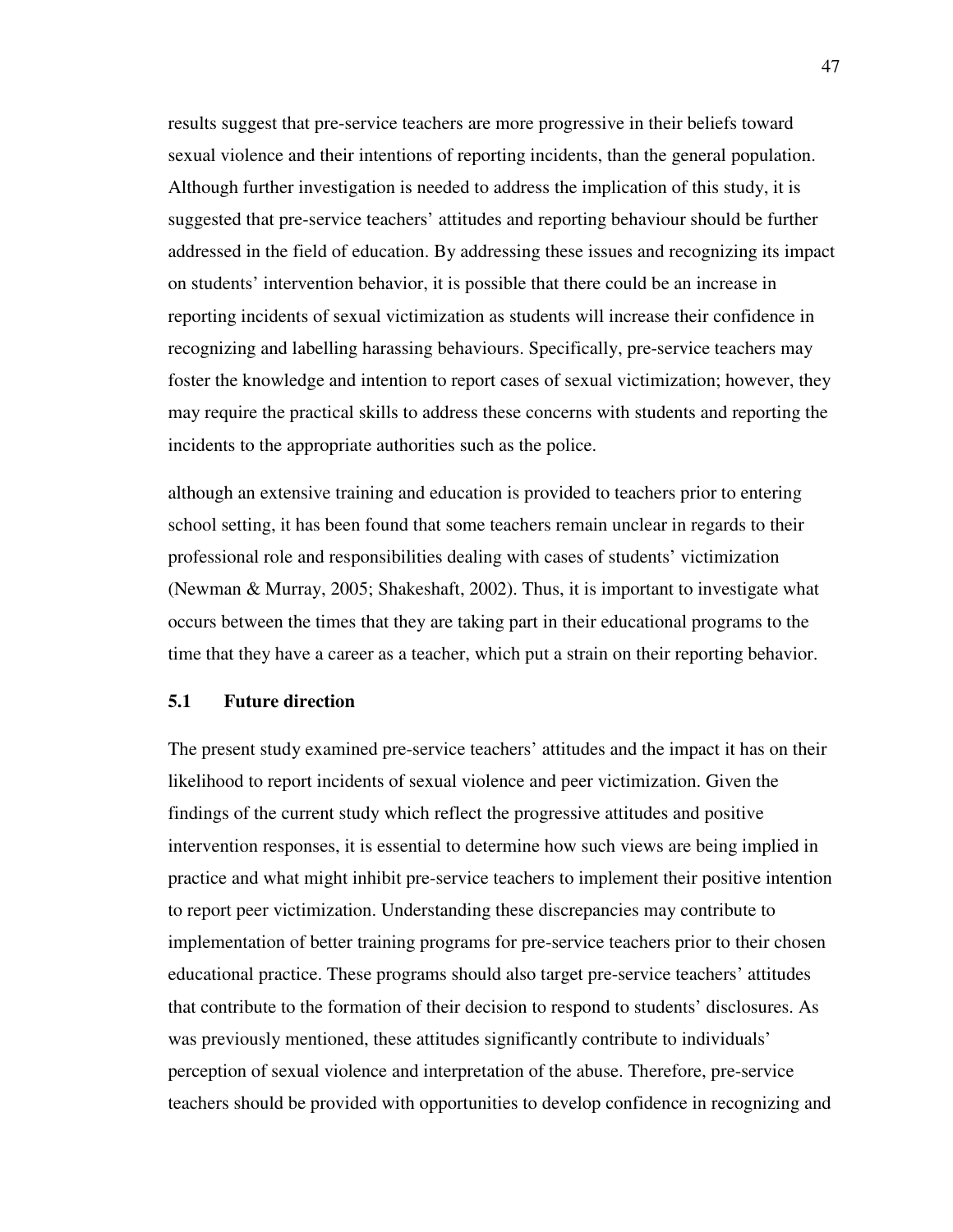managing harassing behaviour early in their teacher-training program. Specifically, it is recommended that teacher preparation programs include training on the prevalence, types, and impact of sexual victimization, in addition to effective prevention and intervention strategies.

It is also essential to target pre-service teachers' previous experience with violence and the impact it has on their presumed sensitivity towards understanding the implications of school violence. Given the importance identified in previous research regarding the role of previous professional and personal experience in increasing sensitivity in teachers (Craig et al., 2000; Craig et al., 2011), violence prevention programs in educational programs should examine the option of delivering course content that targets the examination of pre-service teachers' prior experiences and its implications on their perception of sexual violence.

In spite of inability to control pre-service teachers' socially desirable responding, the results of the present study contribute to the advancement of knowledge in the fields of sexual violence and education. The results provide an insight into pre-service teachers' perceived attitudes and reporting responsibilities. The results also stress the gap between pre-service teachers' preferred reporting behaviour and the reporting behavior by practicing teachers. Therefore, it is imperative that future research be conducted in regards to the factors that influence teacher reporting of sexual violence, specifically peer victimization.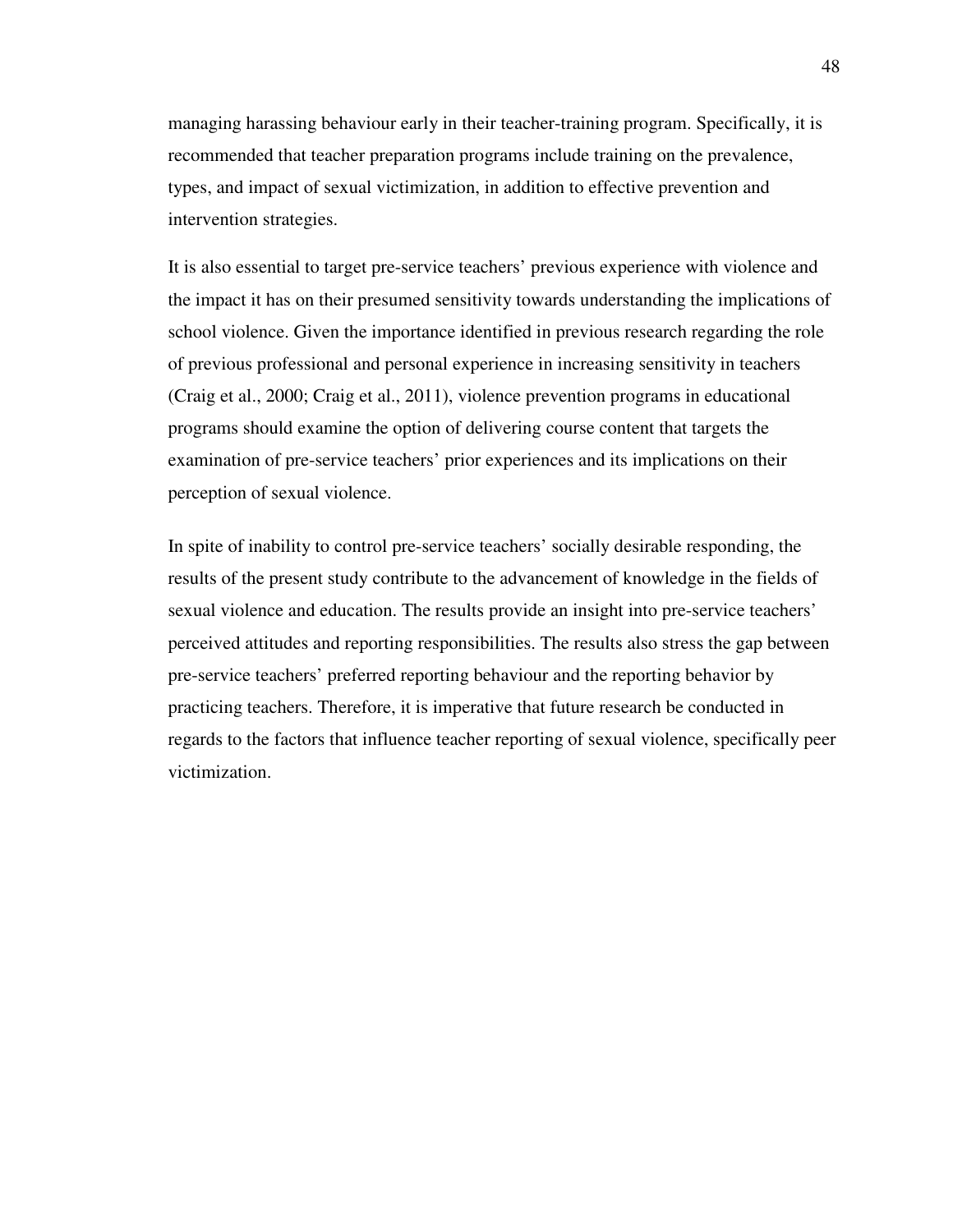## **References**

- *American Association of University Women (AAUW). (2001).Hostile hallways: Bullying, teasing, and sexual harassment in school.* Washington, D.C.: American Association of University Women*.*
- Anagnostopoulos, D., Buchanan, N. T., Pereira, C. & Lichty, L. (2009). School staff responses to gender-based bullying as moral interpretation an exploratory study. *Educational Policy*, 23(4), 519-553.
- Ashbaughm, L. P., & Cornell, D. G. (2008). Sexual harassment and bullying behaviors in sixth-graders. *Journal of School Violence,* 7(2), 21-38.
- Baker, L., Campbell, M., & Straatman, A. (2012). Overcoming barriers and enhancing supportive responses: The research on sexual violence against women. London, ON: Centre for Research and Education on Violence Against Women and Children Learning Network.
- Basile, K. C., Chen, J., Black, M. C., & Saltzman, L. E. (2007). Prevalence and characteristics of sexual violence victimization among U.S. adults, 2001-2003. *Violence and Victims, 22*(4), 437-448.
- Behre, W. J., Astor, R. A., & Meyer, H. A. (2001). Elementary- and middle-school teachers' reasoning about intervening in school violence: An examination of violence-prone school subcontexts. *Journal of Moral Education,* 30(2), 131-153.
- Ben-David, S., & Schneider, O. (2005). Rape perceptions, gender role attitudes, and victim-perpetrator acquaintance. *Sex Roles, 53*(5-6), 385-399.
- Black, M. C., Basile, K. C., Breiding, M. J., Smith, S. G., Walters, M. L., Merrick, M. T., Chen, J., Stevens, M. R. (2011). *The National Intimate Partner and Sexual Violence Survey (NISVS): 2010 Summary Report*. Atlanta, GA: National Center for Injury Prevention and Control, Centers for Disease Control and Prevention.
- Bogin, G. Y. (2006). Out of the darkness: Male adolescents and the experience of sexual victimization. School Social Work Journal, 30(2), 1-21.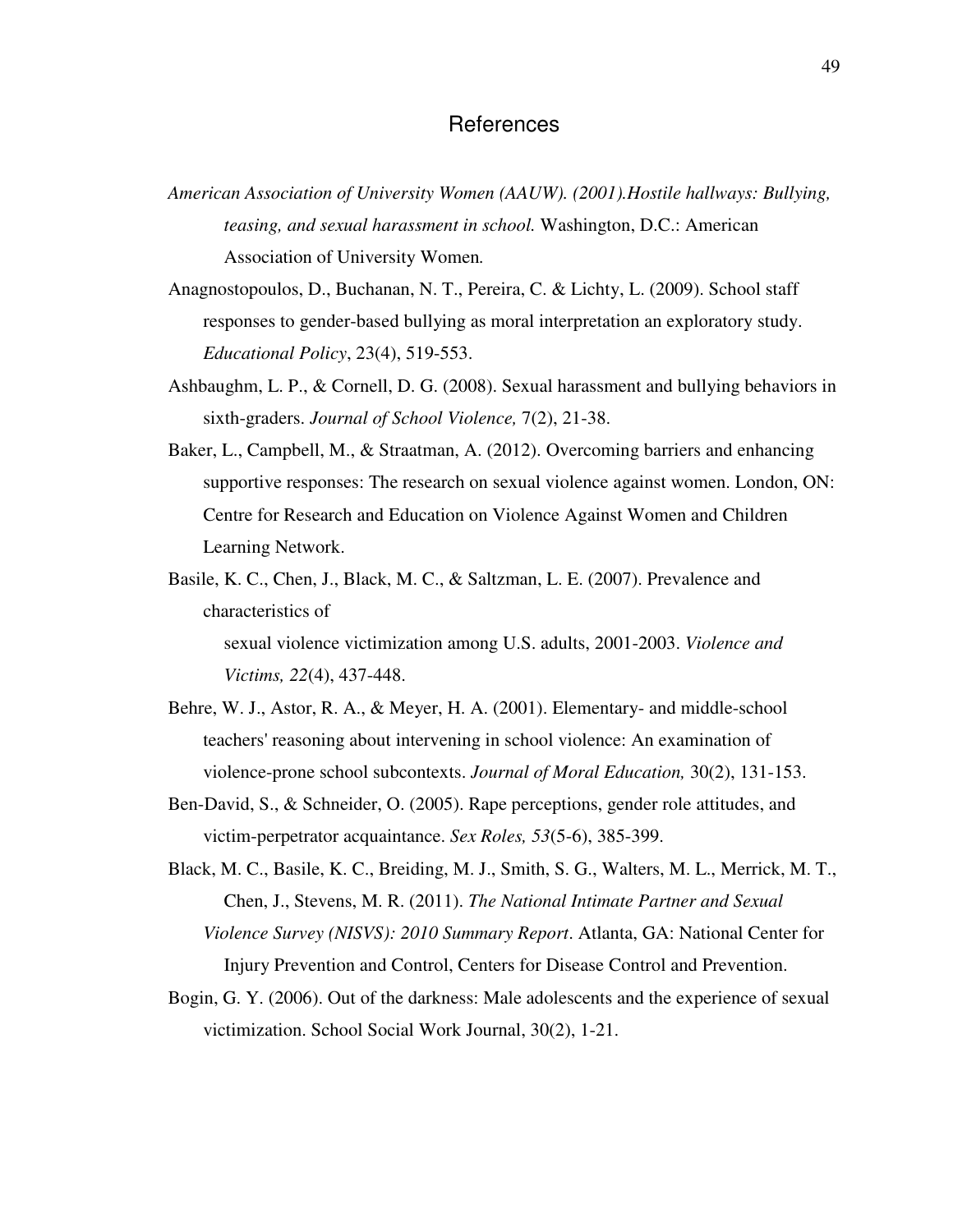- Bonino, S., Ciairano, S., Rabaglietti, E., & Cattelino, E. (2006). Use of pornography and self-reported engagement in sexual violence among adolescents. *European Journal of Developmental Psychology*, 3(3), 265-288.
- Burt, M. R. (1980). Cultural myths and supports for rape. *Journal of Personality and Social Psychology, 38*(2), 217-230.
- Carolo, H. (2012). White Ribbon Campaign. Men's attitudes and behaviours toward violence against women. Toronto, Canada.
- Civiletto, C. L. (2004). Sex differences in attitudes and attributions of responsibility in acquaintance rape situations. *Dissertation Abstract International: Section B: The Sciences and Engineering*, 65(6-B), 3221.
- Clarke, A. K., & Lawson, K. L. (2009). Women's judgments of a sexual assault scenario: The role of prejudicial attitudes and victim weight. *Violence and Victims*, 24(2), 248- 264.
- Clarke, A. K., & Stermac, L. (2011). The influence of stereotypical beliefs, participant gender, and survivor weight on sexual assault response. *Journal of Interpersonal Violence, 26*(11), 2285-2302.
- Craig, K., Bell, D., & Leschied, A. (2011). Pre-service teachers' knowledge and attitudes regarding school-based bullying. *Canadian Journal of Education, 34*(2), 21-33.
- Craig, W. M., Henderson, K., & Murphy, J. G. (2000). Prospective teachers' attitudes towards bullying and victimization. *School Psychology International,* 21(1), 5-21.
- deLara, E. W. (2012). Why adolescents don't disclose incidents of bullying and harassment. *Journal of School Violence,* 11(4), 288-305
- Dexter, H. R., Penrod, S., Linz, D., & Saunders, D. (1997). Attributing responsibility to female victims after exposure to sexually violent films. *Journal of Applied Social Psychology,* 27(24), 2149-2171.
- Duffy, J., Wareham, S., & Walsh, M. (2004). Psychological consequences for high school students of having been sexually harassed. *Sex Roles*, 50(11-12), 811-821.
- Ekore, J. O. (2012). Gender differences in perception of sexual harassment among university students. *Gender & Behaviour, 10*(1), 4358-4369.
- Flood, M., & Pease, B. (2009). Factors influencing attitudes to violence against women. *Trauma, Violence, & Abuse,* 10(2), 125-142.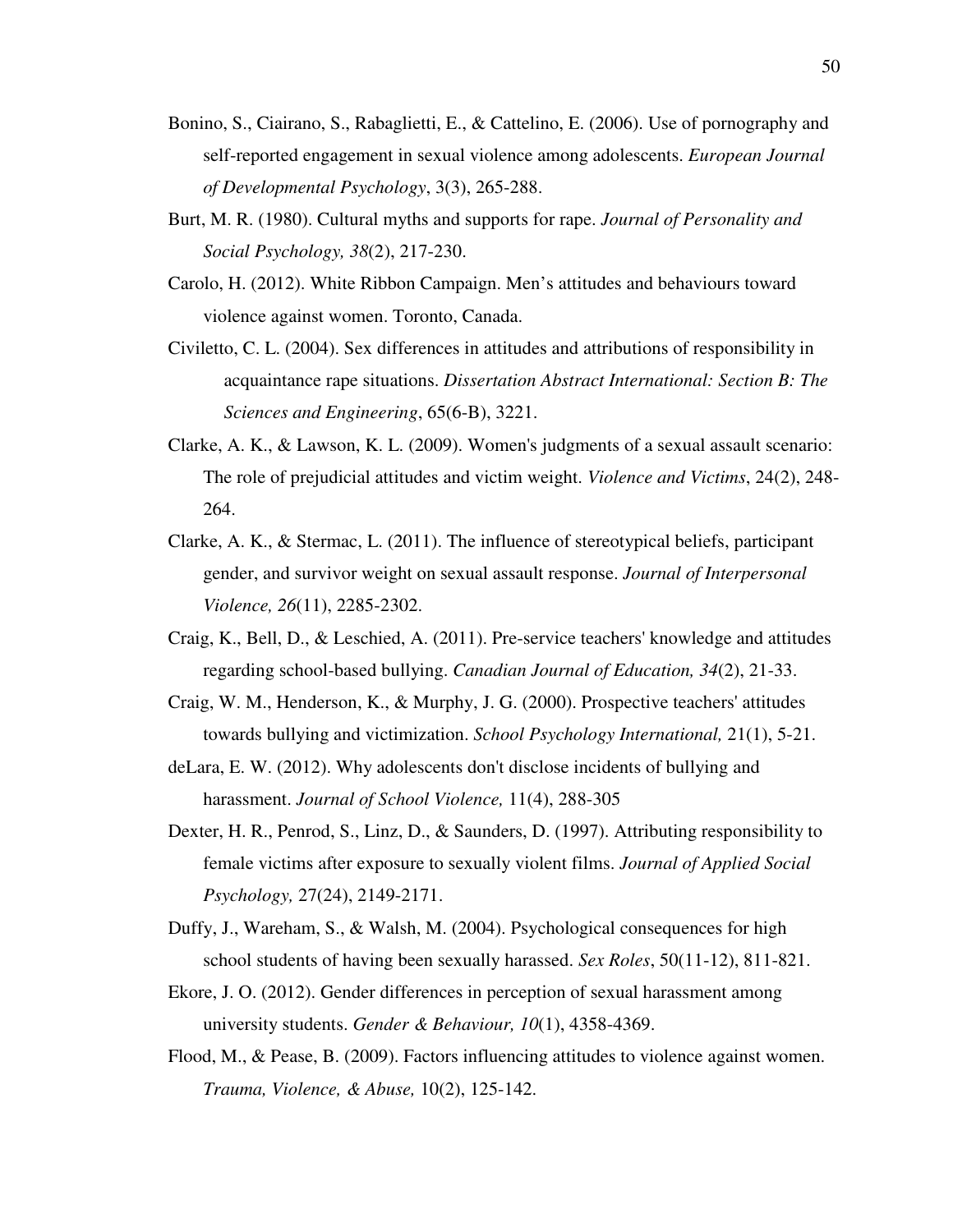- Frese, B., Moya, M., & Megías, J. L. (2004). Social perception of rape: How rape myth acceptance modulates the influence of situational factors. *Journal of Interpersonal Violence, 19*(2), 143-161.
- Holt, M. K., Finkelhor, D., & Kantor, G. K. (2007). Multiple victimization experiences of urban elementary school students: Associations with psychosocial functioning and academic performance. *Child Abuse & Neglect*, 31(5), 503-515.
- Krebs, C. P., Lindquist, C. H., Warner, T. D., Fisher, B. S., & Martin, S. L. (2009). College women's experiences with physically forced, alcohol- or other drugenabled, and drug-facilitated sexual assault before and since entering college*. Journal of American College Health*, 57(6), 639-647.
- Lee, M. J., Hust, S., Zhang, L., & Zhang, Y. (2011). Effects of violence against women in popular crime dramas on viewers' attitudes related to sexual violence. *Mass Communication & Society*, 14(1), 25-44.
- Lonsway, K. A., & Fitzgerald, L. F. (1994). Rape myths: In review. *Psychology of Women Quarterly,18*(2), 133-164.
- Macdowall, W., Gibson, L. J., Tanton, C., Mercer, C. H., Lewis, R., Clifton, S., Wellings, K. (2013). Lifetime prevalence, associated factors, and circumstances of nonvolitional sex in women and men in Britain: Findings from the third national survey of sexual attitudes and lifestyles (natsal-3). *The Lancet,* 382(9907), 1845-1855*.*
- Malamuth, N. M., & Briere, J. (1986). Sexual violence in the media: Indirect effects on aggression against women. *Journal of Social Issues, 42*(3), 75-92.
- Maxwell, C. D., Robinson, A. L., & Post, L. A. (2003). The nature and predictors of sexual victimization and offending among adolescents. *Journal of Youth and Adolescence,* 32(6), 465-477
- McMaster, L. E., Connolly, J., Pepler, D., & Craig, W. M. (2002). Peer to peer sexual harassment in early adolescence: A developmental perspective. *Development and Psychopathology*, 14(1), 91-105
- Mishna, F., & Alaggia, R. (2005). Weighing the risks: A child's decision to disclose peer victimization. *Children & Schools*, 27(4), 217-226.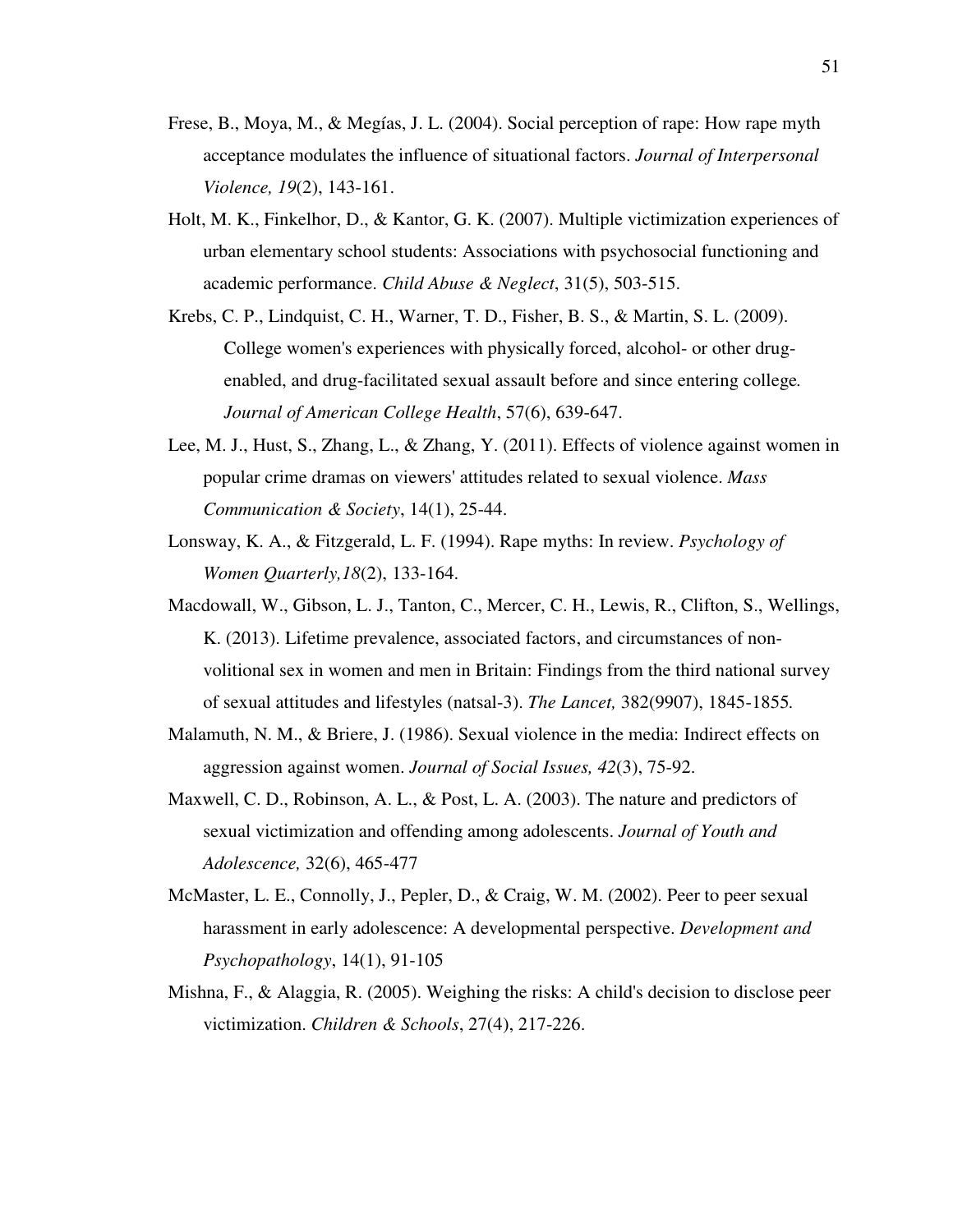- Newman, R. S. & Murray, B. J. (2005). How students and teachers view the seriousness of peer harassment: When is it appropriate to seek help? *Journal of Educational Psychology,* 97(3), 347-365.
- Ontario Ministry of Education. (n.d.). Safe and accepting school. Retrieved March 2, 2014 from http://www.edu.gov.on.ca/eng/teachers/safeschools.html.
- Shakeshaft, C. (2002). *Sexual violence in school*. In L. Koch & B. J. Irby (Eds.), Defining and redefining gender equity education. (pp.11-131). Charlotte, NC: Information Age Publishing.
- Statistic Canada. (2009). *Women in Canada at a Glance Statistical Highlights.* Retrieved November 1, 2013 from: http://www.swc-cfc.gc.ca/rc-cr/stat/wic-fac-2012/sec9 eng.html.
- Stone, M., & Couch, S. (2004). Peer sexual harassment among high school students: Teachers' attitudes, perceptions, and responses. *The High School Journal,* 88(1), 1- 13.
- Talbot, K. K., Neill, K. S., & Rankin, L. L. (2010). Rape accepting attitudes of university undergraduate students. *Journal of Forensic Nursing, 6*(4), 170-179.
- Tavara., L. (2006). Sexual Violence. *Best Practice & Research Clinical Obstetrics & Gynaecology,* 20(3), 395 – 408.
- Tjaden, P., & Thoennes, N. (2000). *Prevalence, incidence, and consequences of violence against women: Findings from the National Violence Against Women Survey.*  Research report. Washington, DC, and Atlanta, GA: U.S. Department of Justice and U.S. Department of Health and Human Services, Centers for Disease Control and Prevention.
- Udipi, S., Veach, P. M., Kao, J., & LeRoy, B. S. (2008). The psychic costs of empathic engagement: Personal and demographic predictors of genetic counselor compassion fatigue. *Journal of Genetic Counseling,* 17(5), 459-471.
- Viki, G. T., & Abrams, D. (2002). But she was unfaithful: Benevolent sexism and reactions to rape victims who violate traditional gender role expectations. *Sex Roles*, 47(5/6), 289-293.

Women Against Violence Against Women: rape crisis centre. (n.d.). Retrieved February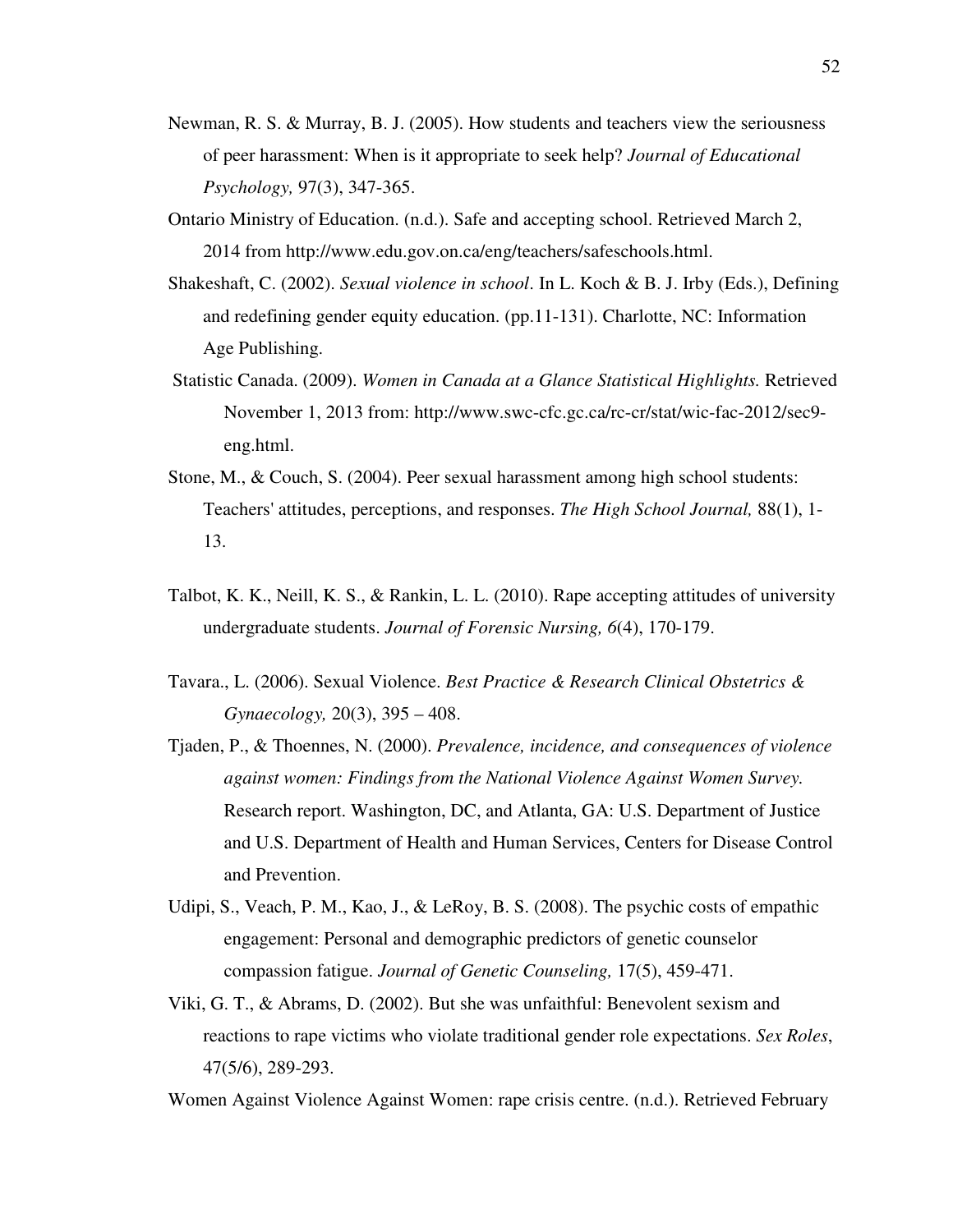2014 from http://www.wavaw.ca/mythbusting/statistics.

- Yablon, Y. B. (2010). Student–teacher relationships and students' willingness to seek help for school violence. *Journal of Social and Personal Relationships,* 27(8), 1110- 1123.
- Young, A. M., Grey, M., & Boyd, C. J. (2009). Adolescents' experiences of sexual assault by peers: Prevalence and nature of victimization occurring within and outside of school. *Journal of Youth and Adolescence,* 38(8), 1072-1083.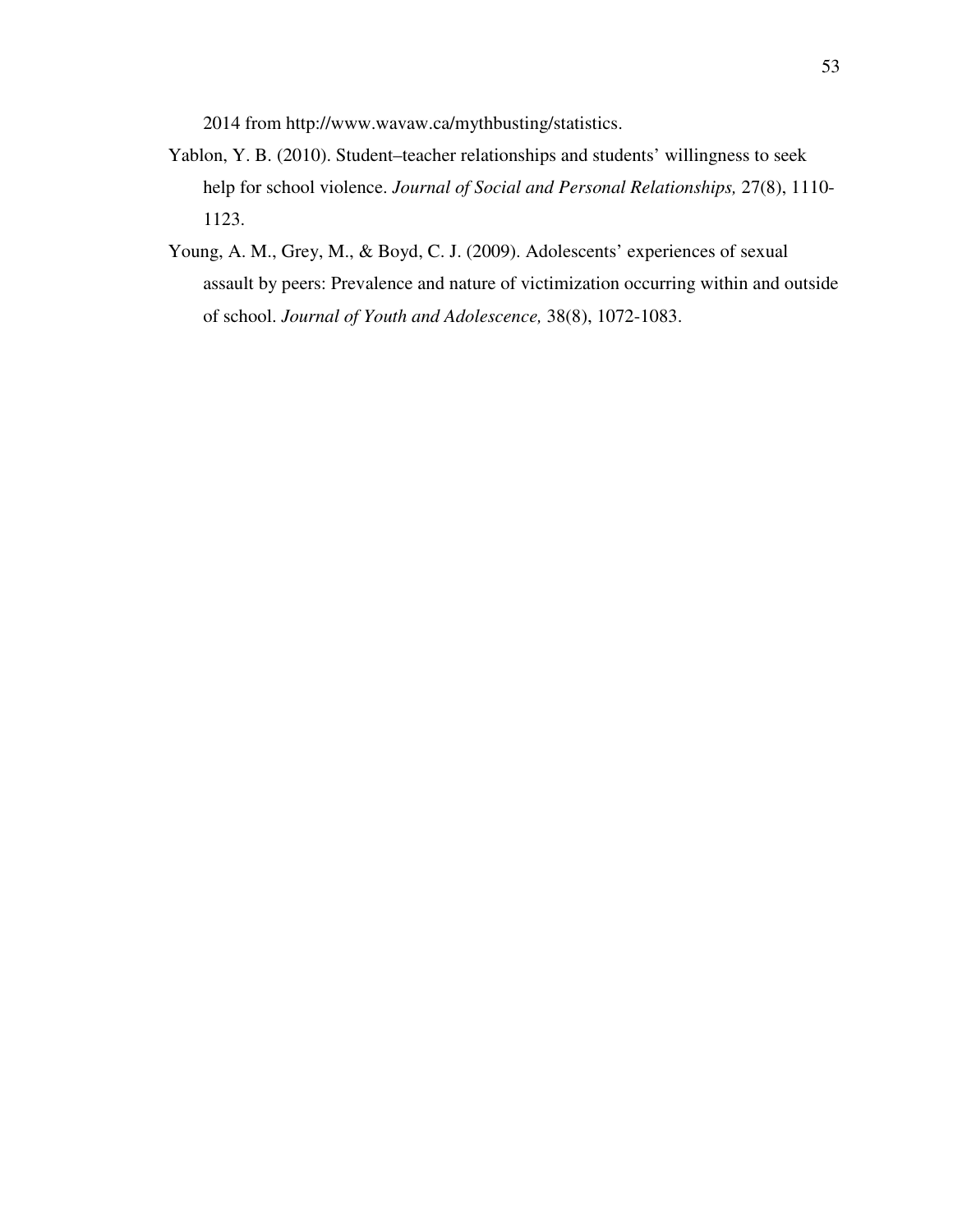# Appendix A

Safe Schools EDU 5434S - A course designed to help students develop the understanding and practical knowledge necessary to develop a safe and caring learning environment for all students, regardless of race, creed, ancestry, ability, colour, gender identification, or sexual orientation. Students in this course will develop an understanding of current trends in school violence and critically examine comprehensive school violence prevention policies & programs in Ontario schools.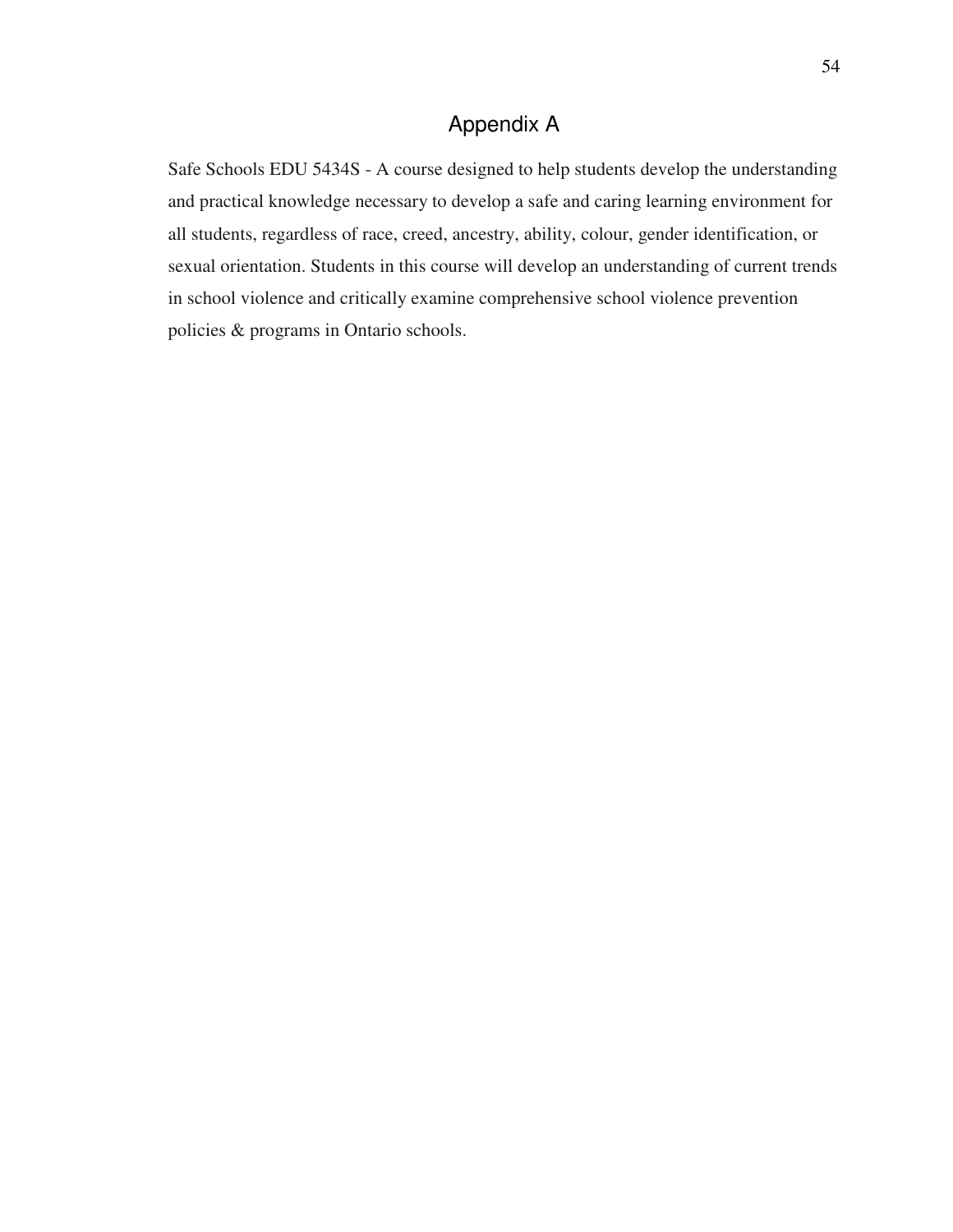# Appendix B

# VIOLENCE SURVEY

|                             | <b>Background</b>                                                                                                     |                 |                                    |  |  |  |
|-----------------------------|-----------------------------------------------------------------------------------------------------------------------|-----------------|------------------------------------|--|--|--|
| 1.                          | Are you:                                                                                                              | $\bigcirc$ Male | $\bigcirc$ Female                  |  |  |  |
| 2.                          | How old are you? ________                                                                                             |                 |                                    |  |  |  |
|                             | 3. Which stream are you in?                                                                                           | O PJ            | $\cup$ $\cup$<br>$\circ$ IS        |  |  |  |
|                             | 4. Are you a parent? :                                                                                                | $\circ$ No      | O Yes (if yes, age of oldest child |  |  |  |
| 5.<br>$\left( \right)$<br>O | What is your relationship status?<br>Single<br>Ő<br>Married<br>Common-law<br>Ω<br>Divorced or separated<br>Ő<br>other |                 |                                    |  |  |  |
| 6.                          | What is your personal experience with violence? (Check all that apply)                                                |                 |                                    |  |  |  |
| Ő                           | Grew up with violence in my family                                                                                    |                 |                                    |  |  |  |
|                             | Have experienced violence as an adult (e.g., workplace, intimate relationship, school)                                |                 |                                    |  |  |  |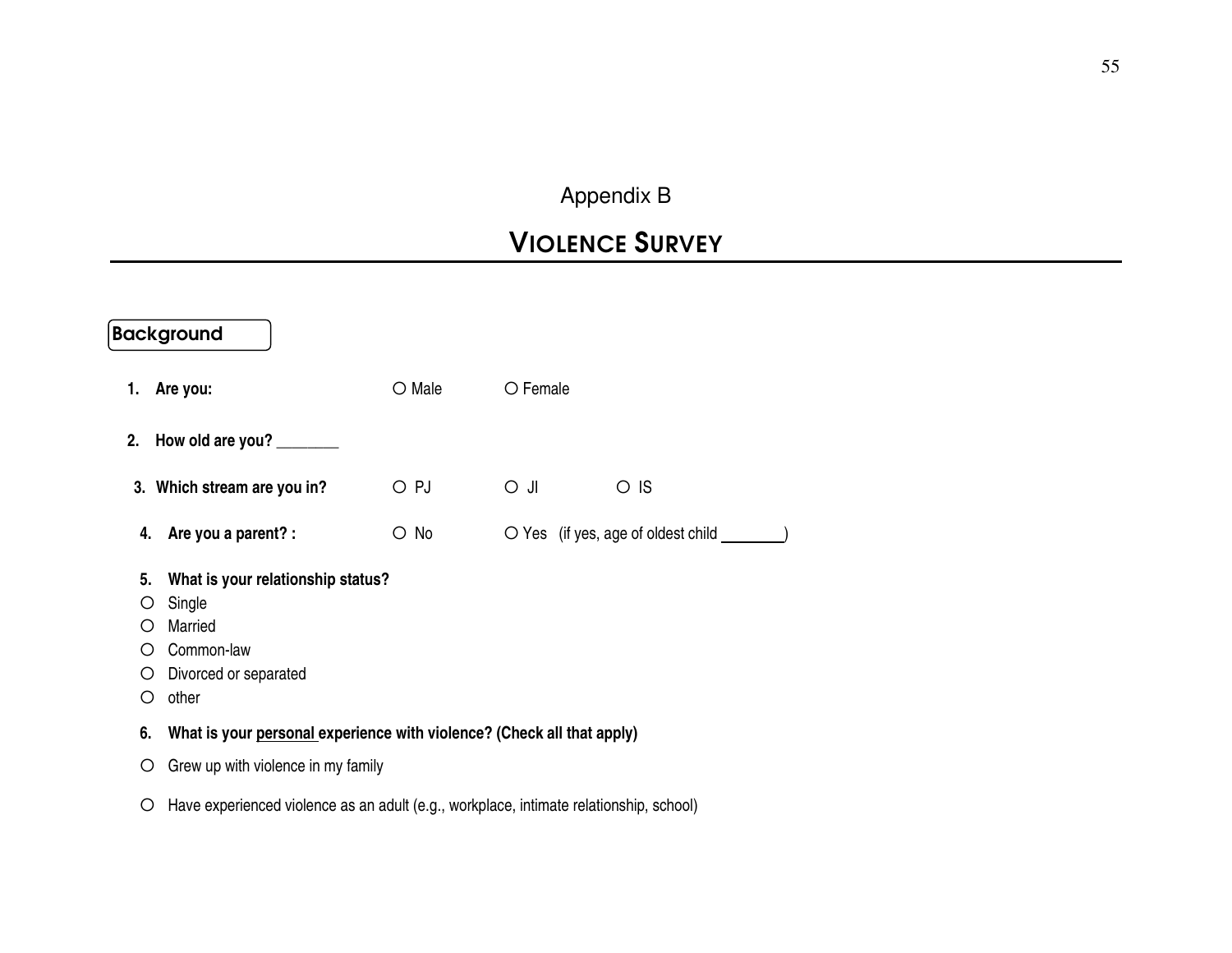- О Know someone close to me that has experienced violence / abuse
- О Have met someone that has experienced violence / abuse
- **7. What is your professional experience with violence? (Check all that apply)**
- О Have volunteered at a crisis centre (e.g., help hotline, victim services, CAS, Kids Help Phone)
- О Have been part of a club or activist group that prevented violence and related issues
- О Have been part of a violence prevention program
- О Have counselled (job or volunteer… don't count family or friends) an individual who has experienced violence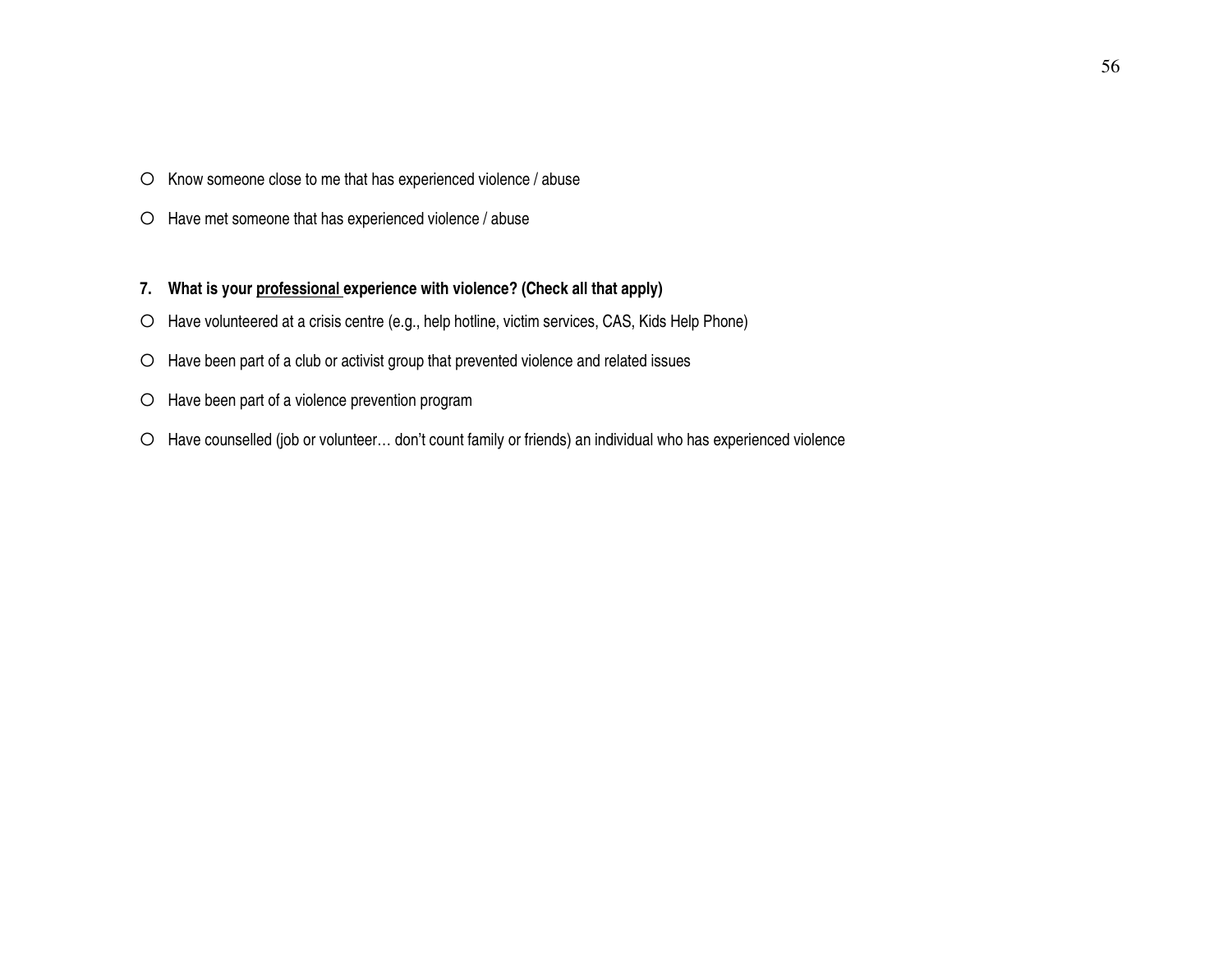## My Views

|                                                                                                    | For each of the following statements, please fill in the<br>bubble that best matches your opinion.                                   | strongly<br>disagree | somewhat<br>disagree | neither<br>agree nor<br>disagree | somewhat<br>agree | strongly<br>agree |
|----------------------------------------------------------------------------------------------------|--------------------------------------------------------------------------------------------------------------------------------------|----------------------|----------------------|----------------------------------|-------------------|-------------------|
| 1.                                                                                                 | Domestic violence can happen in any family, regardless<br>of cultural background of economic situation                               | $\circ$              | $\bigcirc$           | O                                | O                 | $\bigcirc$        |
| 2.                                                                                                 | Violence against women and girls is a concern to me                                                                                  | $\circ$              | $\circ$              | O                                | O                 | O                 |
| 3.                                                                                                 | Violence against women and girls affects all women<br>including women I care about in my life                                        | $\circ$              | $\circ$              | $\circ$                          | $\circ$           | $\bigcirc$        |
| 4.                                                                                                 | Sexist, violent language and the sexualization of women<br>in media and popular culture helps to normalize violence<br>against women | $\circ$              | $\circ$              | $\circ$                          | $\circ$           | O                 |
| 5.                                                                                                 | Most women could leave a violent relationship if they<br>really wanted to                                                            | $\bigcirc$           | $\circ$              | $\circ$                          | $\circ$           | $\bigcirc$        |
| 6.                                                                                                 | Domestic violence is a private matter to be handled in the<br>family                                                                 | $\circ$              | O                    | $\circ$                          | O                 | ∩                 |
| For each of the following statements, please fill in the<br>bubble that best matches your opinion. |                                                                                                                                      |                      |                      |                                  |                   |                   |
|                                                                                                    | When would you consider the following to be forms of<br>domestic violence?                                                           | always               | sometimes            | never                            |                   |                   |
| 7.                                                                                                 | One partner pushes the other to cause harm or fear                                                                                   | $\circ$              | O                    | O                                |                   |                   |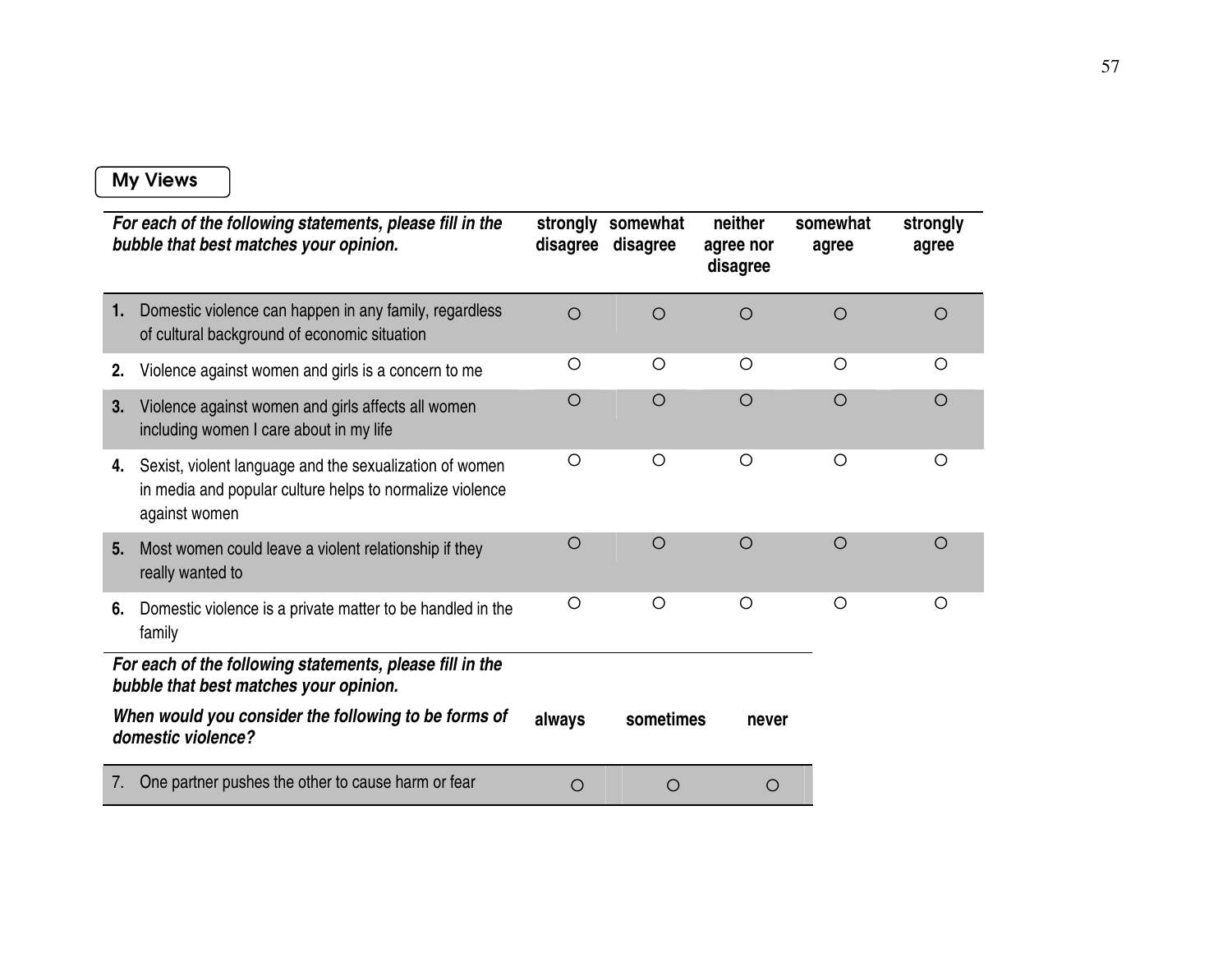| 8. | One partner makes the other have sex with them                                                         | О               | $\circ$          | $\circ$             |                       |
|----|--------------------------------------------------------------------------------------------------------|-----------------|------------------|---------------------|-----------------------|
| 9. | One partner tries to scare or control the other by<br>threatening to hurt them or other family members | $\bigcirc$      | $\circ$          | $\circ$             |                       |
|    | 10. A parent slaps their child across the face because the<br>child did something wrong                | O               | O                | O                   |                       |
|    | 11. One partner yells at the other                                                                     | Ο               | $\circ$          | $\circ$             |                       |
|    | 12. One partner puts the other down and tries to make them<br>feel bad about themselves                | О               | $\circ$          | $\bigcirc$          |                       |
|    | 13. One partner prevents another from seeing family and<br>friends                                     | O               | $\circ$          | $\circ$             |                       |
|    | 14. One partner tries to control the other by withholding<br>money                                     | О               | $\circ$          | $\circ$             |                       |
|    |                                                                                                        |                 |                  |                     |                       |
|    | For each of the following statements, please fill in the<br>bubble that best matches your opinion.     |                 |                  |                     |                       |
|    | How serious is each one of these situations?                                                           | very<br>serious | quite<br>serious | not that<br>serious | not at all<br>serious |
|    | 15. One partner pushes the other to cause harm or fear                                                 | $\circ$         | $\bigcirc$       | $\circ$             | O                     |
|    | 16. One partner makes the other have sex with them                                                     | O               | Ο                | O                   | $\circ$               |
|    | 17. One partner tries to scare or control the other by                                                 | $\circ$         | $\circ$          | O                   | O                     |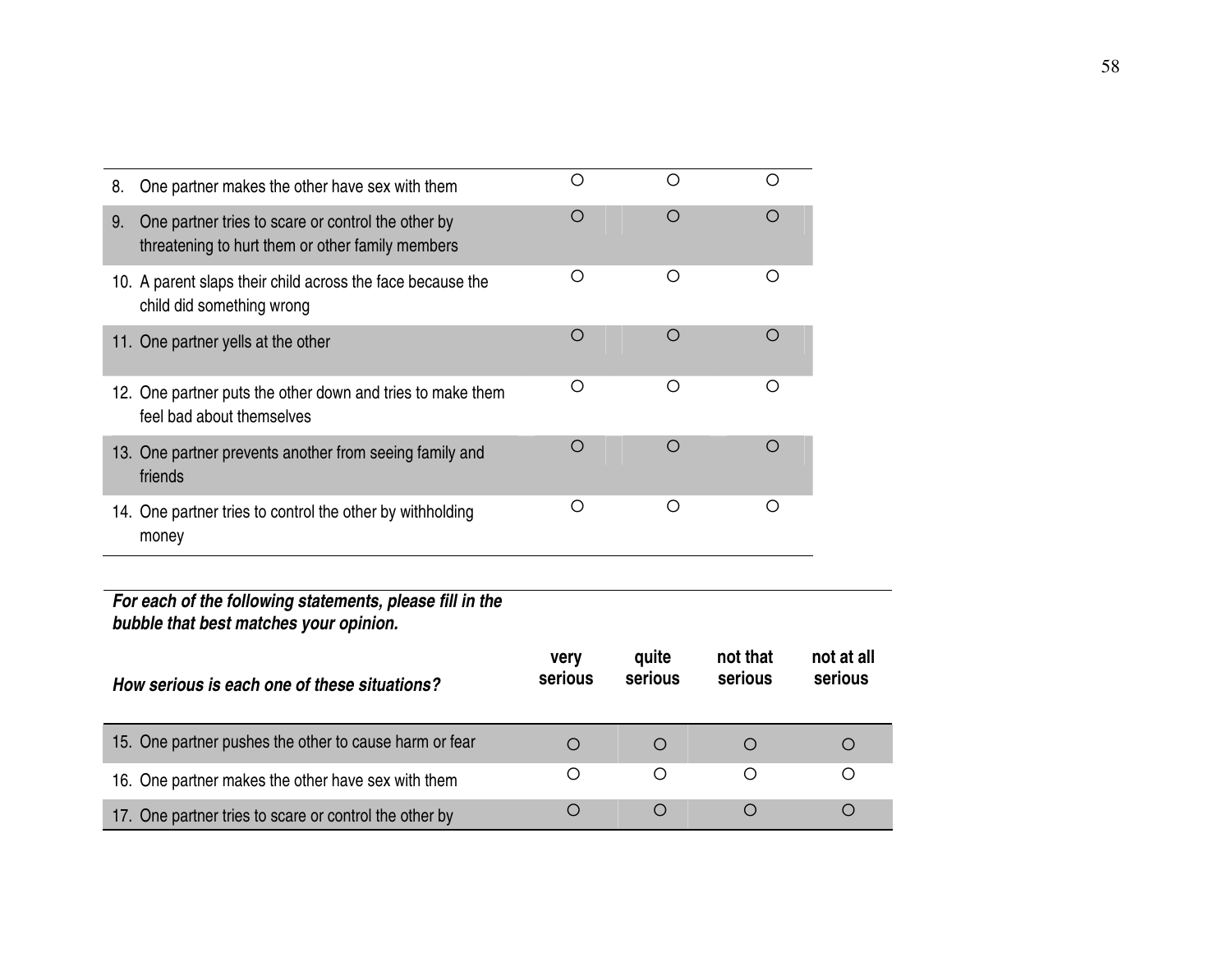| threatening to hurt them or other family members                                        |   |            |            |   |
|-----------------------------------------------------------------------------------------|---|------------|------------|---|
| 18. A parent slaps their child across the face because the<br>child did something wrong | ∩ | ◯          | O          |   |
| 19. One partner yells at the other                                                      | O | ◯          | $\bigcirc$ |   |
| 20. One partner puts the other down and tries to make them<br>feel bad about themselves | Ω | Ω          | O          | ∩ |
| 21. One partner prevents another from seeing family and<br>friends                      | ∩ | $\bigcirc$ | $\bigcirc$ |   |
| 22. One partner tries to control the other by withholding<br>money                      | ∩ | ∩          | ◯          |   |

**For each of the following statements, please fill in the bubble that best matches your opinion.** 

**Some people believe that is acceptable under certain circumstances to physically assault their wife, partner or girlfriend. In which of the following circumstances do you think a man has a right to do this to his spouse or partner. If she…**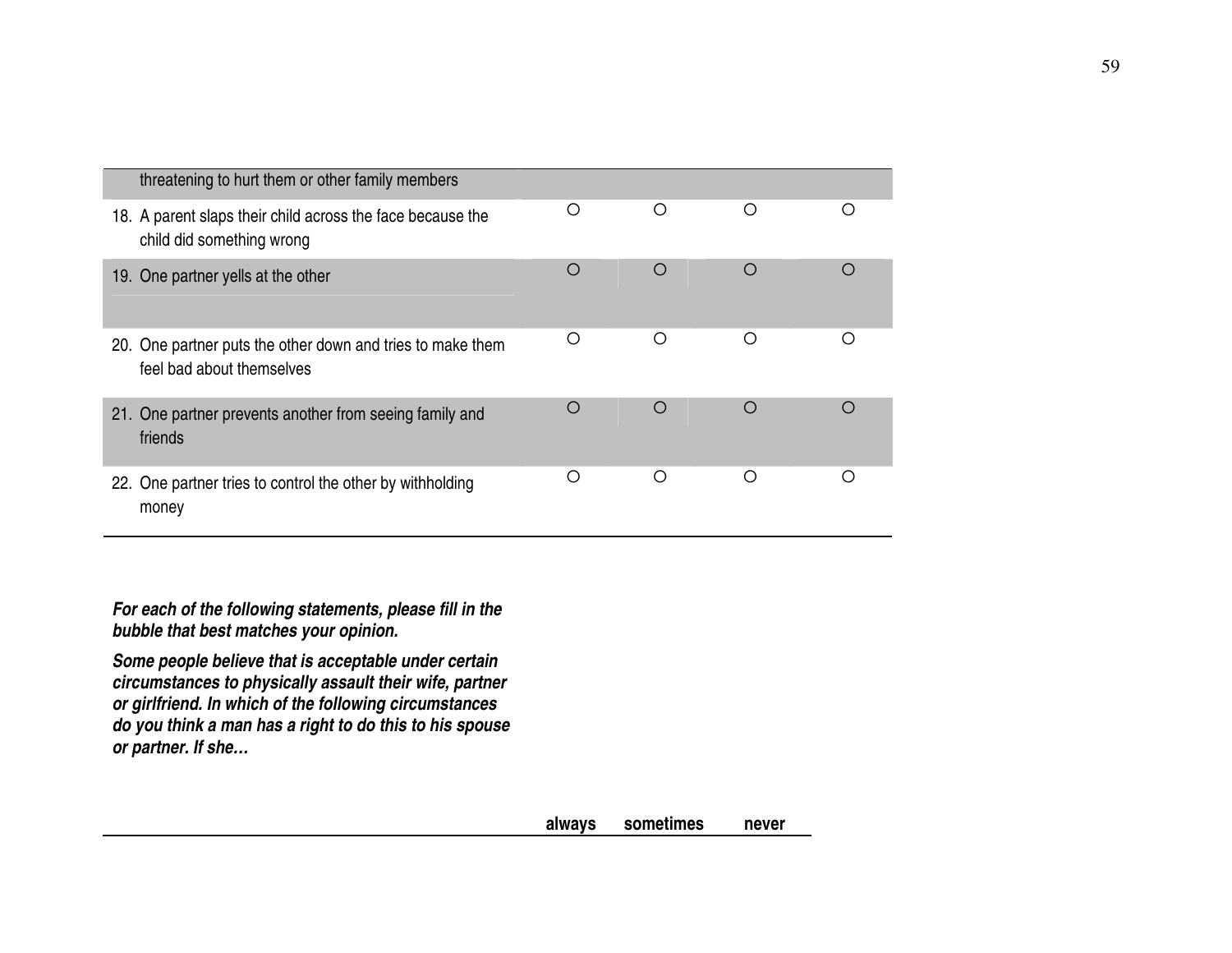| acceptable acceptable |  | acceptable |
|-----------------------|--|------------|
|-----------------------|--|------------|

| 23. Argues or refuses to obey him                                |   |            |           |
|------------------------------------------------------------------|---|------------|-----------|
| 24. Doesn't keep up with domestic chores                         |   | ◯          | ∩         |
| 25. Refuses to have sex with him                                 |   | $\bigcap$  | ∩         |
| 26. Admits to having sex with another man                        | ◯ | ◯          | ◯         |
| 27. Makes him look stupid or insults him in front of his friends |   | $\bigcirc$ | $\bigcap$ |
| 28. Does something to make him angry                             |   |            |           |

| Imagine that you became aware that a family member or<br>close friend of yours was currently a victim of domestic<br>abuse. | Verv<br>likely | Somewhat<br>likely | <b>Neutral</b> | Somewhat<br>unlikely | <b>Verv</b><br>unlikely |
|-----------------------------------------------------------------------------------------------------------------------------|----------------|--------------------|----------------|----------------------|-------------------------|
| 29. How likely are you to intervene in any way at all?                                                                      | O              |                    |                |                      | Ő                       |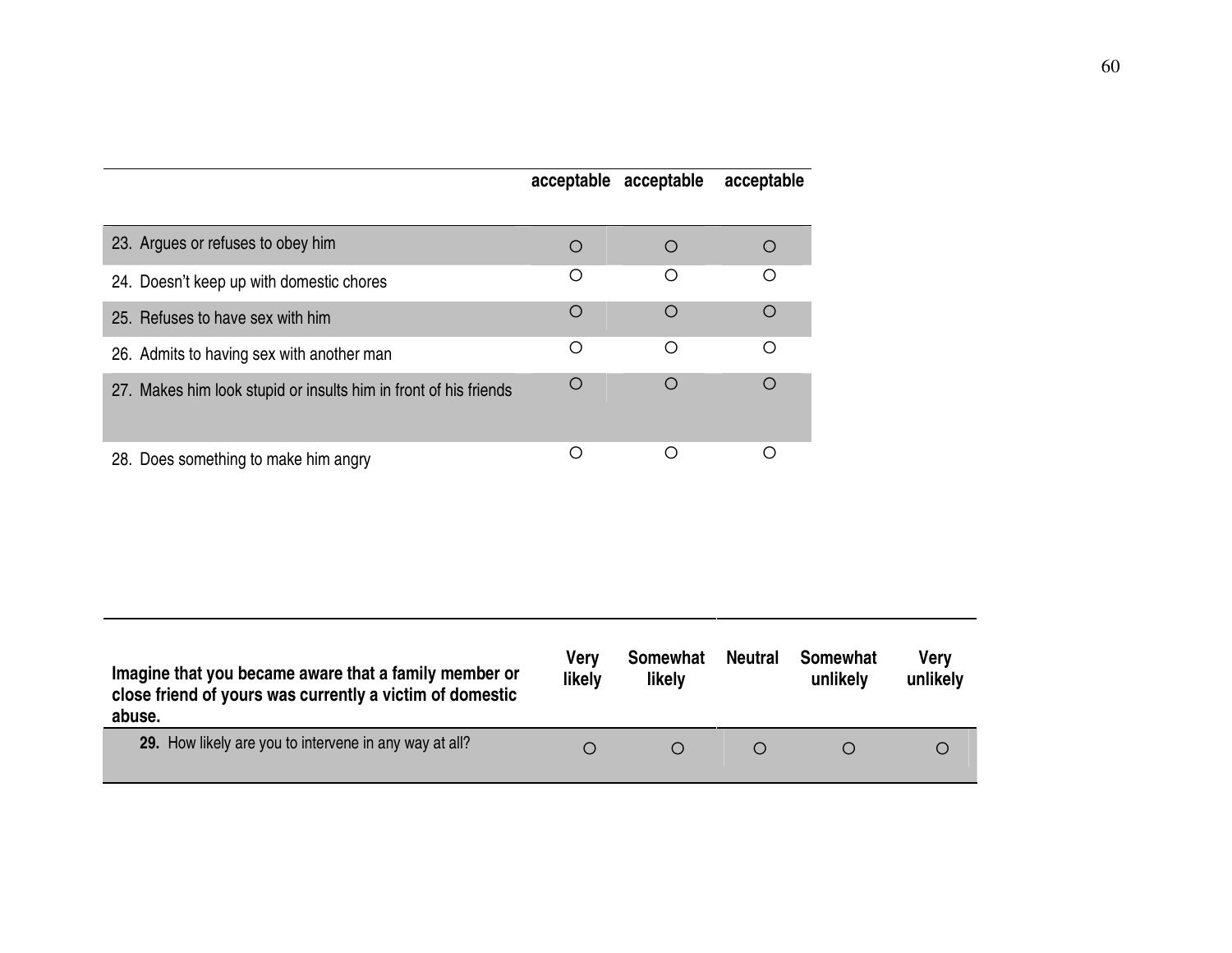| For each of the following statements, please fill in the<br>bubble that best matches your opinion.                                                                  | <b>Yes</b> | <b>No</b>  | Don't<br><b>Know</b> | 61 |
|---------------------------------------------------------------------------------------------------------------------------------------------------------------------|------------|------------|----------------------|----|
| 30. In the past year, have you ever witnessed a man using<br>abusive or harassing behavior towards a woman in a social<br>environment such as a pub, club or party? | $\circ$    | $\circ$    | $\circ$              |    |
| 31. Did you act on witnessing this abuse or harassment?                                                                                                             | $\circ$    | $\circ$    | $\circ$              |    |
| 32. If yes you acted, did you do any of the following?<br>Thought to yourself that what the man did was wrong<br>A-                                                 | $\circ$    | $\circ$    | $\circ$              |    |
| Said or did something to challenge the man's behavior<br>B-                                                                                                         | $\circ$    | $\circ$    | $\circ$              |    |
| Checked with the victim to see if she was okay or<br>$C -$<br>needed help                                                                                           | $\circ$    | $\circ$    | $\circ$              |    |
| Reported the incident to the police<br>D-                                                                                                                           | $\circ$    | $\bigcirc$ | $\circ$              |    |
| Did not get involved<br>E-                                                                                                                                          | $\circ$    | $\circ$    | $\circ$              |    |
| 33. If you chose not to get involved, what was the main<br>reason?                                                                                                  |            |            |                      |    |
| Didn't know how to respond<br>A-                                                                                                                                    | $\circ$    | $\circ$    | $\circ$              |    |
| Didn't want to get involved<br><b>B-</b>                                                                                                                            | $\circ$    | $\circ$    | $\circ$              |    |
| Was concerned about personal safety<br>C-                                                                                                                           | $\circ$    | $\circ$    | $\circ$              |    |
| Felt that it was a personal matter<br>F-                                                                                                                            | $\circ$    | $\circ$    | $\circ$              |    |
| Thought someone else would intervene<br>G-                                                                                                                          | $\circ$    | $\circ$    | $\circ$              |    |
| Don't know<br>H-                                                                                                                                                    | $\circ$    | $\bigcirc$ | $\circ$              |    |
| If other please specify:<br>ŀ.                                                                                                                                      |            |            |                      |    |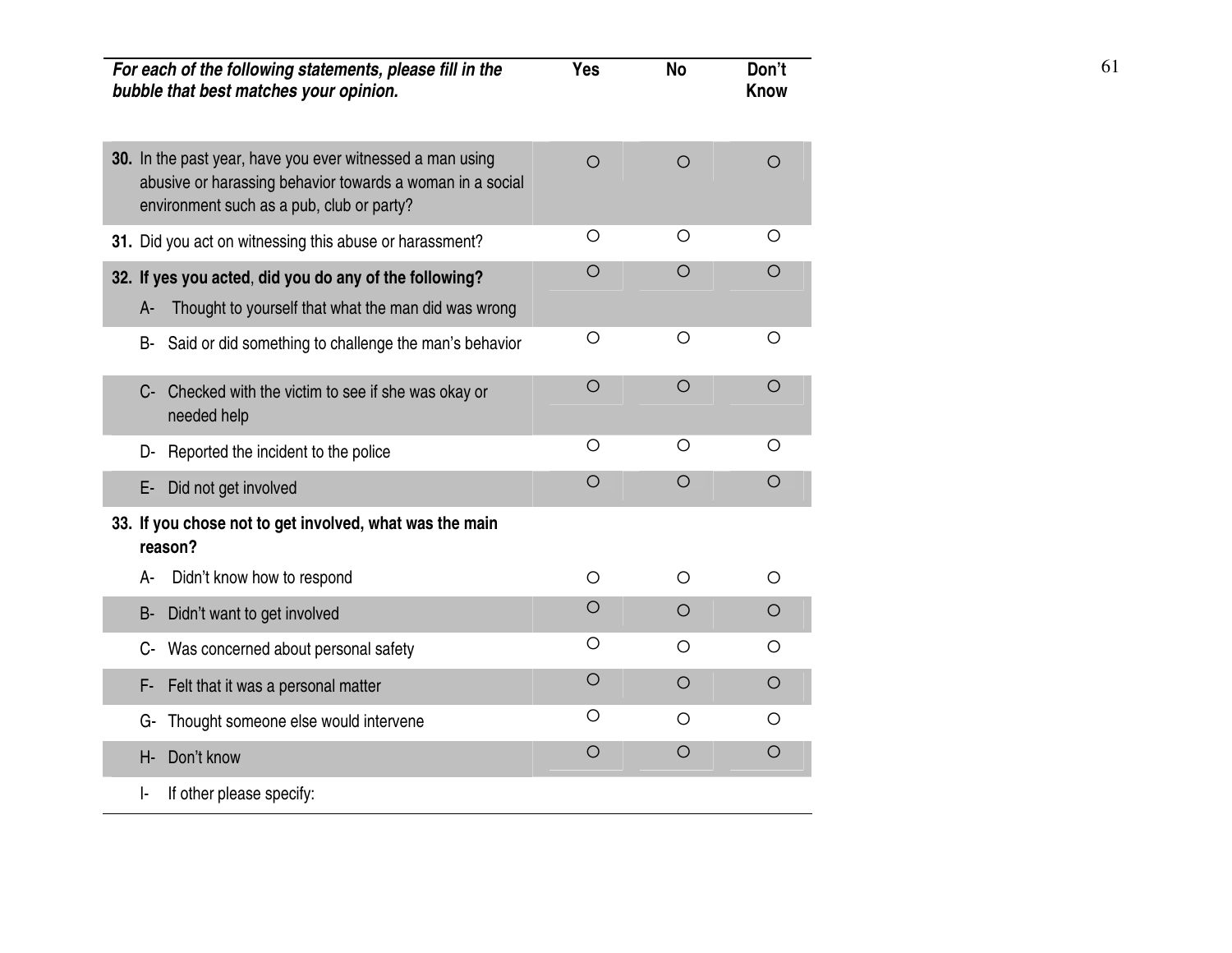| For each of the following statements, please fill in the<br>bubble that best matches your opinion.                                  | strongly<br>disagree | somewhat<br>disagree | neither<br>agree nor<br>disagree | somewhat<br>agree | strongly<br>agree |
|-------------------------------------------------------------------------------------------------------------------------------------|----------------------|----------------------|----------------------------------|-------------------|-------------------|
| 34. If a woman wears provocative clothing, she's responsible<br>for being raped                                                     | $\circ$              | $\bigcirc$           | ◯                                | ∩                 | $\bigcirc$        |
| 35. Women often say 'no' when they mean 'yes'                                                                                       | O                    | $\bigcirc$           | $\bigcirc$                       | $\bigcirc$        | $\bigcirc$        |
| 36. A woman could say she was raped if she was pressured<br>to have sex with a man while both were drunk                            | $\circ$              | $\circ$              | $\circ$                          | $\circ$           | $\bigcirc$        |
| 37. When women talk and act sexy, they are inviting rape                                                                            | O                    | $\bigcirc$           | $\bigcirc$                       | $\bigcirc$        | $\bigcirc$        |
| 38. Men don't usually intend to force sex on a woman, but<br>sometimes they get too sexually carried away                           | $\bigcirc$           | $\bigcirc$           | $\bigcirc$                       | $\bigcirc$        | $\bigcirc$        |
| 39. If a woman doesn't try to stop you, she cant really say it<br>was rape                                                          | O                    | $\bigcirc$           | $\bigcirc$                       | $\bigcirc$        | $\bigcirc$        |
| 40. The use of pornography, strip clubs, and the purchase of<br>sex (prostitution) contribute to harmful attitudes towards<br>women | $\bigcirc$           | $\bigcirc$           | $\bigcirc$                       | $\bigcirc$        | $\bigcirc$        |
| 41. Many so-called rape victims are actually women who<br>had sex and "changed their minds" afterwards                              | $\bigcirc$           | $\bigcirc$           | $\circ$                          | $\circ$           | $\bigcirc$        |
| 42. Sexual assault is less traumatic for a woman who is more<br>sexually experienced                                                | $\bigcirc$           | $\bigcirc$           | $\bigcirc$                       | $\bigcirc$        | $\bigcirc$        |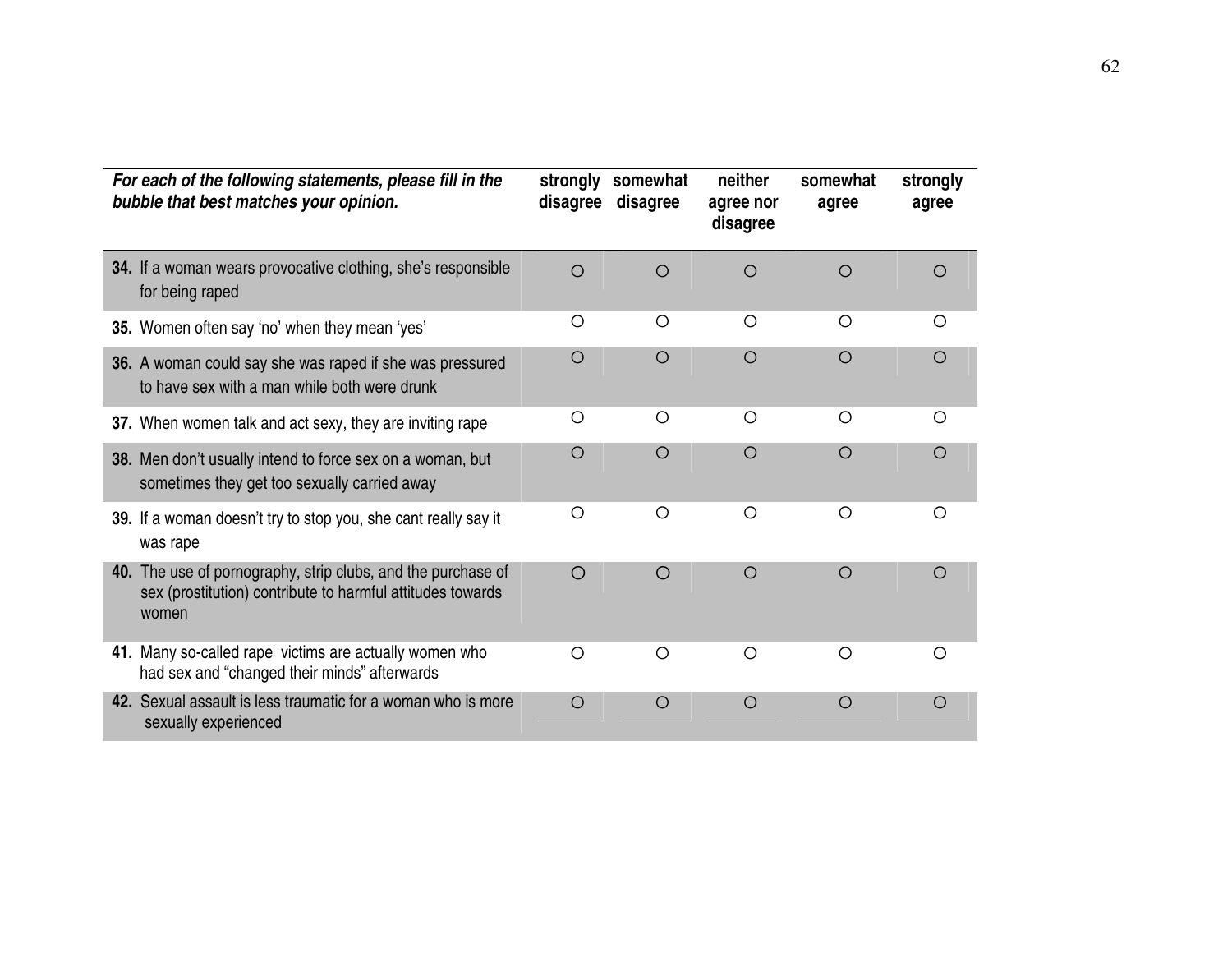|     | For each of the following statements, please fill in the<br>bubble that best matches your opinion.      | strongly<br>disagree | somewhat<br>disagree | neither<br>agree nor<br>disagree | somewhat<br>agree | strongly<br>agree |
|-----|---------------------------------------------------------------------------------------------------------|----------------------|----------------------|----------------------------------|-------------------|-------------------|
|     | 43. Both partners in a relationship have the right to initiate<br>sex equally provided there is consent | $\circ$              | $\circ$              | $\bigcirc$                       | $\circ$           | $\bigcirc$        |
|     | 43. Both partners in a relationship are free to say if they don't<br>want sex                           | O                    | O                    | O                                | O                 | $\circ$           |
| 44. | It is important that a woman be as happy as a man in a<br>sexual relationship                           | $\circ$              | $\circ$              | $\bigcirc$                       | $\circ$           | $\circ$           |
| 45. | It's a woman's job to bring up protection before sex                                                    | $\circ$              | O                    | O                                | O                 | O                 |
| 46. | It's possible for a woman to be raped by someone she is<br>in a sexual relationship with                | $\circ$              | $\circ$              | $\bigcirc$                       | $\circ$           | $\bigcirc$        |
|     | 47. Men should never get their partners drunk to get them to<br>have sex                                | $\circ$              | O                    | Ω                                | O                 | Ω                 |
|     | 48. A man should not touch his partner unless they want to<br>be touched                                | O                    | $\bigcirc$           | $\circ$                          | $\circ$           | $\bigcirc$        |

63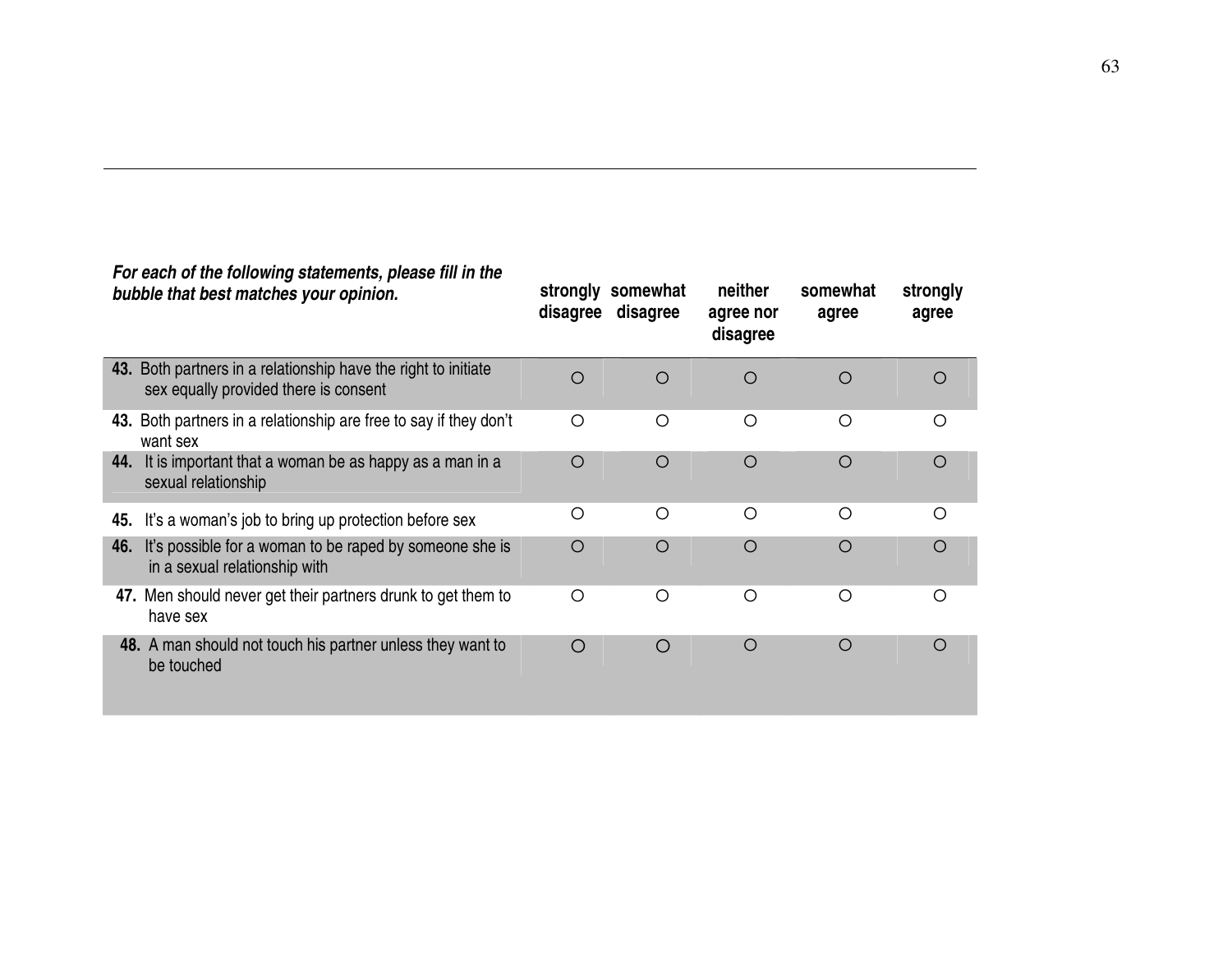# Case Examples

| Do you as a teacher have a duty to respond to this<br>situation?                           |                       | <b>Yes</b><br><b>No</b> |                | Don't<br><b>Know</b>        |                         |
|--------------------------------------------------------------------------------------------|-----------------------|-------------------------|----------------|-----------------------------|-------------------------|
|                                                                                            |                       | $\circ$<br>$\circ$      |                | $\circ$                     |                         |
| How likely are you to do each of the following?                                            | <b>Very</b><br>likely | Somewhat<br>likely      | <b>Neutral</b> | <b>Somewhat</b><br>unlikely | <b>Very</b><br>unlikely |
| Talk to Elizabeth's mother                                                                 | $\circ$               | $\circ$                 | $\circ$        | $\circ$                     | $\circ$                 |
| Talk to Elizabeth's father                                                                 | O                     | $\circ$                 | O              | $\circ$                     | $\circ$                 |
| Encourage Elizabeth to talk to her parents about her feelings                              | $\circ$               | $\circ$                 | $\circ$        | $\circ$                     | $\circ$                 |
| Notify the principal                                                                       | O                     | $\circ$                 | $\circ$        | $\circ$                     | $\circ$                 |
| Support Elizabeth on an ongoing basis                                                      | $\circ$               | $\circ$                 | $\circ$        | $\circ$                     | $\circ$                 |
| Call the Children's Aid Society                                                            | $\circ$               | $\circ$                 | $\circ$        | $\circ$                     | $\circ$                 |
| Notify the police                                                                          | $\circ$               | $\circ$                 | $\circ$        | $\circ$                     | $\circ$                 |
| Seek professional development to learn more about children<br>exposed to domestic violence | $\circ$               | $\circ$                 | $\bigcirc$     | $\bigcirc$                  | $\circ$                 |
| Make a follow up appointment to talk with Elizabeth                                        | $\circ$               | $\circ$                 | $\circ$        | $\circ$                     | $\circ$                 |
| Do nothing                                                                                 | O                     | $\circ$                 | $\circ$        | $\circ$                     | O                       |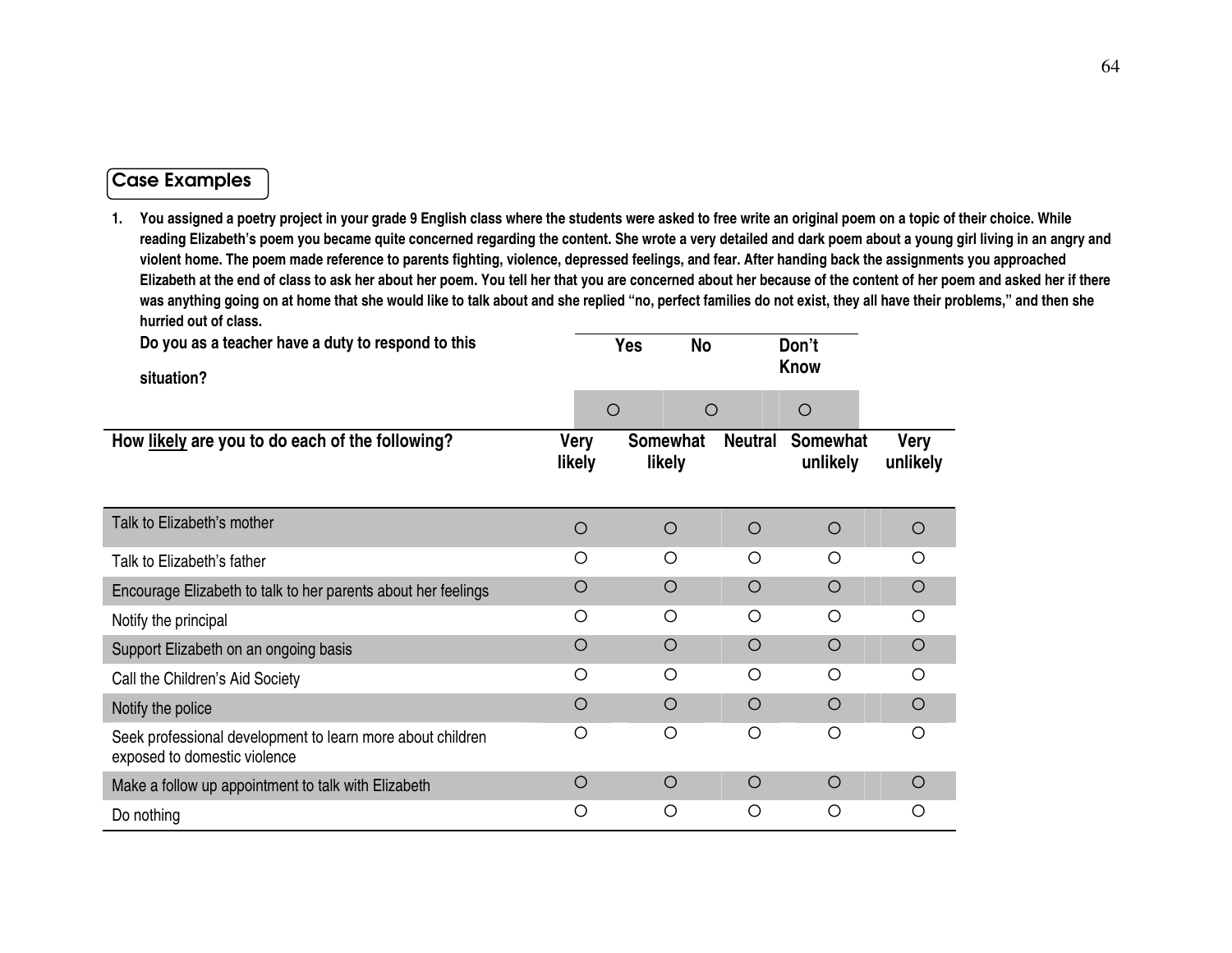| Other (please specify) |  |  |  |
|------------------------|--|--|--|
|                        |  |  |  |

**2. Dean, a grade 2 student of yours, frequently has been asking you if he and his younger sister can stay in your classroom to clean up. He is worried about going home and when you inquire further he gets angry and closes himself off. He will regularly ask you during the day if he can "check up" on his little sister in the kindergarten class. He doesn't have many, if any friends his own age. When you asked the class to draw a family portrait, you were alarmed because he portrayed his father holding a beer and with an angry expression. He portrayed his mother with a sad face and with a dark or perhaps "black" eye. He drew himself and his sister between his two parents with sad faces.** 

| Do you as a teacher have a duty to respond to this<br>situation?                           |                       | <b>Yes</b><br><b>No</b>   | Don't<br><b>Know</b> |                             |                         |
|--------------------------------------------------------------------------------------------|-----------------------|---------------------------|----------------------|-----------------------------|-------------------------|
|                                                                                            | $\circ$               | $\circ$                   |                      | O                           |                         |
| How likely are you to do each of the following?                                            | <b>Very</b><br>likely | <b>Somewhat</b><br>likely | <b>Neutral</b>       | <b>Somewhat</b><br>unlikely | <b>Very</b><br>unlikely |
| Talk to Dean's mother                                                                      | O                     | $\circ$                   | $\circ$              | O                           | $\circ$                 |
| Talk to Dean's father                                                                      | Ω                     | $\bigcirc$                | $\bigcirc$           | $\bigcirc$                  | $\bigcirc$              |
| Encourage Dean to talk to his parents about his feelings                                   | O                     | $\circ$                   | $\circ$              | O                           | $\circ$                 |
| Notify the principal                                                                       | O                     | O                         | $\circ$              | $\bigcirc$                  | $\bigcirc$              |
| Support Dean on an ongoing basis                                                           | O                     | $\circ$                   | $\circ$              | $\bigcirc$                  | $\circ$                 |
| Call the Children's Aid Society                                                            | O                     | O                         | O                    | O                           | $\circ$                 |
| Notify the police                                                                          | $\circ$               | $\circ$                   | $\circ$              | $\bigcirc$                  | $\circ$                 |
| Seek professional development to learn more about children<br>exposed to domestic violence | O                     | O                         | O                    | O                           | O                       |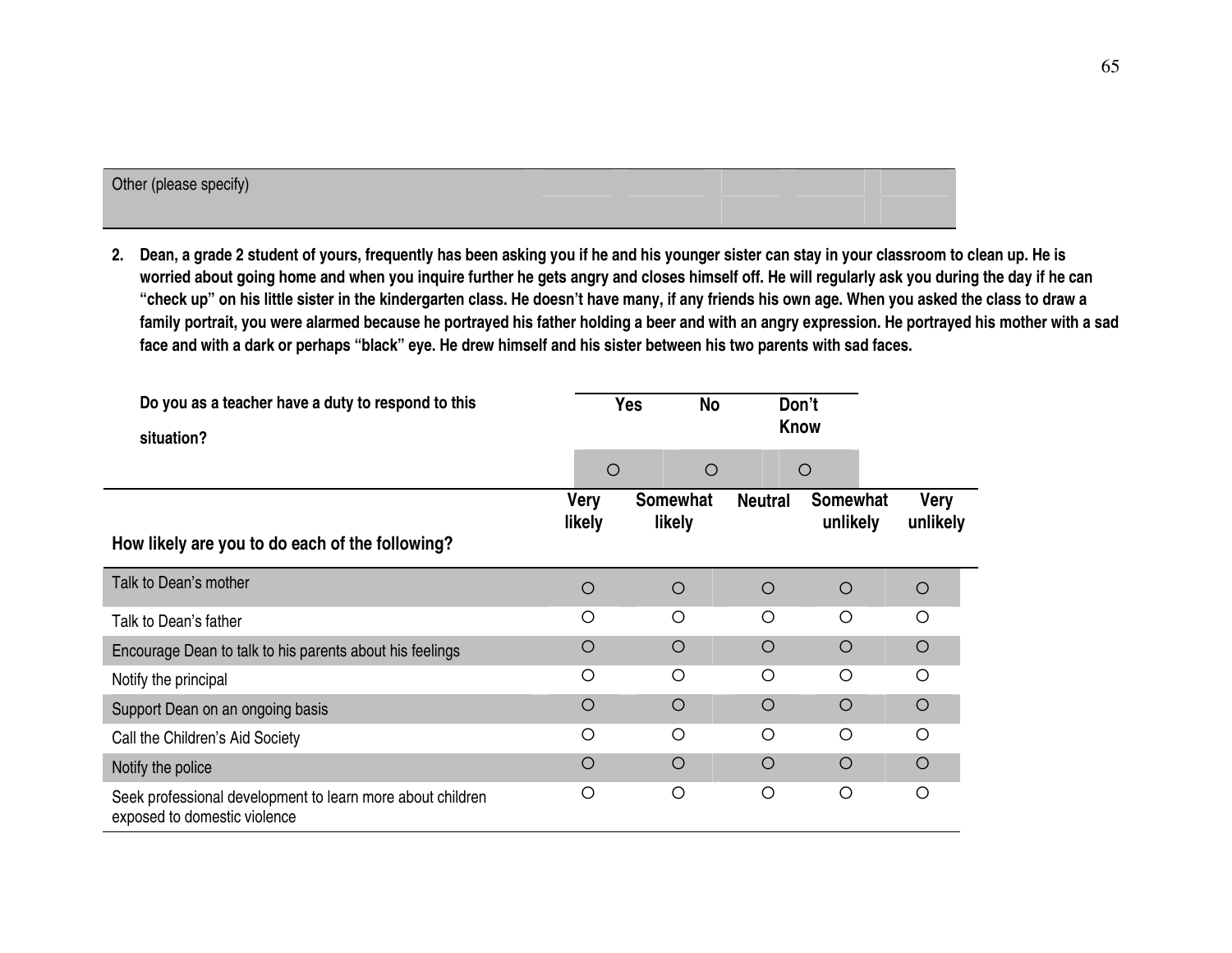| Make a follow up appointment to talk with Dean |  |  |  |
|------------------------------------------------|--|--|--|
| Do nothing                                     |  |  |  |
| Other (please specify)                         |  |  |  |

**3. Your grade 10 student Dianna always appeared friendly, outgoing and did well in your math class since the start of the year. Lately you notice her grades have begun to drop and she appears anxious and easily agitated. She reacted with a great deal of anger when a male student bumped into her by accident in class. You have been worried about her recent changes and decided to inquire about the reasons for her behaviour. When you asked Dianna to tell you if something has been bothering her, she told you that Ryan, a student she knows from her chemistry class had forced her to have sexual intercourse with him. She disclosed that things got out of hand when he came back to her home after the party they both attended. She kept telling him NO but she had a few drinks and was unable to fight back. Dianna admitted that she did not report the incident because she was embarrassed to tell what happened to her and also because she feared people would not believe her since she was drinking and was seen flirting with Ryan.** 

| Do you as a teacher have a duty to respond to this<br>situation? |                       | <b>Yes</b>                |                | Don't Know                  |                         |
|------------------------------------------------------------------|-----------------------|---------------------------|----------------|-----------------------------|-------------------------|
|                                                                  | $\circ$               |                           | $\circ$        | $\circ$                     |                         |
| How likely are you to do each of the following?                  | <b>Very</b><br>likely | <b>Somewhat</b><br>likely | <b>Neutral</b> | <b>Somewhat</b><br>unlikely | <b>Very</b><br>unlikely |
| Talk to Dina's mother                                            | O                     | $\circ$                   | $\circ$        | $\circ$                     | O                       |
| Talk to Dina's father                                            | ◯                     | ◯                         | Ω              | Ω                           | ∩                       |
| Encourage Dina to talk to her parents about her feelings         | $\bigcirc$            | $\bigcirc$                | $\bigcirc$     | $\bigcirc$                  | $\bigcirc$              |
| Notify the principal                                             | $\bigcirc$            | $\bigcirc$                | $\bigcirc$     | $\bigcirc$                  | ◯                       |
| Support Dina on an ongoing basis                                 | $\bigcirc$            | $\bigcirc$                | $\circ$        | $\circ$                     | $\circ$                 |
| Find time within the next day or two to check up with Dianna     | $\bigcirc$            | $\circ$                   | O              | O                           | Ω                       |
| Notify the police                                                | O                     | $\circ$                   | O              | O                           | O                       |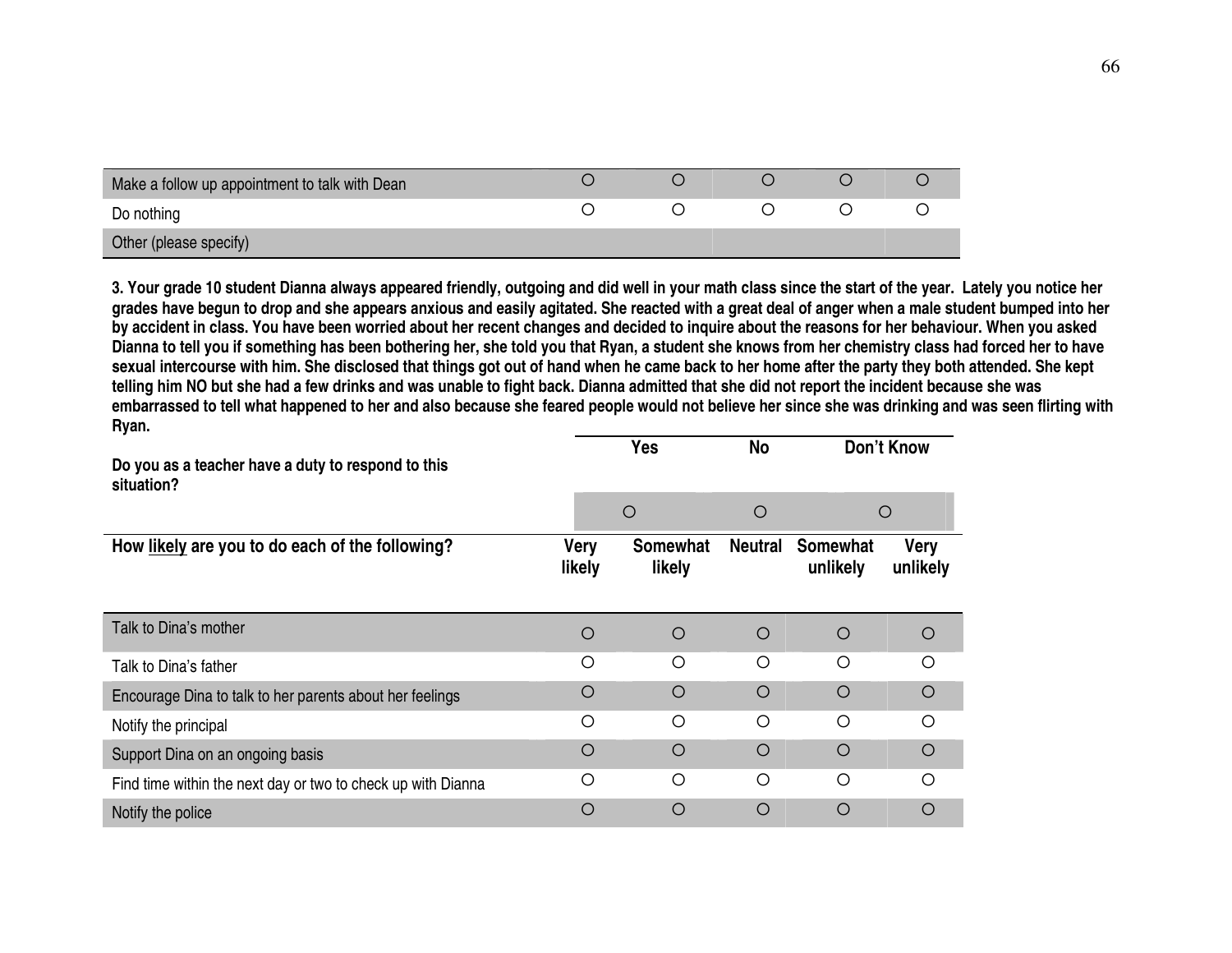| Seek professional development to learn more about youth exposed<br>to sexual violence |  |  |  |
|---------------------------------------------------------------------------------------|--|--|--|
| Do nothing                                                                            |  |  |  |
| Other (please specify)                                                                |  |  |  |

**4. Britney, your grade 9 student, told you about her friend Joanna who was recently sexually assaulted by the captain of the football team. Joanna was pressured to take off her clothes and take nude pictures with other members of the football team. She was threatened that the pictures would be uploaded on the internet and the school's website if she reported the incident to the police or other authorities. After the incident, Joanna received numerous emails from unknown senders reminding her of the assault and telling her how they enjoyed seeing her naked.** 

| Do you as a teacher have a duty to respond to this situation? |                       |                           | <b>Yes</b>     | <b>No</b>            |                         | Don't Know |
|---------------------------------------------------------------|-----------------------|---------------------------|----------------|----------------------|-------------------------|------------|
|                                                               |                       |                           | $\circ$        |                      | $\circ$                 | $\circ$    |
| How likely are you to do each of the following?               | <b>Very</b><br>likely | <b>Somewhat</b><br>likely | <b>Neutral</b> | Somewhat<br>unlikely | <b>Very</b><br>unlikely |            |
| Talk to Joanna's mother                                       | $\circ$               | $\circ$                   | $\circ$        | $\circ$              | $\circ$                 |            |
| Talk to Joanna's father                                       | Ο                     | $\circ$                   | $\circ$        | $\circ$              | $\circ$                 |            |
| Encourage Joanna to talk to her parents about her feelings    | $\circ$               | $\circ$                   | $\circ$        | O                    | $\circ$                 |            |
| Notify the principal                                          | O                     | $\circ$                   | $\circ$        | $\circ$              | $\bigcirc$              |            |
| Find time within the next day or two to check up with Joanna  | $\circ$               | $\circ$                   | $\circ$        | $\circ$              | $\circ$                 |            |
| Support Joanna on an ongoing basis                            | О                     | $\circ$                   | $\circ$        | $\circ$              | $\circ$                 |            |
| Notify the police                                             | $\circ$               | $\circ$                   | $\circ$        | $\bigcirc$           | $\circ$                 |            |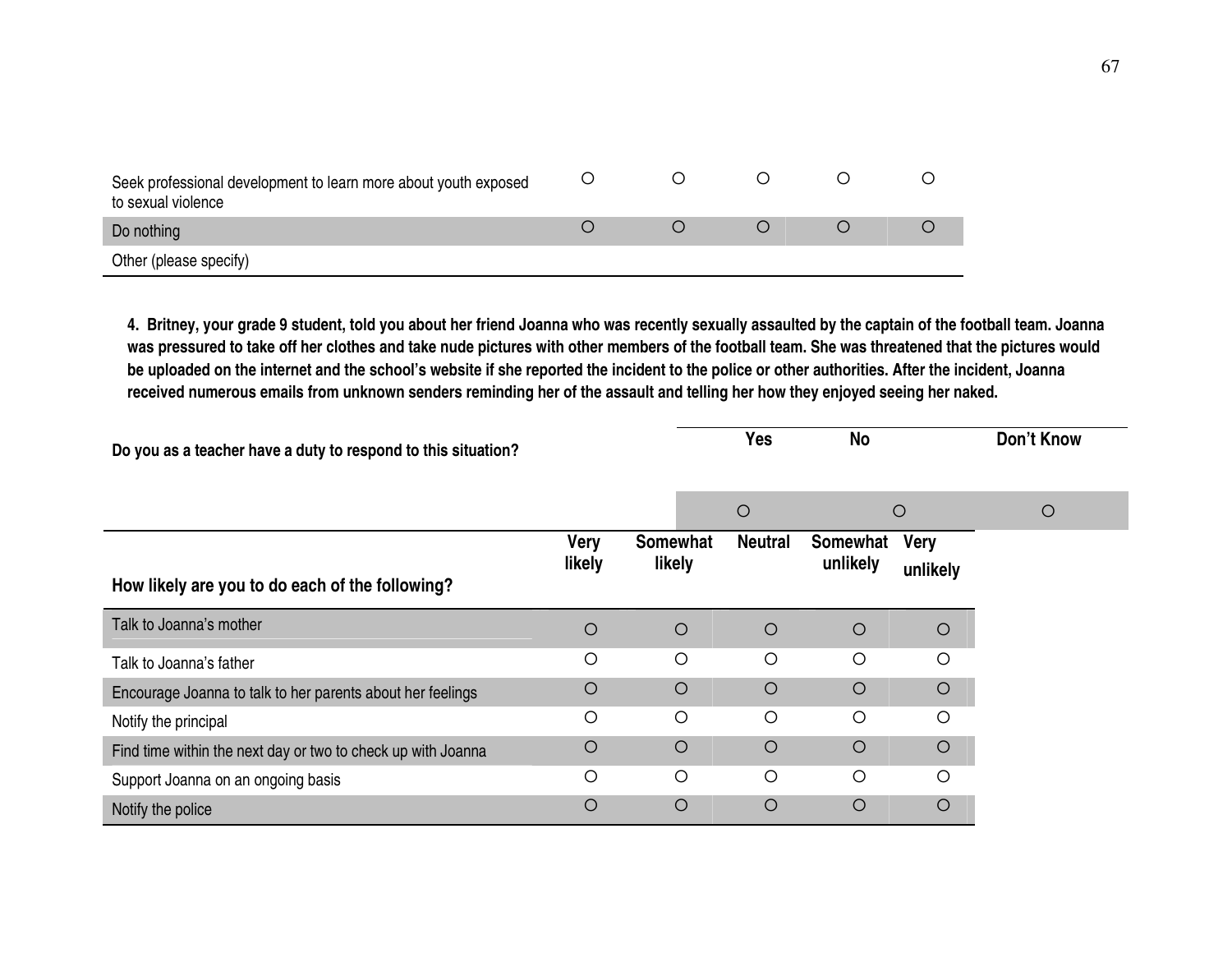| Seek professional development to learn more about youth exposed<br>to sexual violence |  |  |  |
|---------------------------------------------------------------------------------------|--|--|--|
| Do nothing                                                                            |  |  |  |
| Other (please specify)                                                                |  |  |  |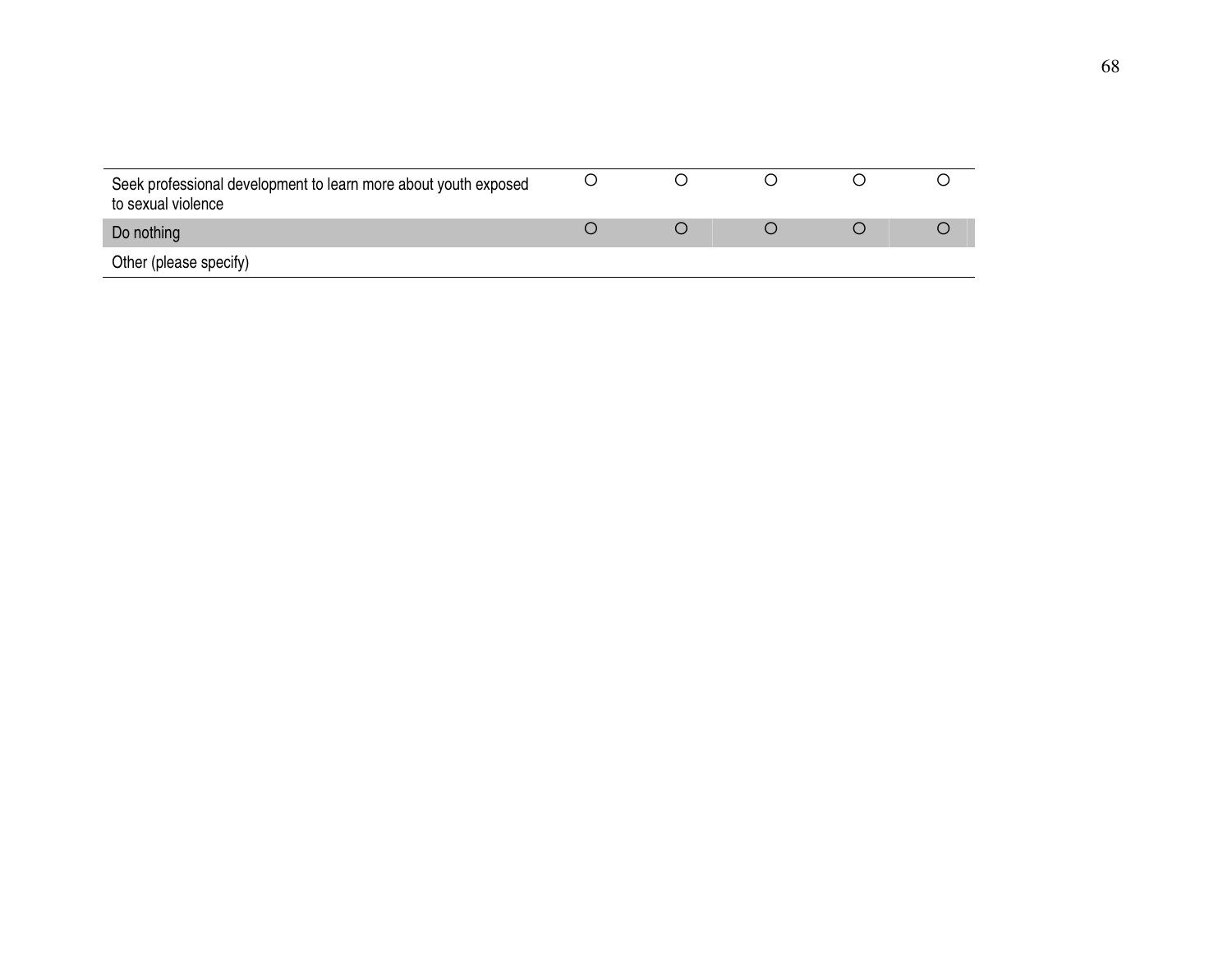## Appendix C

## Pre-Service Teachers' Beliefs of Domestic Violence

## LETTER OF INFORMATION

You are being invited to participate in a study to investigate the factors that influence reporting behaviours of incidents of domestic violence exposure. Approximately 250 B.Ed. students are being asked to participate.

If you agree to participate in this study you will be asked to complete a questionnaire at the beginning of the Safe Schools course in class. Adequate time will be given during class to complete the survey. The survey will take approximately 20 minutes to complete. The survey includes questions about your views of domestic violence, how you would respond to a few different scenarios, and some background information. The background information includes a few questions on your experiences with domestic violence in order to evaluate how personal experience may affect attitudes and awareness.

Do not write your name on the questionnaire. The information collected will be used for research purposes only, and no identifying information will be used in any publication or presentation of the study results. All information collected for the study will be kept confidential. All of the questionnaires will be secured safely in a locked filing cabinet located at the University of Western Ontario, whereby after five years, the files will be shredded.

If you do experience distress because of any of the questions in the survey please contact the researchers right away and we will provide assistance. There are no known risks to participating in this study. Participation in this study is voluntary. You may refuse to participate, refuse to answer any questions or withdraw from the study at any time with no effect on your academic status. A potential benefit of participating in this study is the opportunity to reflect on your knowledge, attitudes and preparation as a future teacher on domestic violence related issues. In appreciation for your assistance with the study, you will receive a \$5.00 gift certificate for use at the Faculty of Education's cafeteria.

Completion and return of the questionnaire indicates your consent to participate in this study.

If you have any questions about the conduct of this study or your rights as a research participant you may contact the Office of Research Ethics. If you have any questions about this study, please contact Dr. Peter Jaffe or Ronit Futerman. If you wish to be emailed a copy of the results or would like to debrief, please contact Ronit Futerman by email. This letter is yours to keep for future reference.